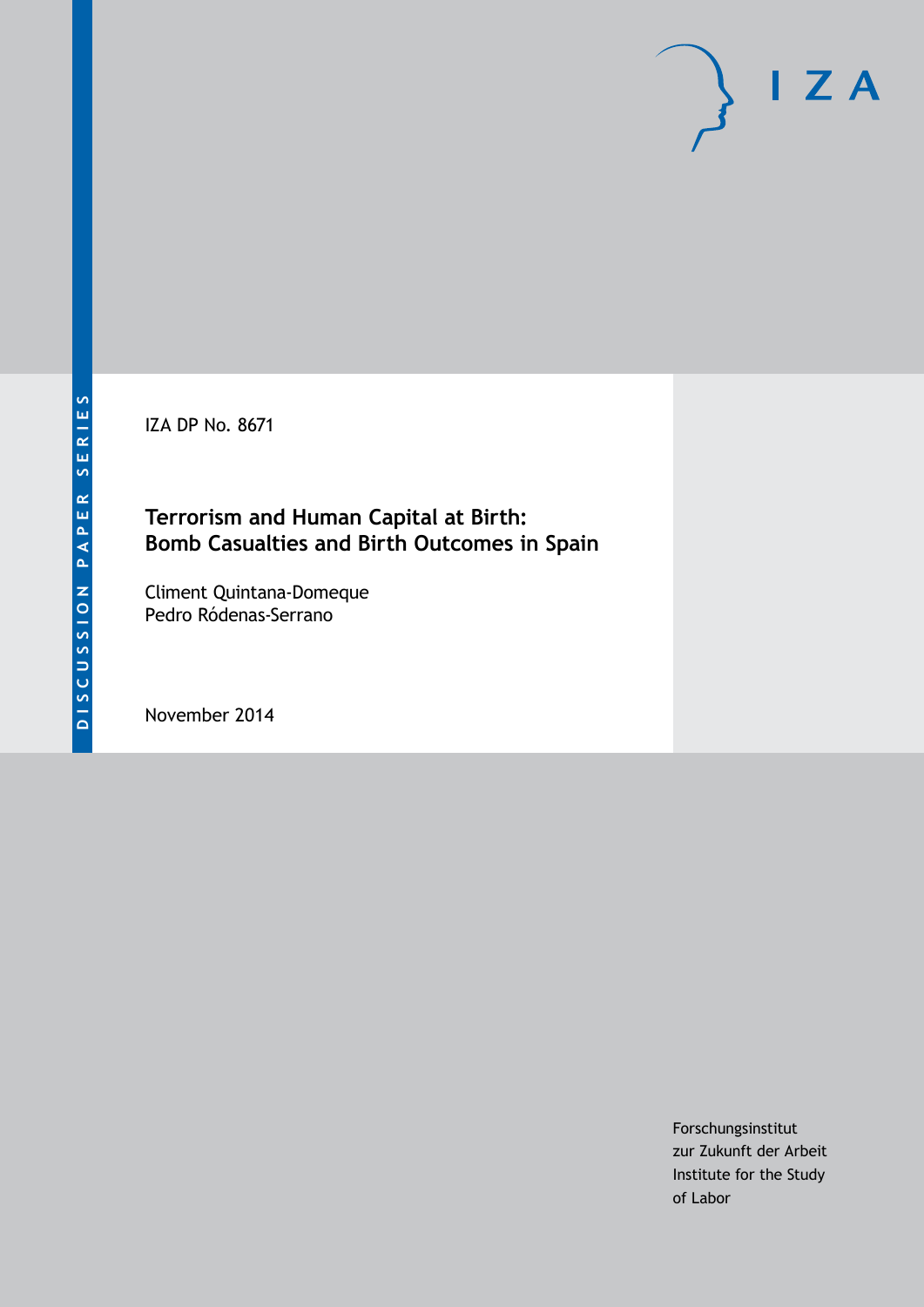# **Terrorism and Human Capital at Birth: Bomb Casualties and Birth Outcomes in Spain**

**Climent Quintana-Domeque**

*University of Oxford and IZA*

### **Pedro Ródenas-Serrano**

*Universitat d'Alacant*

Discussion Paper No. 8671 November 2014

IZA

P.O. Box 7240 53072 Bonn **Germany** 

Phone: +49-228-3894-0 Fax: +49-228-3894-180 E-mail: [iza@iza.org](mailto:iza@iza.org)

Any opinions expressed here are those of the author(s) and not those of IZA. Research published in this series may include views on policy, but the institute itself takes no institutional policy positions. The IZA research network is committed to the IZA Guiding Principles of Research Integrity.

The Institute for the Study of Labor (IZA) in Bonn is a local and virtual international research center and a place of communication between science, politics and business. IZA is an independent nonprofit organization supported by Deutsche Post Foundation. The center is associated with the University of Bonn and offers a stimulating research environment through its international network, workshops and conferences, data service, project support, research visits and doctoral program. IZA engages in (i) original and internationally competitive research in all fields of labor economics, (ii) development of policy concepts, and (iii) dissemination of research results and concepts to the interested public.

<span id="page-1-0"></span>IZA Discussion Papers often represent preliminary work and are circulated to encourage discussion. Citation of such a paper should account for its provisional character. A revised version may be available directly from the author.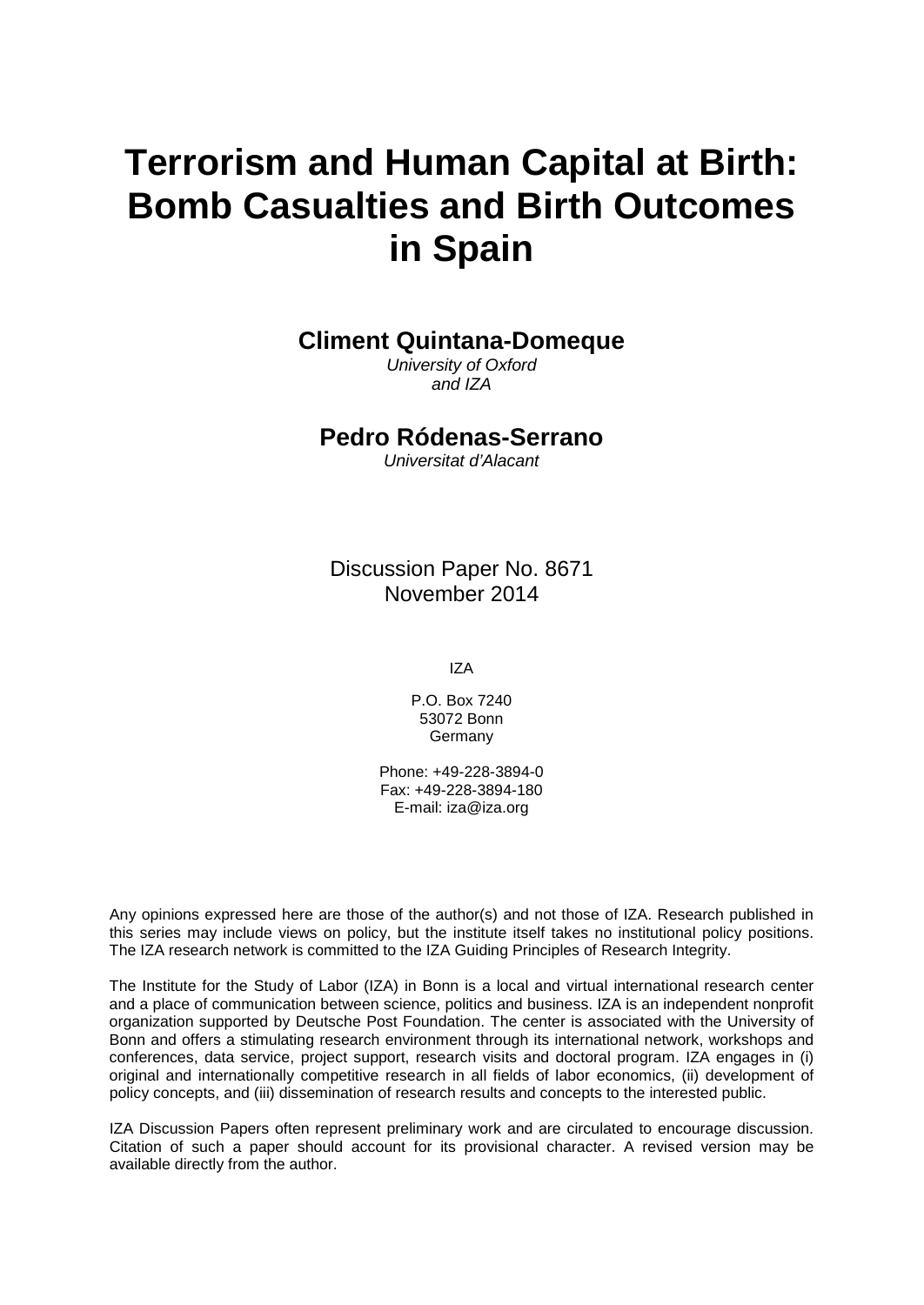## **ABSTRACT**

## **Terrorism and Human Capital at Birth: Bomb Casualties and Birth Outcomes in Spain[\\*](#page-1-0)**

We study the effects of terrorism in Spain on birth outcomes, focusing on terrorism perpetrated by ETA, combining information on the number of bomb casualties from The Victims of ETA Dataset with the individual birth records from the national registry of live births in Spain, elaborated by the Spanish Statistical Institute (INE). We focus on live births *conceived* between January 1980 and February 2003 and find that in utero exposure to terrorism early in pregnancy, as measured by the number of bomb casualties in the mother's province of residence in the first trimester of pregnancy, has detrimental effects on birth outcomes: in terms of average birth weight (lower), prevalence of low birth weight (higher) and fraction of "normal" babies (lower). Our results are robust to a battery of checks, such as controlling for "economic" factors and accounting for spatial "spillover" effects. In addition, we investigate potential non-linear effects and explore heterogeneous effects across groups of regions, different time periods and family characteristics. In support of our identification strategy, the number of bomb casualties after birth does *not* predict birth outcomes. We do not find evidence of migration effects (in terms of population size responses to last year terrorist activity), but the number of still births increases with bomb casualties in the first and third trimesters of pregnancy. The estimated effect of 1 bomb casualty in the first trimester of pregnancy on average birth weight (around half a gram) is likely to be downward biased due to selective mortality. Finally, we provide a conceptual framework to understand what can be identified about the production of child health by exploiting shocks that affect (unobserved) maternal inputs.

JEL Classification: I12, J13

Keywords: terrorism, birth weight, stress, production of child health, Spain

Corresponding author:

Climent Quintana-Domeque University of Oxford Department of Economics Manor Road Building Manor Road Oxford OX1 3UQ United Kingdom E-mail: [climent.quintana-domeque@economics.ox.ac.uk](mailto:climent.quintana-domeque@economics.ox.ac.uk)

\* We thank Anna Aizer, Sonia Bhalotra, Damian Clark, Ian Crawford, Paul Devereux, Martin Foureaux, Libertad González, Petter Lundborg, Dan-Olof Rooth, Sonia Oreffice, Christine Valente and seminar participants at Lund University, University of Bristol, University of Gothenburg, University of Lancaster, University of Oxford, University of Sussex and University of Toronto seminars, as well as participants at the "Effects of Early Interventions on Child Health and Education" Conference (University of Surrey), "Children's Health, Well-Being, and Human Capital" Workshop (Barcelona Graduate School of Economics), and Journées d'Economie Publique Louis-André Gérard-Varet (Aix en Provence) for comments and suggestions. The usual disclaimers apply.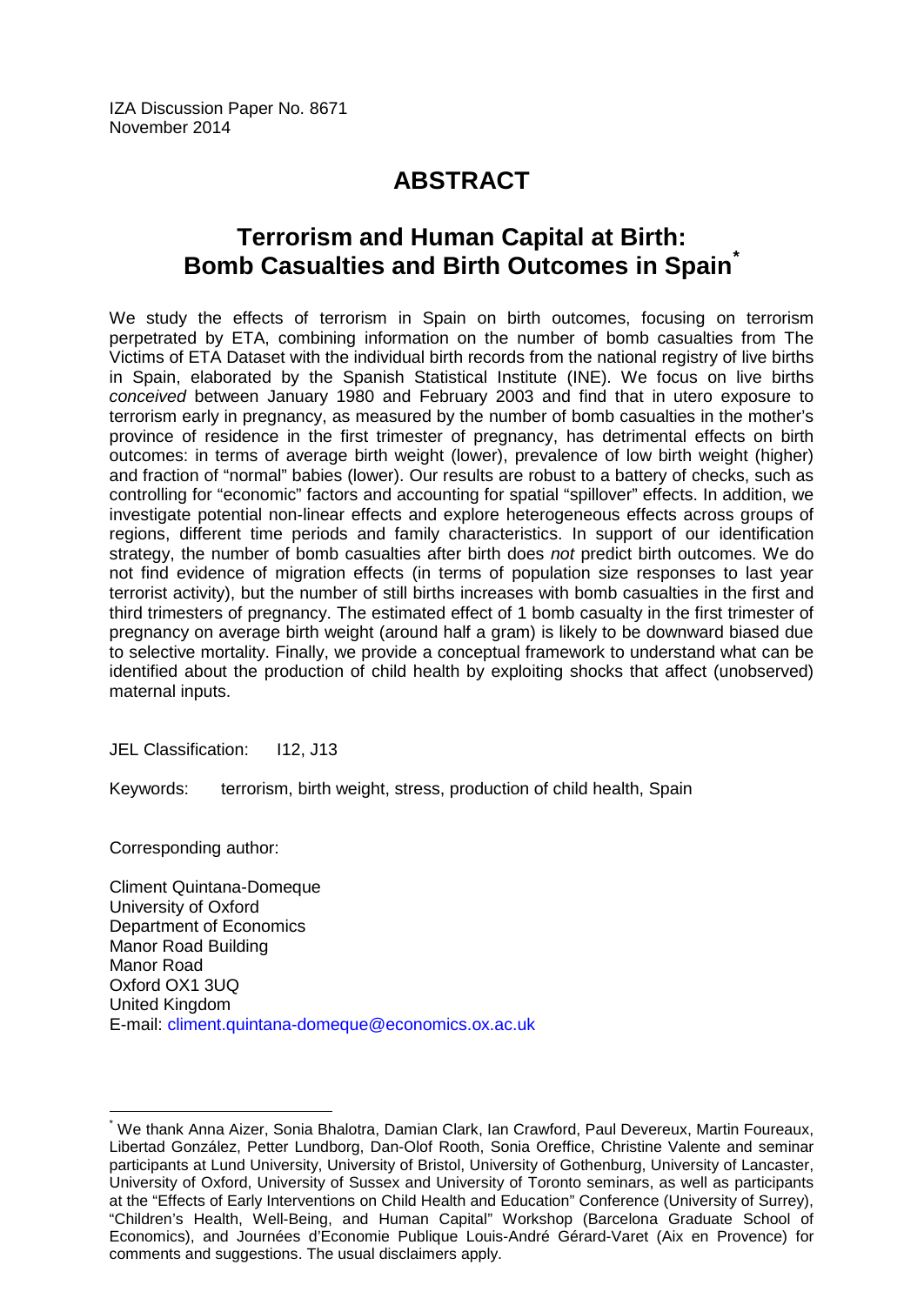## 1 Introduction

Terrorism –violence committed to intimidate a population or coerce government or international organizations in the name of a political, religious or ideological purpose (Saul, 2012)– is one of today's most important challenges faced by governments (and societies) around the world. Terrorism may involve different types of *direct* destruction: of human capital (by killing people), of physical capital (by destroying infrastructure), or both at the same time, and economists have been studying both its consequences and its causes for several years (e.g., Krueger, 2007).

Apart from its well-known direct consequences, terrorism may also have indirect negative effects. In particular, terrorist attacks generate a disproportionate amount of stress and fear (Becker and Rubinstein, 2011). Indeed, terrorism involves stress and anxiety responses (Nijdam et al., 2010). For instance, in the months following the London attacks of July 7 2005, citizens of London experienced a significant drop in their self-reported mental health (Dustmann and Fasani, 2014).

The fact that terrorism has such indirect effects, in terms of stress, anxiety or selfreported mental health, it is not only a concern for the current generation but opens the possibility that terrorism may have negative consequences on the initial stock of human capital of an economy, and its future generations. If we think of endowments at birth, such as birth weight, as proxies for the initial stock of human capital of an economy, we may well be worried that terrorism is damaging such stock by exerting a negative effect on its development during the critical stages of gestation (Almond and Currie, 2011, Heckman, 2007).

There is evidence suggesting that terrorist shocks negatively affect birth outcomes (e.g., Brown, 2012; Currie and Schwandt, 2014), which may appear consistent with research showing that women who experience stress in the early stages of pregnancy are at increased risk of having a low birth weight child (e.g., Beydoun and Saftlas,  $2008$ ).<sup>1</sup>

<sup>&</sup>lt;sup>1</sup>Stress during pregnancy could have negative effects on the fetus through neuroendocrine changes,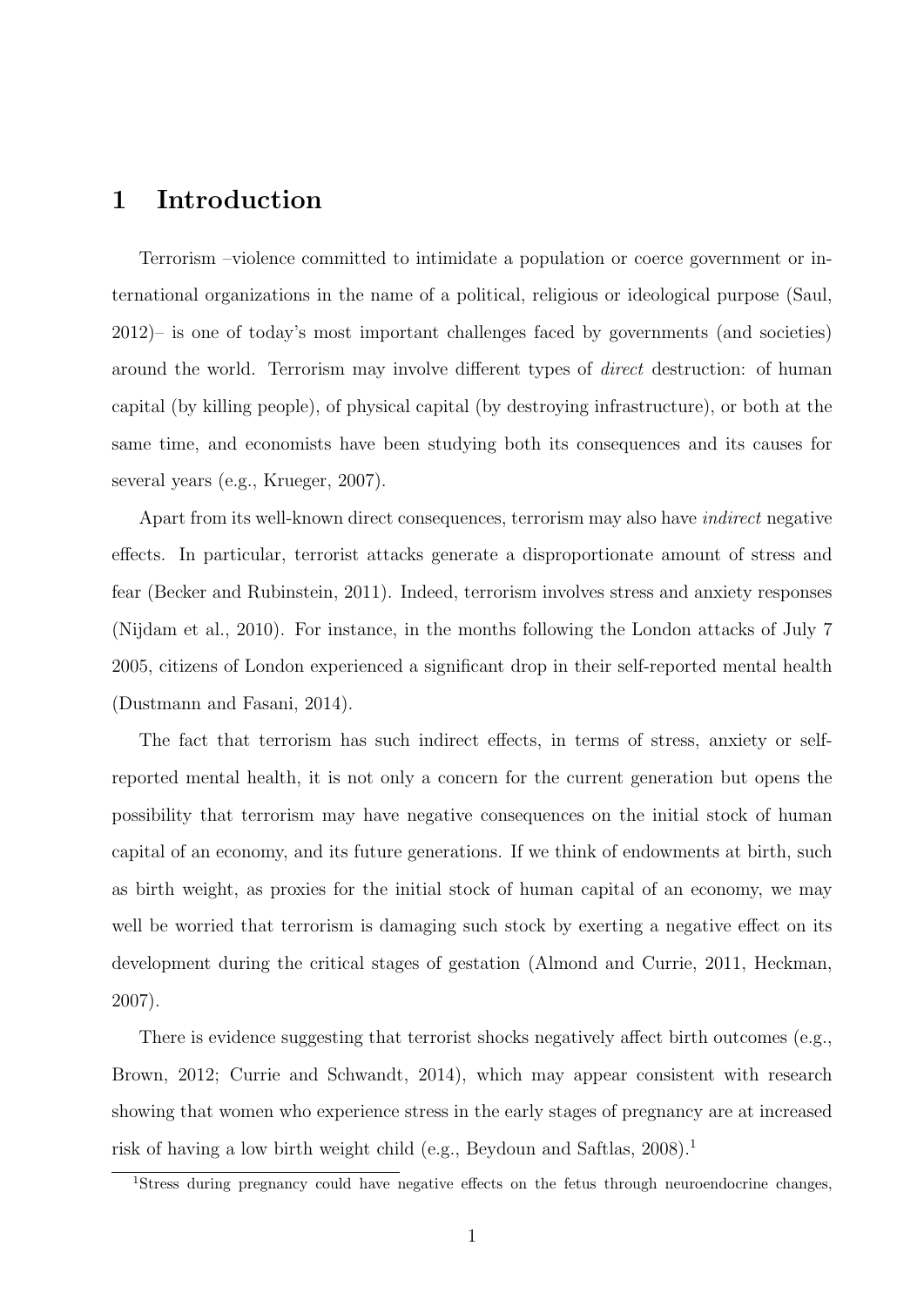We analyze the effects of bomb casualties caused by ETA terrorism on birth outcomes in Spain.<sup>2</sup> We investigate a sequence of terrorist shocks, those happening between January 1980 and February 2003, with negligible effects on resources and pollution (at least compared to other types of terrorist attacks such as September 11). In other words, any effect of terrorism on birth outcomes is expected to come through an increase in fear and stress. We combine information on the number of bomb casualties from The Victims of ETA Dataset (2007), elaborated by de la Calle and Sánchez-Cuenca, with the individual birth records from the national registry of live births in Spain, elaborated by the Spanish Statistical Institute (INE).

We focus on live births conceived between January 1980 and February 2003, a period characterized by *attrition* attacks<sup>3</sup>, and investigate the impact of bomb casualties in each trimester of pregnancy on a battery of birth outcomes: birth weight (in grams), low birth weight (1 if birth weight less than 2,500 grams), prematurity  $($   $\leq$  37 weeks), "normality" (absence of complications during the pregnancy or labor) and gender of the child.

The choice of these outcomes is not random. It is dictated in part by what we know from existing research, and in part because of data limitations. Birth weight, low birth-weight and prematurity are standard birth outcomes. In particular, low birth-weight is a predictor of both child health (e.g., McCormick, 1985; Pollack and Divon, 1992) and long-term outcomes such as educational attainment, labor market outcomes, and adult health (e.g., Behrman and Rosenzweig, 2004; Black, Devereux and Salvanes, 2007). However, as pointed out recently by Currie and Rossin-Slater (2013), measured effects of stressful events on birth

changes in immune function, and/or through behavioral channels (Dunkel-Schetter, 2011).

<sup>2</sup>ETA (Euskadi ta Askatasuna or Basque Homeland and Freedom) was a terrorist organization who sought to gain independence for a Basque homeland in northern Spain and southern France. ETA announced "the definitive cessation of its armed activity" in October 2011. While no attack has been perpetrated by ETA since then, the Barómetro del CIS (2013) opinion polls show that ETA terrorism has been one of the main worries of Spaniards during the last 30 years.

<sup>&</sup>lt;sup>3</sup>Attacks that took take place in more distant locations than the territory the terrorist group hopes to eventually govern and are aimed at exhausting the government economically, politically, and ultimately psychologically into agreeing to group demands (de la Calle and S´anchez-Cuenca, 2006; LaFree et al., 2012). Prior to 1980 the registry of live births does not provide information on birth weight. The upper limit avoids Madrid train bombings (March 11 2004) interfering with our estimates.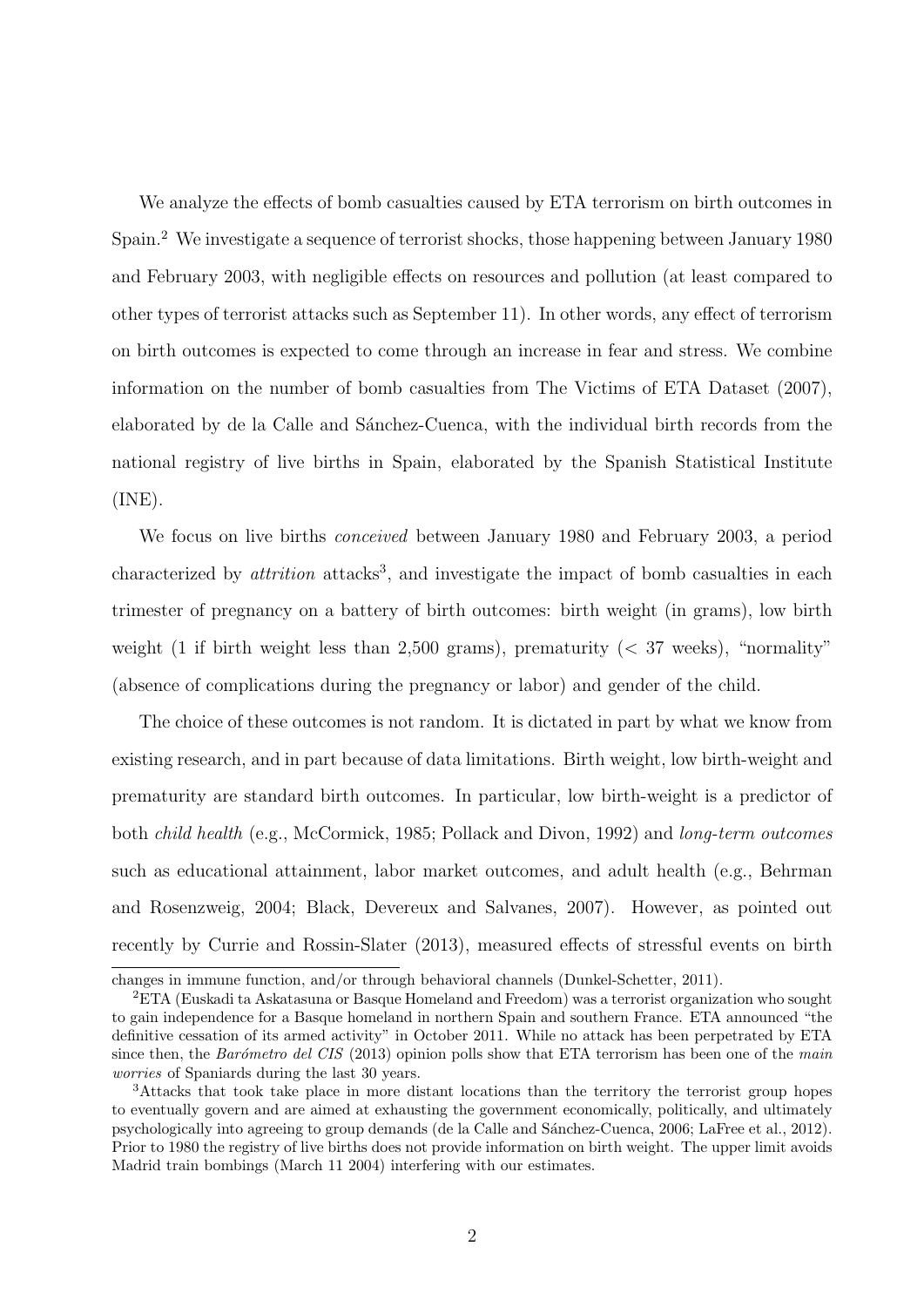weight, low birth-weight and prematurity may be sensitive to the econometric specification, and it is preferable to use sensitive indicators of newborn health, such as the probability of abnormal conditions of the newborn (here we use "normality"). Finally, and following Brown (2012), we also consider gender as a potential outcome of exposure to terrorism while in utero, since maternal stress may impact the sex ratio by reducing male births (Catalano et al., 2006).

Our identification is based on a difference-in-difference strategy across provinces (50 geographical regions) and time (more than 275 conception month-years). We regress birth outcomes on the number of bomb casualties in each trimester of pregnancy controlling for province and conception month-years. In addition, our most complete econometric specification include several socio-demographic and maternal controls (mother's age, order of birth, mother's marital status, mother's occupation, father's occupation, municipality size, place of birth) and province-specific linear (month-by-year) time trends.

While we do not have measures of maternal behavior (or maternal health), such as smoking or drinking habits, the last part of the paper provides a conceptual framework to understand what can be identified about the production of child health by exploiting shocks that affect these maternal inputs, such as bomb casualties or unemployment fluctuations. We test the implication of this conceptual framework.

We find that in utero exposure to terrorism early in pregnancy (1st trimester), as measured by the number of bomb casualties, has detrimental effects on birth outcomes: in terms of average birth weight (lower), the prevalence of low birth weight (higher) and the fraction of normal babies (lower). Our results are robust to the presence of spatial "spillover" effects (as measured by the number of bomb casualties in each trimester of pregnancy in provinces "close" to the mother's province of residence) and to controlling for economic conditions in each trimester of pregnancy (as measured by unemployment rates).

In support of our identification strategy, we present two falsification tests. The first shows that the number of bomb casualties after birth does not predict birth outcomes. The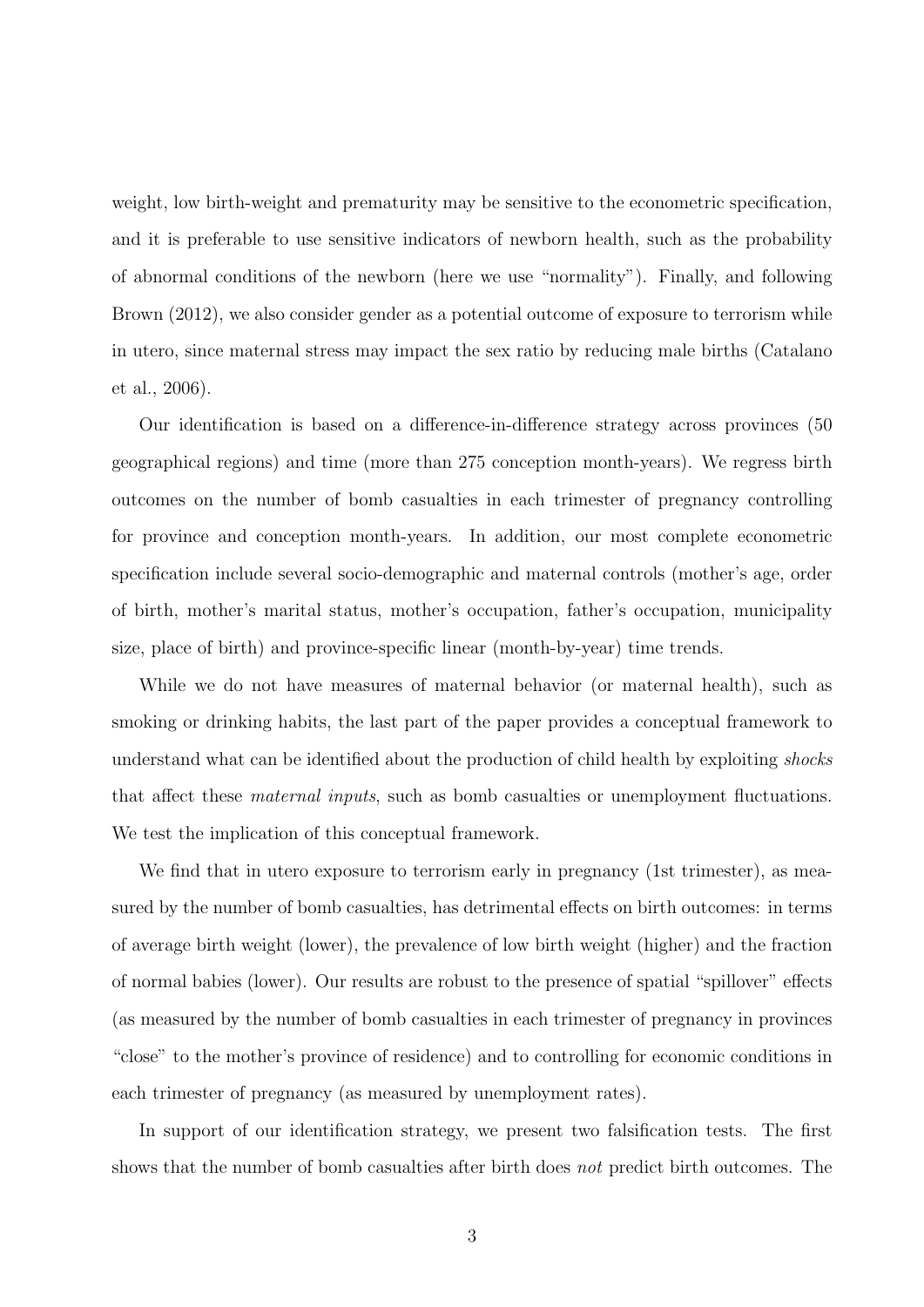second indicates that when bomb casualties at the province-quarterly level are randomly allocated, we cannot reject that exposure to terrorism in the 1st trimester of pregnancy has a null effect on birth outcomes. We also explore heterogeneous effects, by region, period and family characteristics. There is evidence that the effects are driven by trimesters with "high intense terrorism" (say 10 bomb casualties or more), rather than by trimesters with "some terrorism" (say one bomb casualty or more).

We also investigate migration patterns, fertility responses and the effects of terrorism on still births. We do not find evidence of migration responses (in terms of population size responses) to last year terrorist activity. However, terrorist activity during the trimester before the 1st trimester of pregnancy (conception period) increases the number of live births, and the number of still births increases with bomb casualties in the first and third trimesters of pregnancy. Given the increase in the number of still births, the estimated effect of one bomb casualty in the first trimester of pregnancy on average birth weight for live births –which is equivalent to the effect of a decrease in economic activity of 0.15 percentage points in Argentina (Bozzoli and Quintana-Domeque, 2014)– is likely to be downward biased due to selective mortality. While we do not observe maternal inputs (smoking behavior, drinking behavior, antenatal visits) in our data, in the last part of the paper we provide a conceptual framework to understand what can be identified about the production of child health by exploiting *shocks* that affect these *maternal inputs*. We show how we can identify the "marginal rate of technical transformation" in the production of child health between terrorist shocks and unemployment rates, acknowledging that this captures a mixture of both biological and behavioral responses.

Studying the effects of September 11 terrorist attacks on birth outcomes, Brown (2012) finds that children exposed while in utero to these attacks were born significantly smaller and earlier than previous cohorts. While his findings are consistent with terrorism increasing maternal stress –i.e., maternal stress increasing the probability of low birth weight babies and of prematurity– it is important to acknowledge that September 11 was not only a source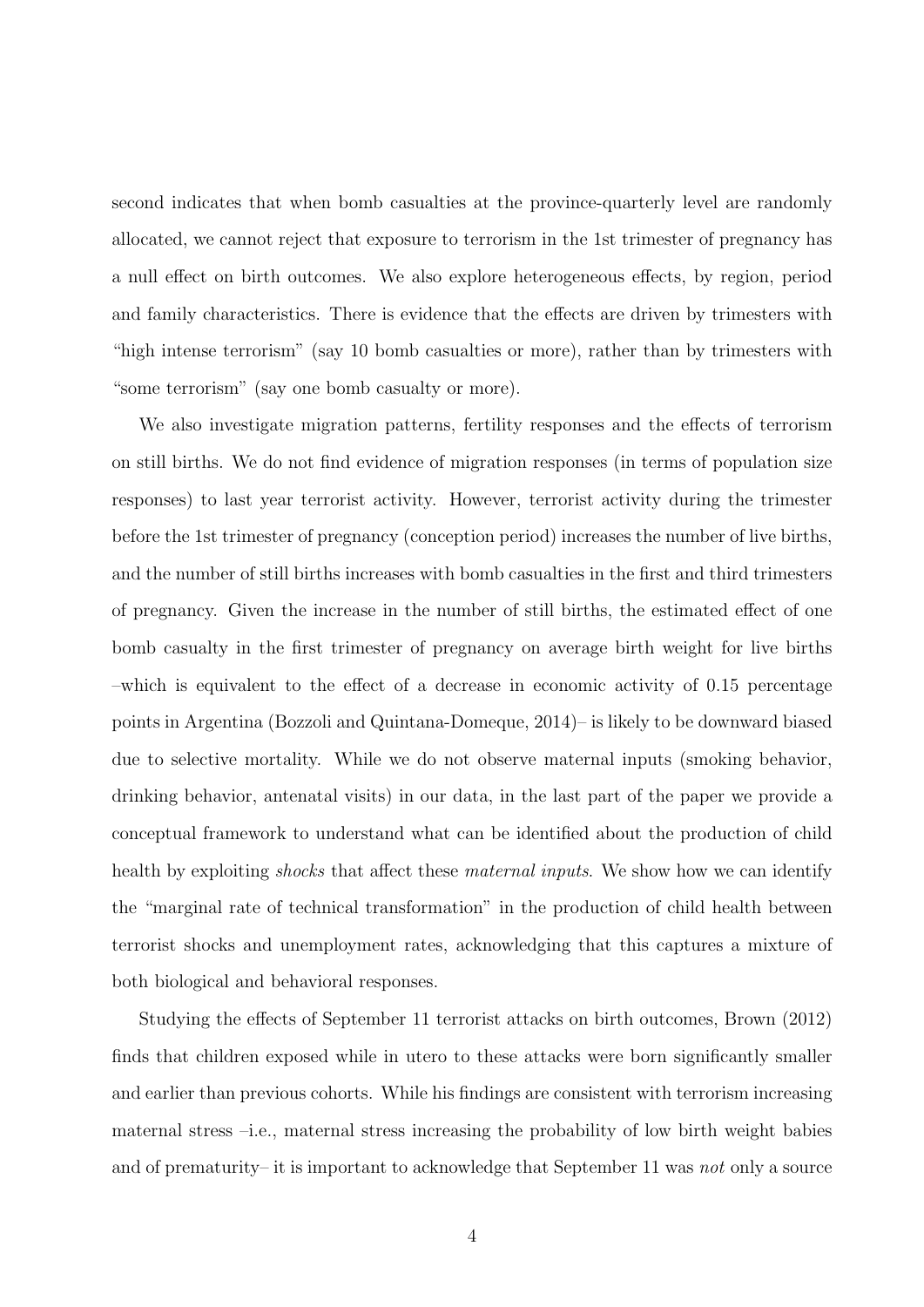of acute maternal stress but also had negative pollution and resource shocks (Bram, Orr and Rapaport, 2002; Landrigan, 2001), which are known to have negative consequences on child health. Indeed, Currie and Schwandt (2014), describe the events of 9/11 as an unparalleled environmental disaster, releasing a million tons of toxic dust into lower Manhattan. Hence, it is difficult to think of maternal stress as the unique (or even main) driving force of birth outcomes behind the September 11 terrorist attacks.<sup>4</sup> In Spain, ETA terrorist attacks have had negligible effects (if any) on resources and pollution.

Another issue when studying the September 11 terrorist attacks is the fact that September 11 was just one shock event happening in a particular moment in time. When thinking of the effects of terrorism, we would like to have a sense of the consequences of (unexpected) terrorist shocks happening over a period of time: In Spain, the number of bomb casualties in a province one month before, nine months before or 1 year before does not predict bomb casualties in that same province.<sup>5</sup>

Perhaps, the most comparable study to ours, in that they try to estimate the impact of number of casualties per trimester of pregnancy on birth outcomes, is the one by Mansour and Rees (2012). These authors provide the first study on the effect of intrauterine exposure to armed conflict on pregnancy outcomes with evidence from the al-Aqsa Intifada.<sup>6</sup> Using data from the Palestinian Demographic Health Survey 2004, they find that an additional conflict-related fatality 9-6 months before birth is associated with a modest increase in the probability of having a child who weighed less than 2,500 grams.

While methodologically similar, the study by Mansour and Rees (2012) suffers from certain limitations that we can overcome. First, their sample size is very small (hundreds or thousands), while here we use administrative records (millions), so we have enough statistical power. Second, different from us, they do not observe gestational length, so that they

<sup>4</sup>While Brown excludes residents of the attacked areas to remove the influences of pollution and resource shocks, part of the relevant effect of stress on birth outcomes is missed by using this approach.

 $5$ The coefficients for these three regressions are 0.006, 0.011 and 0.002, respectively, and its corresponding R-squared's 0.00. Results available upon request.

<sup>6</sup>The name commonly used to describe a series of violent clashes between the Palestinians and Israel in the time frame between 2000 and 2004.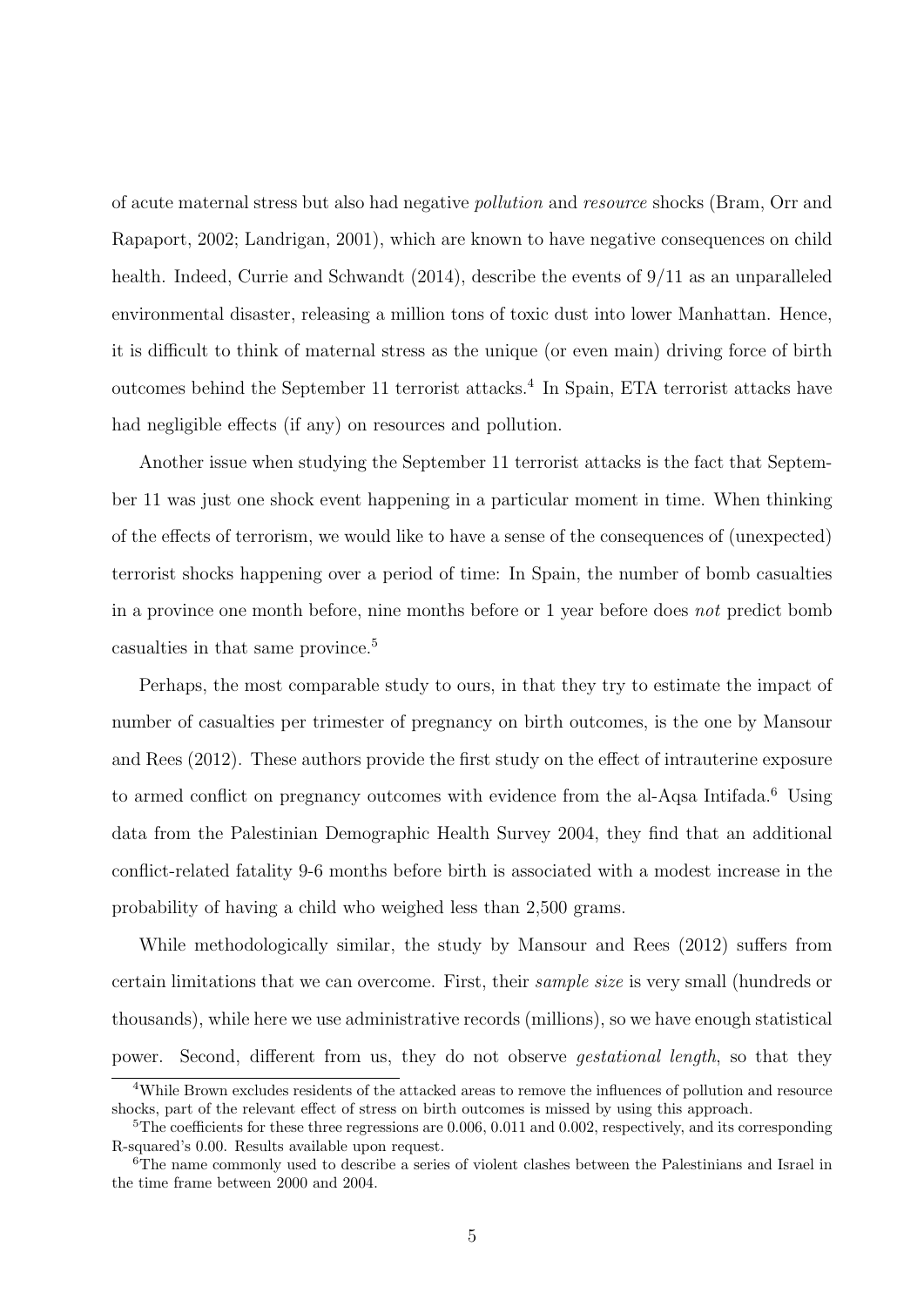measure exposure by counting backwards from the date of birth, which means that exposure in the first trimester is likely going to be assigned with measurement error for pre-term babies (Currie and Rossin-Slater, 2013). Third, while the al-Aqsa Intifada inflicted intense psychological damage on noncombatants living in the West Bank and Gaza, Mansour and Rees recognize that other channels apart from stress, namely, malnutrition and limited access to prenatal care, due to curfews, border closures and road blocks, could affect birth weight.<sup>7</sup> These channels are certainly negligible in our context. Finally, they only have 10 administrative districts, which makes difficult to use "standard" clustering methods, while we have instead 50 provinces.

Our study also breaks new ground by extending the analysis of the effects of terrorism in Spain to the realm of early life shocks, complementing the two main existing pieces of research on the economic and political consequences of terrorism in Spanish soil: The economic analysis of Abadie and Gardeazabal (2003) and the study by Montalvo (2011) on the electoral consequences of the Madrid train bombings of March 11 of 2004.<sup>8</sup>

The rest of the paper proceeds as follows. Section 2 describes the main data sources and provide some descriptive statistics. Section 3 contains the empirical strategy. Section 4 presents the results of our analysis and a battery of extensions and robustness checks. Section 5 provides a conceptual framework to measure the "trade-off" between inputs in the production of child health and identifies the "marginal rate of technical transformation" in the production of child health between terrorist shocks and unemployment shocks. Finally, Section 6 concludes.

<sup>7</sup>For instance, they note that many women of reproductive age living in the Occupied Territories were not consuming sufficient meat, poultry and dairy products at the height of the al-Aqsa Intifada. They try to assess the importance of these channels.

<sup>8</sup>Abadie and Gardeazabal find that, after the outbreak of ETA-terrorism, per capita GDP in the Basque Country declined about 10 percentage points relative to a region without terrorism, while Montalvo shows that the Madrid train bombings of March 11 of 2004, the worst terrorist attack in Spain (with 191 deaths and more than 2000 injured), affected the electoral outcomes of the Spanish General Election celebrated 3 days after.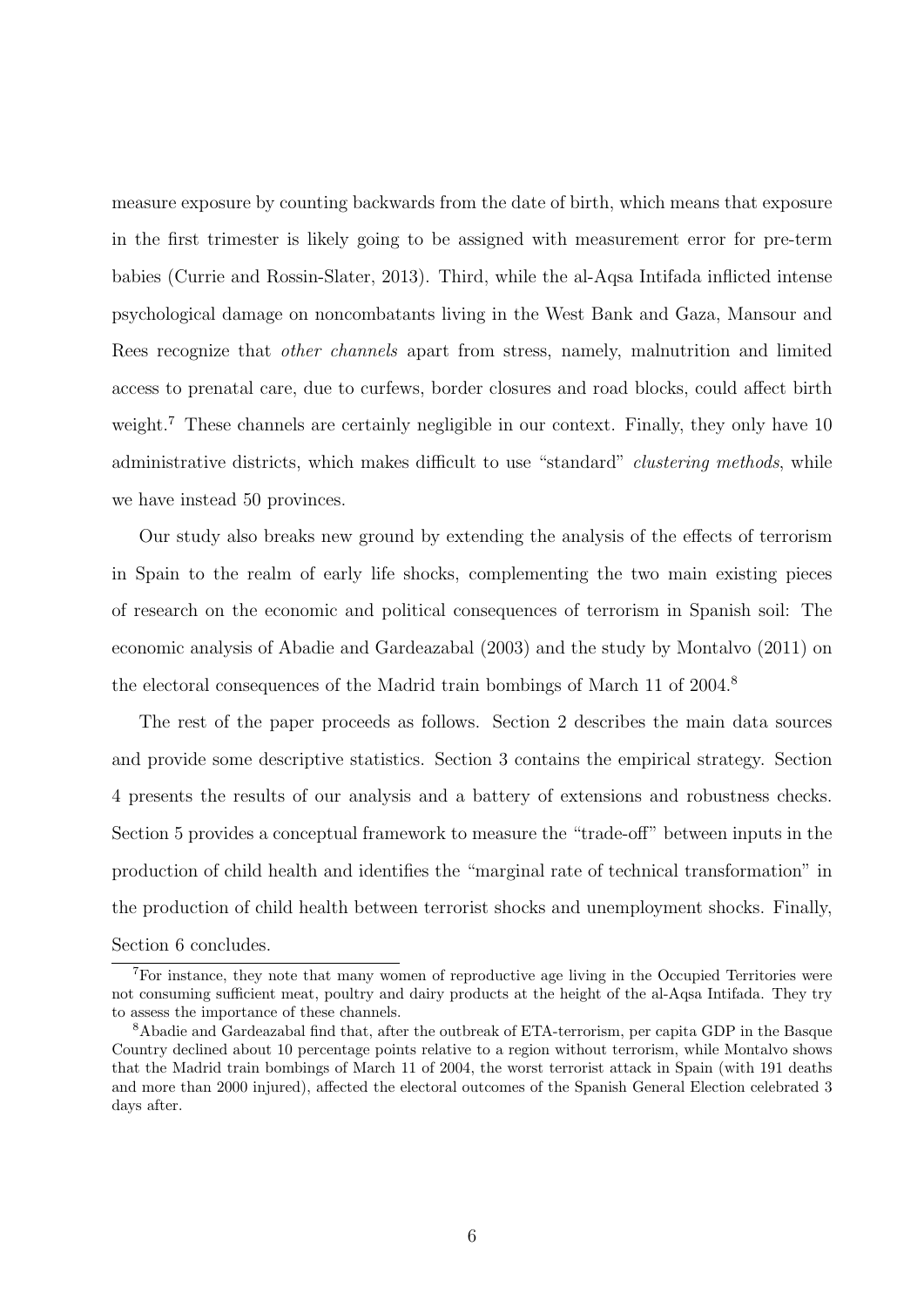### 2 Data

#### 2.1 Main Sources

The national registry of live births in Spain  $(NE)$ <sup>9</sup>. The unit of observation in this dataset is the live birth. For each live birth, we have information on its date of occurrence (month and year), gender, weight, gestational length, and normality (whether there were complications during the pregnancy or labor). However, there is no information on other child health metrics such as Apgar score or head circumference. In addition, there is some demographic information on the mother of the child (province of residence, municipality size, place of delivery (home, hospital or clinic), age, parity history (number of births that she has had), marital status, and occupational status), but not on her risky behaviors (smoking or drinking), prenatal visits, educational attainment or (family) income. When appropriate, there is also information on his spouse: age and occupational status.

We use information on around 6.5 million births *conceived* between January 1980 and February 2003.<sup>10</sup> Following previous work on the determinants of birth weight, we focus on mothers aged 15-49, exclude multiple births and those newborns whose weight was under 500 grams.<sup>11</sup> Moreover, following Currie and Rossin-Slater (2013), those with gestational length below 26 weeks are also excluded.

The Victims of ETA Dataset (de la Calle and Sánchez-Cuenca).<sup>12</sup> The unit of observation in this dataset is the ETA-victim casualty. It contains information on all casualties caused by ETA, and in particular bomb casualties, during the period 1960-2006. For each casualty there is information on the date (day, month and year) and region of occurrence.

 $^{9}$ http://www.ine.es

<sup>&</sup>lt;sup>10</sup>Since conception length is not available for all live births, as a robustness check we also measure exposure using date of birth. We have almost 10 million births born between January 1980 and December 2003.

<sup>11</sup>Bhalotra and Clarke (2014) report that exposure to bomb casualties in the 2nd and 3rd trimester of pregnancy decreases the probability of twins.

<sup>12</sup>http://www.march.es/ceacs/proyectos/dtv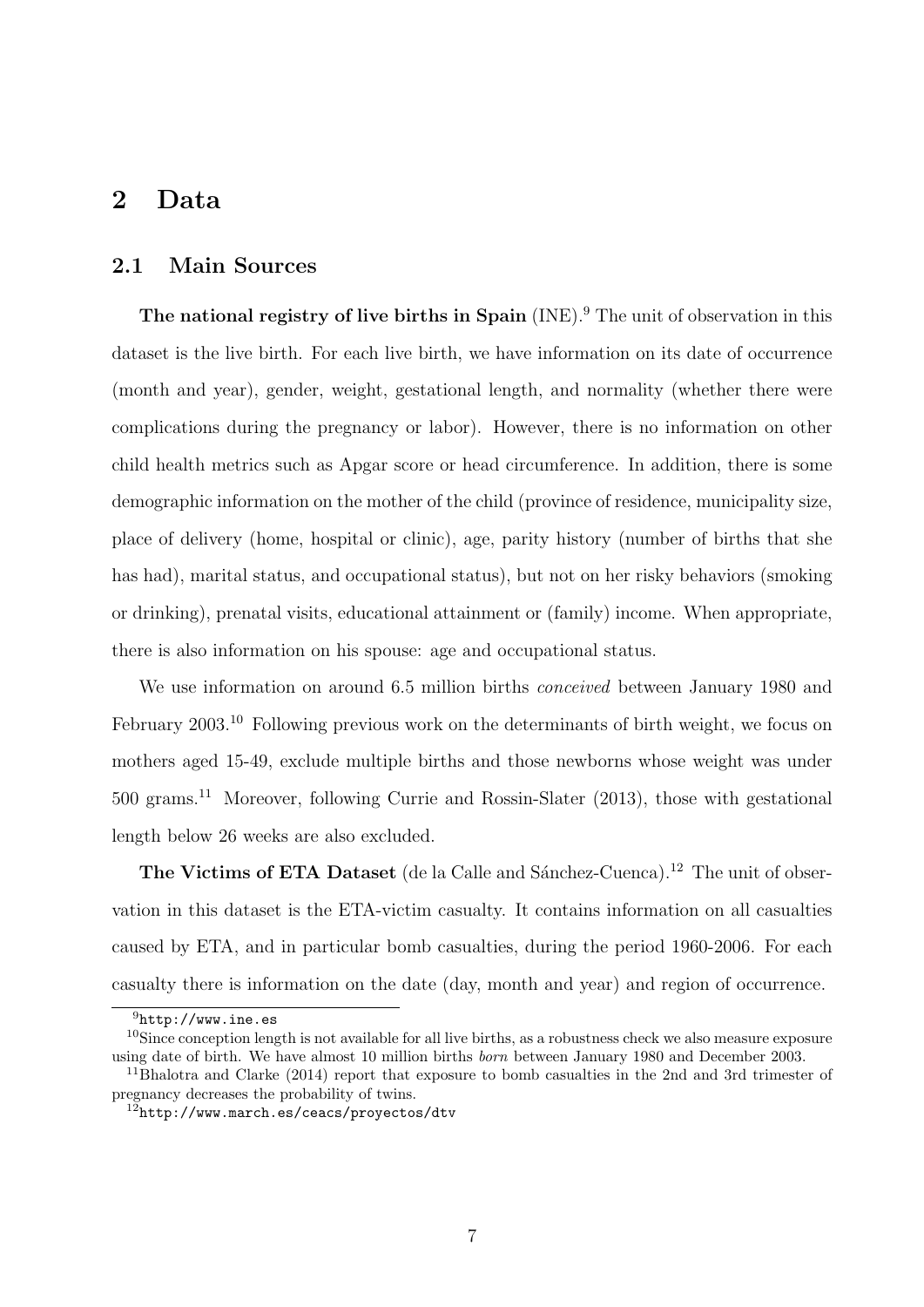#### 2.2 Descriptive Statistics

Some correlates. We begin our empirical analysis presenting some descriptive statistics (averages) on birth outcomes (panel A) and mother-pregnancy characteristics (panel B) by exposure to bomb casualties (over the whole period of analysis 1980-2003) during pregnancy in Table 1. This table has three columns. Column (1) displays the average of the corresponding variable in each row for children unexposed to bomb casualties during pregnancy, while column (2) focuses on children exposed to at least one bomb casualty during pregnancy. Column (3) contains the (mean) difference between the previous two columns (and its standard error).

#### [Insert Table 1 about here]

Panel A shows that children exposed to bomb casualties during pregnancy are on average 36 grams lighter; they are also 0.6 percentage points (or 6 per 1,000 live births) more likely to be low birth-weight babies and almost 2 percentage points (or 16 per 1,000 live births) less likely to be normal; they are 0.1 percentage points (1 per 1,000 live births) less likely to be males. Note that neither the fraction of available birth weights (non-missing values) nor the fraction of premature babies is related to exposure to bomb casualties during pregnancy.

Taken at face value, the estimates from panel A are consistent with exposure to terrorism while in utero affecting birth outcomes negatively. However, exposed and unexposed children may be different in many other dimensions apart from their exposure to bomb-casualties. For instance, in Panel B, we can see that mothers of babies exposed to bomb casualties are more than half a year older than mothers of unexposed babies, and their order of births are also different. In addition, these descriptive statistics are not informative about the relative importance of the timing of exposure (trimester of pregnancy). A rigorous analysis must account for the (precise) timing of exposure and use a proper identification strategy in order to gauge the impact of terrorism on birth outcomes.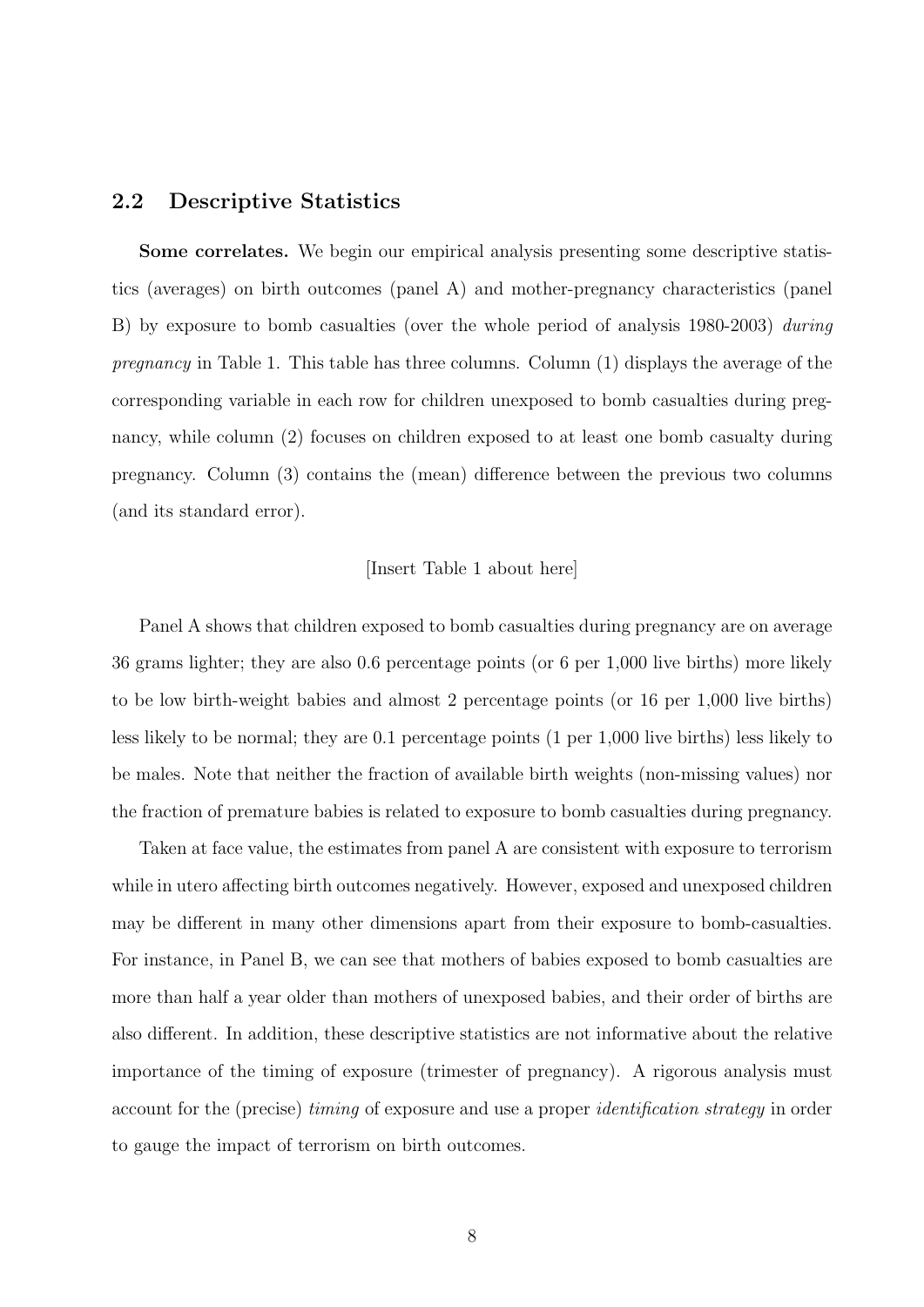#### 2.3 Graphical Analysis

Temporal variation. Figure 1 displays the quarterly evolution of bomb casualties and total casualties during the period Jan 1980-Feb 2003. Except for the peak in 1987 (the year of Hipercor bombing in Barcelona with 21 casualties), we can see that the evolution of bomb casualties fluctuates around a downward trend.

[Insert Fig 1 about here]

Spatial variation. Figure 2 describes the geographical dispersion of bomb casualties during the period Jan 1980-Feb 2003. While there are 4 focal points –the Basque Country, Catalunya, Comunidad de Madrid and Comunidad Valenciana–, several other regions were hit by bomb casualties. Figure 3 does the same for the total number of casualties.

[Insert Fig 2 about here]

[Insert Fig 3 about here]

Terrorism in the 1st trimester and child normality. As pointed out recently by Currie and Rossin-Slater (2013), measured effects of stressful events on birth weight, low birth-weight and prematurity may be sensitive to the econometric specification, and it is preferable to use sensitive indicators of newborn health, such as the probability of abnormal conditions of the newborn. If we plot the fraction of normal newborns against the number of bomb casualties in the fist trimester of pregnancy at the province-month-year level, we find a negative relationship. The gradient becomes stepper as we move from the full sample (including province-month-year cells with 0 casualties) in Fig 4 to the sample including cells with *at least* 10 casualties in Fig 7.

> [Insert Fig 4 about here] [Insert Fig 5 about here] [Insert Fig 6 about here] [Insert Fig 7 about here]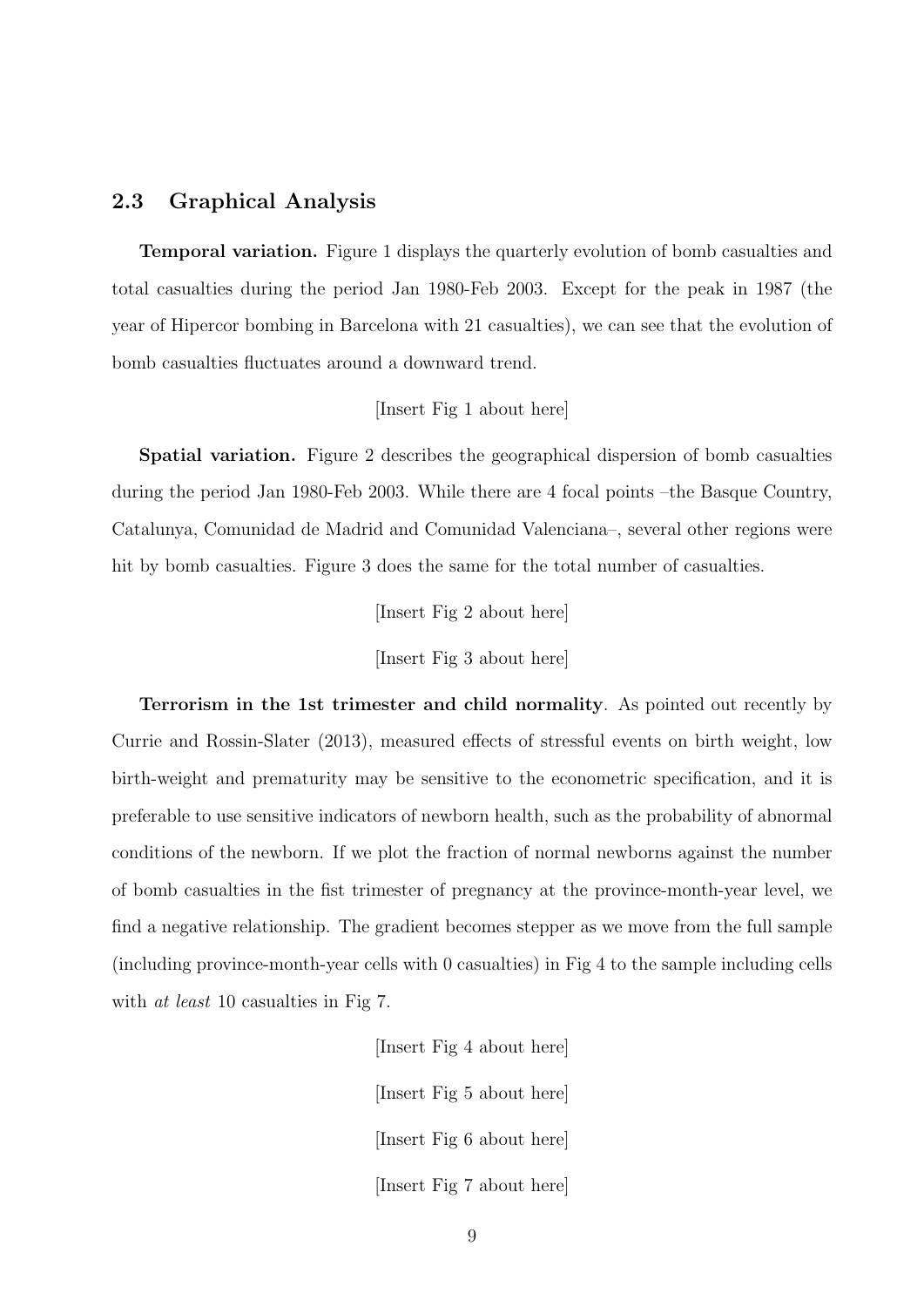## 3 Empirical Strategy

#### 3.1 Difference-in-Difference

Our main analysis is based on a difference-in-difference approach using multiple years of data, and measuring maternal exposure to terrorism during pregnancy by the number of bomb casualties at time  $t$  (month-and-year-of-conception) in the mother's province of residence  $p$  in each trimester of pregnancy. We then estimate regressions of the form

$$
Y_{i,p,t} = \alpha + \beta_1 Casualties_{p,t}^1 + \beta_2 Casualties_{p,t}^2 + \beta_3 Casualties_{p,t}^3
$$
  

$$
+ \delta_p + \gamma_t + (\theta_p \times t) + \tau X_{i,p,t} + u_{i,p,t}
$$
 (1)

where  $Y_{i,p,t}$  is the birth outcome corresponding to newborn i, whose mother's province of residence is p, conceived in the year-month t, Casualties $_{p,t}^T$  is the number of bomb casualties in trimester T of pregnancy in province p, and  $u_{i,p,t}$  is a random error term. Year-month of conception is estimated using the approach in Brown (2012): month of birth minus gestational age minus 2 weeks divided by 4, and increased by 12 if the difference is less than 1. Conception year is then either the year of birth or the birth year less one if the conception month is larger than the birth month.<sup>13</sup>

Our most naïve regressions include both mother's province of residence fixed effects  $(\delta_p)$ and year-month of *conception* fixed effects  $(\gamma_t)$ , while our most complete regressions include a vector of control variables  $(X_{i,p,t})$  –birth order (parity) categories, mother's age categories, mother's marital status indicator, mother's occupational categories, father's occupational categories (with one category if not father), indicator for delivery in a hospital or clinic, and size of the municipality of residence categories– and province-specific linear time (yearmonth of *conception*) trends. The vector of parameters of interest is  $\beta = (\beta_1, \beta_2, \beta_3)$ ,

<sup>13</sup>2 weeks are subtracted because conception usually occurs 2 weeks after the last normal menstrual period.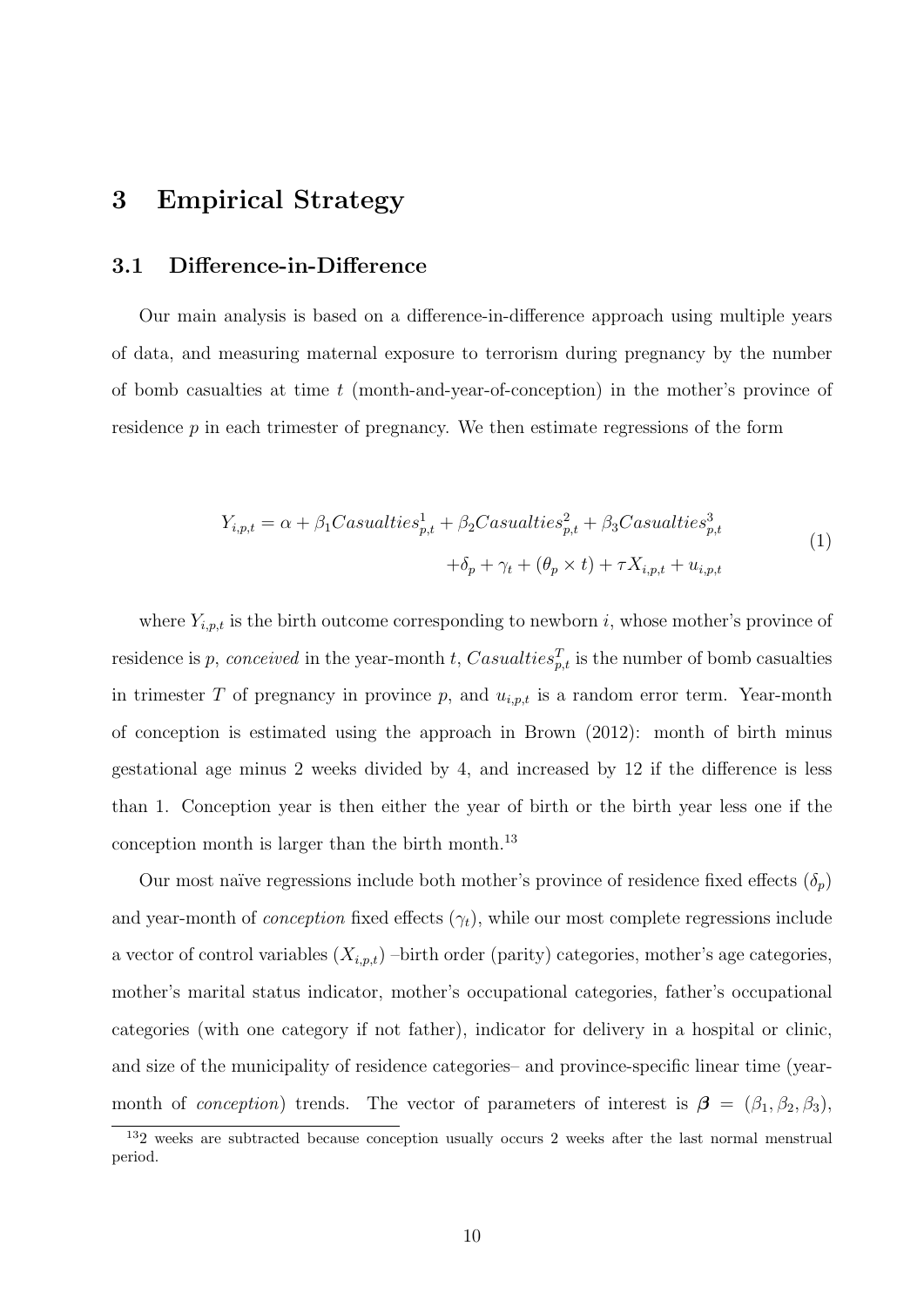which measures the sensitivity of infant health to prenatal terrorist activity in each of the trimesters of pregnancy. Standard errors are clustered at the province level (50 provinces).

#### 3.2 Threats to our Identification Strategy

Missing conception length. Since conception length is not available for all live births (it is missing for 32% of live births), we cannot measure exposure to terrorism for all live births by counting forward from date of conception. Still, for all live births we can measure exposure by counting backward from date of birth. This is the approach researchers are forced to rely on when length of gestation is not available (e.g., Bozzoli and Quintana-Domeque, 2014; Mansour and Rees, 2012). When defining exposure in this imperfect, alternative manner, we estimate regressions of the form

$$
Y_{i,p,t} = \tilde{\alpha} + \tilde{\beta}_{8-6}Casualties_{p,t}^{8-6} + \tilde{\beta}_{5-3}Casualties_{p,t}^{5-3} + \tilde{\beta}_{2-0}Casualties_{p,t}^{2-0}
$$
  
 
$$
+ \tilde{\delta}_p + \tilde{\gamma}_t + (\tilde{\theta}_p \times t) + \tilde{\tau}X_{i,p,t} + \epsilon_{i,p,t}
$$
 (2)

where  $Y_{i,p,t}$  is the birth outcome corresponding to newborn i, whose mother's province of residence is p, born in the year-month t, Casualties ${}_{p,t}^{C-A}$  is the number of bomb casualties in C to A months before birth in province p, and  $\epsilon_{i,p,t}$  is a random error term. Our most naïve regressions include both mother's province of residence fixed effects  $(\tilde{\delta}_p)$  and year-month of birth fixed effects  $(\tilde{\gamma}_t)$ , while our most complete regressions include a vector of control variables  $(X_{i,p,t})$  and province-specific linear time (year-month of *birth*) trends. The vector of parameters of interest now is  $\widetilde{\beta} = (\widetilde{\beta}_{8-6}, \widetilde{\beta}_{5-3}, \widetilde{\beta}_{2-0})$ , which measures the sensitivity of infant health to prenatal terrorist activity in each of the "approximately measured" trimesters of pregnancy. Note that we will also estimate equation (2) for the sample used in the estimation of equation  $(1)$ , so that *only* the measurement of exposure changes, not the sample.

Confounding "economic" factors: the role of unemployment. One may be worried that our estimates of  $\beta_1$ ,  $\beta_2$ ,  $\beta_3$  in equation (1) are biased by omitting measures of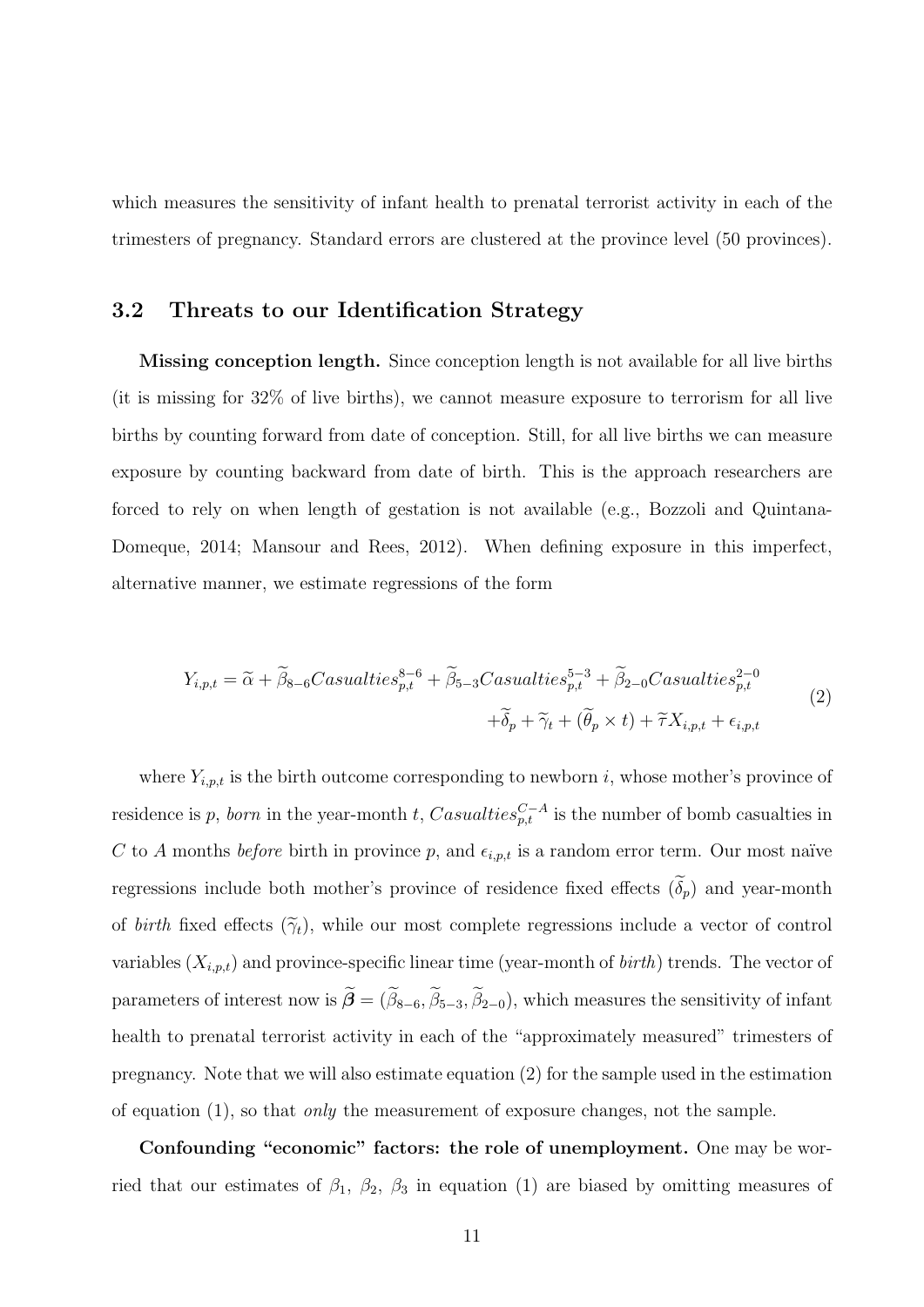the economic situation (e.g., unemployment rates) in each of the trimesters of pregnancy. The role of unemployment rates at conception time or economic activity during pregnancy on birth outcomes have been previously studied. In the US, Dehejia and Lleras-Muney (2004) find that babies conceived in times of high unemployment had a reduced incidence of low birth weight –due to both selection and improvements in health behavior during recessions<sup>14</sup>–, while Bozzoli and Quintana-Domeque  $(2014)$  find that babies who were exposed to lower economic activity during pregnancy in Argentina had a higher incidence of low birth weight.<sup>15</sup> Hence, to account for the potential bias due to omitted economic factors we will estimate the following regressions

$$
Y_{i,p,t} = \alpha + \beta_1 Casualties_{p,t}^1 + \beta_2 Casualties_{p,t}^2 + \beta_3 Casualties_{p,t}^3
$$
  
+
$$
\pi_1 UR_{p,t}^1 + \pi_2 UR_{p,t}^2 + \pi_3 UR_{p,t}^3 + \delta_p + \gamma_t + (\theta_p \times t) + \tau X_{i,p,t} + u_{i,p,t}
$$
(3)

where  $UR_{p,t}^T$  is the unemployment rate in trimester T of pregnancy in province p.

Spatial "spillover" effects. Implicit in our identification strategy is the assumption that the relevant "catchment area" for the impact of terrorism on birth outcomes is the mother's province of residence. However, it may well be that not only terrorist activity in the mother's province of residence but in neighboring provinces is relevant for birth outcomes. To account for these potential ("spillover") effects, we will assess the robustness of our estimates to include three additional variables that will capture bomb casualties occurring "close" to the mother's province of residence: (i) in neighboring (adjacent) provinces and (ii) within 300 km (which is a bit more than half the distance  $-60\%$  between Barcelona and Madrid). We will estimate regressions of the form

<sup>&</sup>lt;sup>14</sup>Aparicio and González (2013) find that in Spain babies are born healthier when the local unemployment rate is high.

<sup>&</sup>lt;sup>15</sup>They exploit variation in mother's education and trimester of exposure to put forward tentative explanations in terms of maternal stress (affecting both low- and high-educated women) and nutrition (affecting only low-educated women).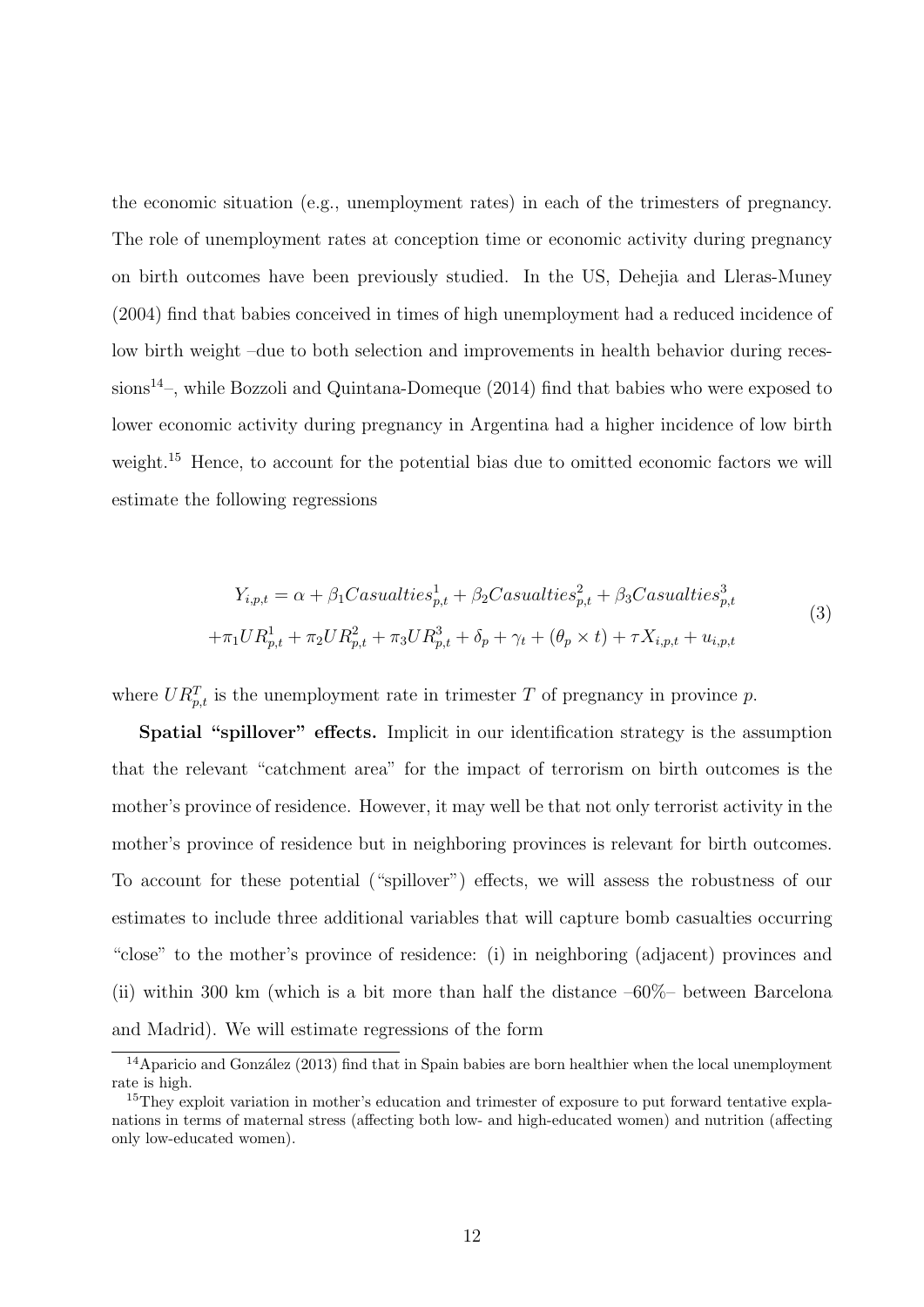$$
Y_{i,p,t} = \alpha + \beta_1 Casualties_{p,t}^1 + \beta_2 Casualties_{p,t}^2 + \beta_3 Casualties_{p,t}^3 + \pi_1 UR_{p,t}^1 + \pi_2 UR_{p,t}^2 + \pi_3 UR_{p,t}^3
$$
  
+  $\rho_1 Casualties_{p,t}^1 + \rho_2 Casualties_{p,t}^2 + \rho_3 Casualties_{p,t}^3$   
+  $\delta_p + \gamma_t + (\theta_p \times t) + \tau X_{i,p,t} + u_{i,p,t}$  (4)

where  $\widetilde{Casualties}_{p,t}$  is the number of bomb casualties in trimester T of pregnancy close to province p (e.g., within 300 km, adjacent provinces).

Anticipation effects and placebo effects. If terrorist attacks were unexpected, we should not find that terrorist attacks after birth affect birth outcomes. We well assess this assumption by including the number of bomb casualties in the first trimester after birth. In addition, we will *randomly* allocate the number of bomb casualties and investigate its effects: by randomly allocating the number of bomb casualties we should not find an effect of terrorism on birth outcomes.

Functional form misspecification I: Non-linearities? Equation (1) assumes that the effect of bomb casualties on birth outcomes is linear. While this could be a reasonable approximation to the true functional form between birth outcomes and bomb casualties, we will investigate what happens when we depart from the assumption of linear effects.

Functional form misspecification II: Heterogeneous effects? Note that equation (1) also assumes that the effect of bomb casualties is homogeneous across regions, over time and for different family characteristics. However, one may be concerned that the effect of terrorism is region-specific or is concentrated in a particular time period or for families with certain characteristics. We will assess heterogeneous effects along these dimensions.

Selection effects: Fertility, Mortality and Migration. Terrorism may affect fertility decisions, and the direction of the effect could be either positive (if people spend more time in procreation activities at home) or negative (if people decide to postpone fertility).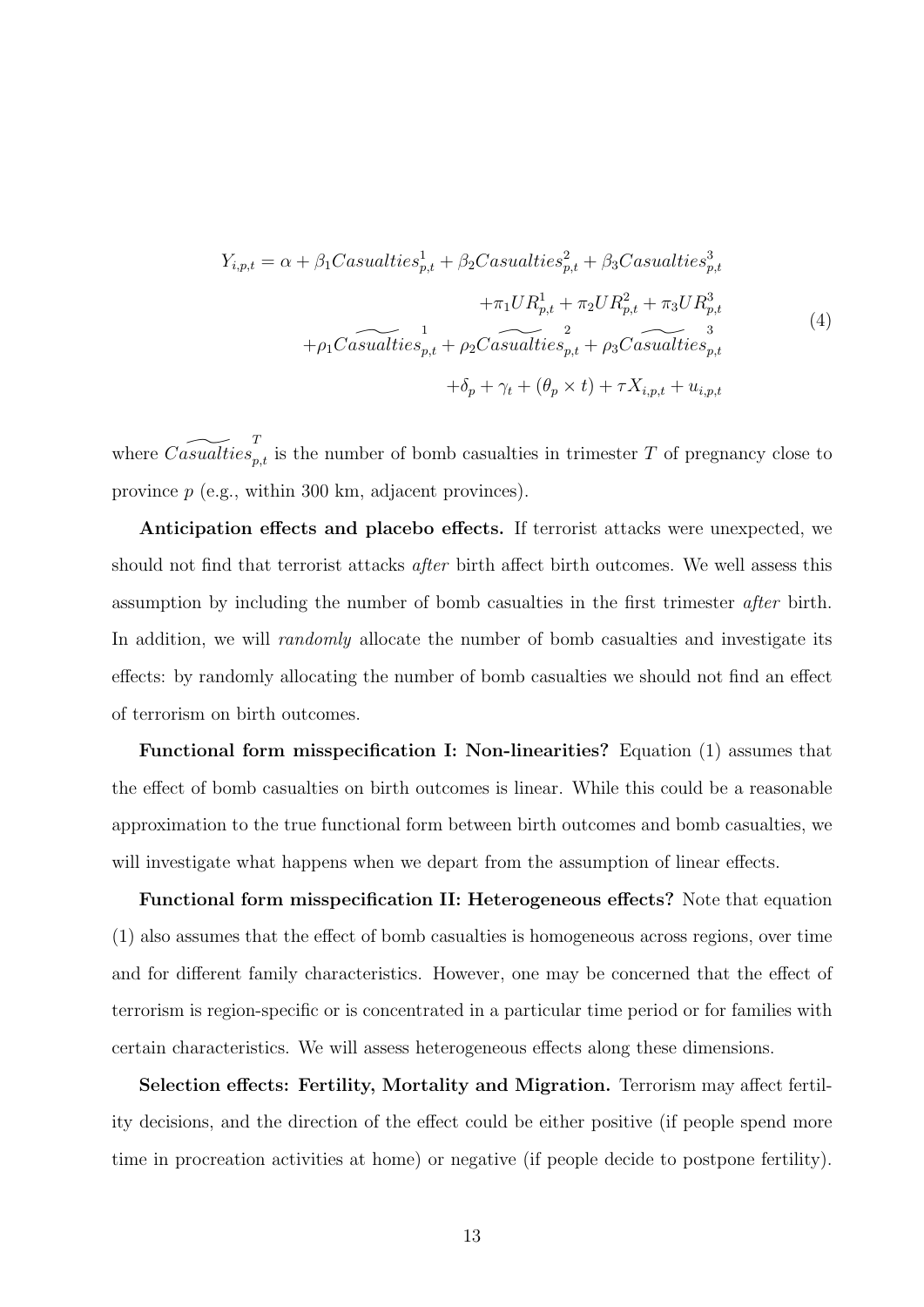In addition, if still births increase as a consequence of terrorism (many of the bioactive mediators of maternal stress contribute to the pathophysiology of stillbirth), estimated effects of terrorism on birth outcomes for live births are likely to be lower bounds of the "true" effects (positive selection).<sup>16</sup> Finally, terrorist activity may well be an important determinant of migration decisions: Abadie and Gardeazabal (2003), using the synthetic-control method approach, show how terrorism in the Basque Country transformed the patterns of population growh from positive to negative. Whether this is relevant or not for other Spanish regions can be explored using population data.

### 4 Effects on Birth Outcomes for Live Births

#### 4.1 Main Regressions

Table 2 displays the main results of this paper. It contains a series of regressions for five different birth outcomes –birth weight (in grams), low birth-weight, normal, male and premature (indicators)– on the number of bomb casualties in each trimester of pregnancy grouped into three different panels (A, B, C).

#### [Insert Table 2 about here]

Starting with panel A, which includes mother's province of residence fixed effects and year-month of conception fixed effects, we can see that an additional bomb casualty in the first trimester of pregnancy (on average) decreases birth weight by around 0.7 grams, increases the expected number of low birth-weights by around 0.2 per 1,000 live births, decreases the predicted number of normal deliveries (without pregnancy or labor complications) by about 0.6 per 1,000 live births, and increases the number of premature babies

<sup>&</sup>lt;sup>16</sup>Fetal Deaths Microdata available at http://www.ine.es/prodyser. We aggregate (count the number of) still births at the year-month-province level, so that the total number of observations is 13,900. Abortions (either spontaneous or voluntary pregnancy interruptions) could be affected by terrorism. Although there is yearly data on abortions (available from 1987) at the province level, its quality is debatable. Estimated effects of bomb casualties in a province on abortions one year later are available upon request.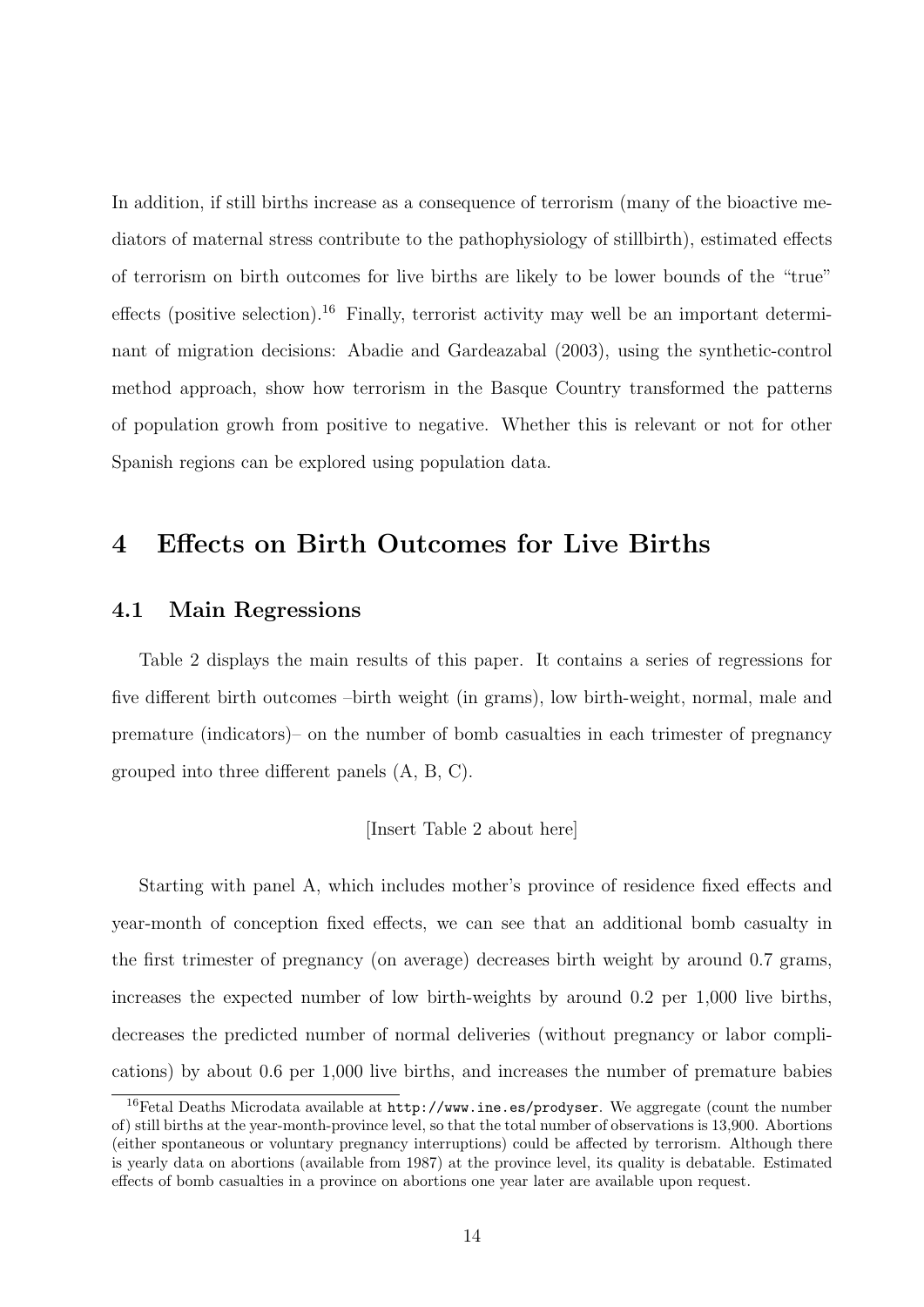by 0.9 per 1,000 live births. In panel B we include socio-demographic controls –mother's age, birth order categories, mother's occupational categories, father's occupational categories, mother's marital status indicator, medical center/hospital delivery indicator, and municipality size categories– and obtain similar results, both qualitatively and quantitatively.<sup>17</sup> Finally, to soak up any province-specific time trends, panel C adds the interaction of mother's province of residence fixed effects with a time trend (year-month of conception). Admittedly, the introduction of province specific year-month time trends kills most of the variation, perhaps too much. Remarkably enough, however, the statistical significance of our estimates survive to this stringent adjustment (except for the effect on prematurity).<sup>18</sup> All point estimates remain in the same ballpark, but the one concerning average birth weight, which gets reduced to almost one third of its original magnitude.

The main takeaway of table 2 is that in utero exposure to terrorism early in pregnancy (1st trimester) has detrimental effects on birth outcomes. According to our most conservative estimates, and assuming linearity, ten additional bomb casualties would decrease average birth weight by about 3 grams (around 0.006 standard deviations) and increase low birth weight by about 1.5 per 1,000 live births. A more na¨ıve picture would suggest instead effects of almost 7 grams (around 0.012 standard deviations) and about 1.9 per 1,000 live births. Both the magnitudes of estimated effects and the fact that they are found for the first trimester of pregnancy is consistent with the estimates available in the literature (Camacho, 2008; Brown, 2012; Mansour and Rees, 2012).<sup>19</sup> If we break down the sample by gender, we find similar effects for both boys and girls. If anything, our results indicate stronger effects for girls. Results available upon request.

<sup>&</sup>lt;sup>17</sup>Table A1 in the Appendix shows similar effects when using all casualties rather than only bomb casualties.

<sup>&</sup>lt;sup>18</sup>If we control for the *number of bomb casualties accumulated until pregnancy*, our results are (if anything) stronger: average birth weight decreases by 0.5 grams per bomb casualty in the first trimester of pregnancy, while the fraction of normal babies decreases by 1.6 per thousand live births.

<sup>&</sup>lt;sup>19</sup>The medical literature provides mixed evidence on the relative importance of early versus late pregnancy stress exposure (Schulte et al., 1990; de Weerth and Buitelaar, 2005; Hedegaard et al., 1993; Schneider et al., 1999). Economists tend to find that sources of acute maternal stress tend to affect birth outcomes negatively when they occur early in pregnancy.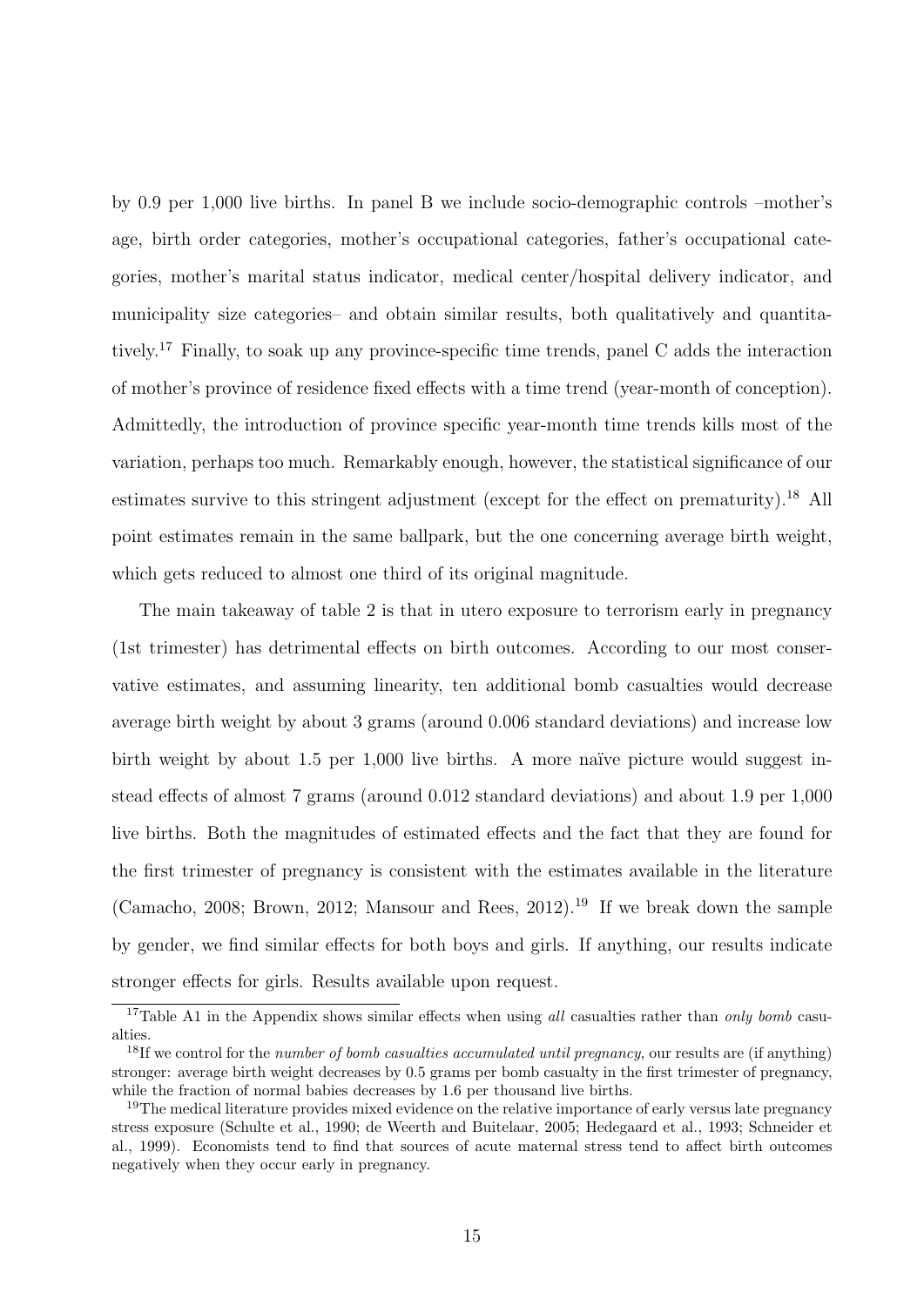#### 4.2 Robustness checks

#### 4.2.1 Observed date of birth versus estimated conception date

Since conception length is not available for all live births, in Table 3 we estimate our most complete specification (i.e., with province-specific linear time trends), but using only information on the date of birth as a robustness check. The new point estimates (panel II) are qualitatively very similar (panel I), which is quite reassuring given both the different methodologies (date of birth versus date of conception) and the sample size discrepancies (10 million versus 6 million). It seems that, if anything, using date of birth rather than conception date results in attenuated estimated effects of terrorism on birth outcomes. Indeed, if we re-estimate the regressions based on date of birth for the same sample using date of conception (panel III), we get essentially attenuated results.

[Insert Table 3 about here]

#### 4.2.2 Confounding Economic Factors: In Utero Unemployment

It is important to assess to what extent (if any) our trimester casualty variables are picking up the influence of economic fluctuations. We assess such a possibility in Table 4, where we include the (total) unemployment rate corresponding to each trimester of pregnancy using data from the *Encuesta de Población Activa*.<sup>20</sup> Two results stand out in this table. First, our estimates are (almost) identical to those in Table 2 (panel C). Second, babies exposed to high unemployment rates (in the first trimester of pregnancy) have a reduced incidence of low birth weight –a finding consistent with the empirical evidence in the US (Deheija and Lleras-Muney, 2004) and Spain (Aparicio and González, 2013)–, tend to have a higher average birth weight, and are more likely to have a normal delivery (without complications).

[Insert Table 4 about here]

<sup>20</sup>http://www.ine.es/inebaseDYN/epa30308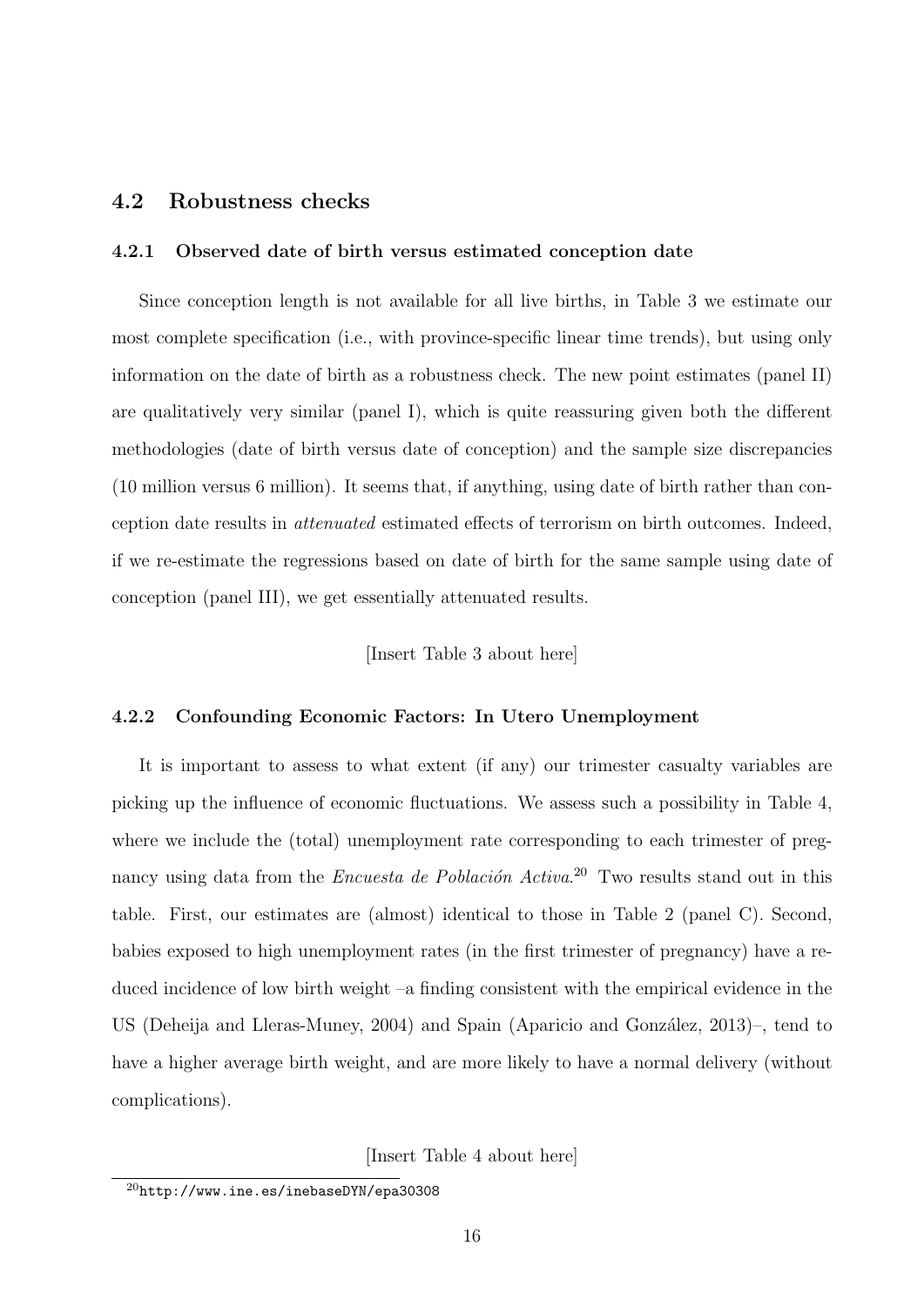#### 4.2.3 Spatial "spillover" effects

Table 5 shows that accounting for both unemployment rates in each trimester of pregnancy in the mother's province of residence and the bomb casualties in each trimester of pregnancy "close" to the mother's province of residence does not affect our results.

[Insert Table 5 about here]

#### 4.2.4 Falsification Tests

Tables 6 and 7 present our falsification tests. In Table 6 we re-estimate our most complete econometric specification in Table 2 (panel C) for each birth outcome adding the number of bomb casualties in the first trimester *after* birth. If we were identifying unexpected terrorist attacks, we should not find that casualties after birth affect birth outcomes. The results in Table 2 show basically the same results as in Table 2 (panel C) and, reassuringly, none of the point estimates on the placebo variables is statistically significant, except for prematurity at the 10  $\%$  level.<sup>21</sup> What is more, controlling for the number of bomb casualties in the trimester before the 1st trimester of pregnancy does not affect our results (results available upon request).

#### [Insert Table 6 about here]

In Table 7, panel I, we collapse our data at the month-year-province level, and replicate panel A in Table 2 (weighting each cell by the number of observations/live births used in computing each mean at the month-year province level). Comparing panel I with panel II, we find that, when bomb casualties at the province-quarterly level are *randomly* allocated, we cannot reject that exposure to terrorism in the 1st trimester of pregnancy has a null effect on birth outcomes.

#### [Insert Table 7 about here]

 $21$ Similar results are obtained if we replace the number of bomb casualties in the first trimester *after* birth with those in the first nine months after birth.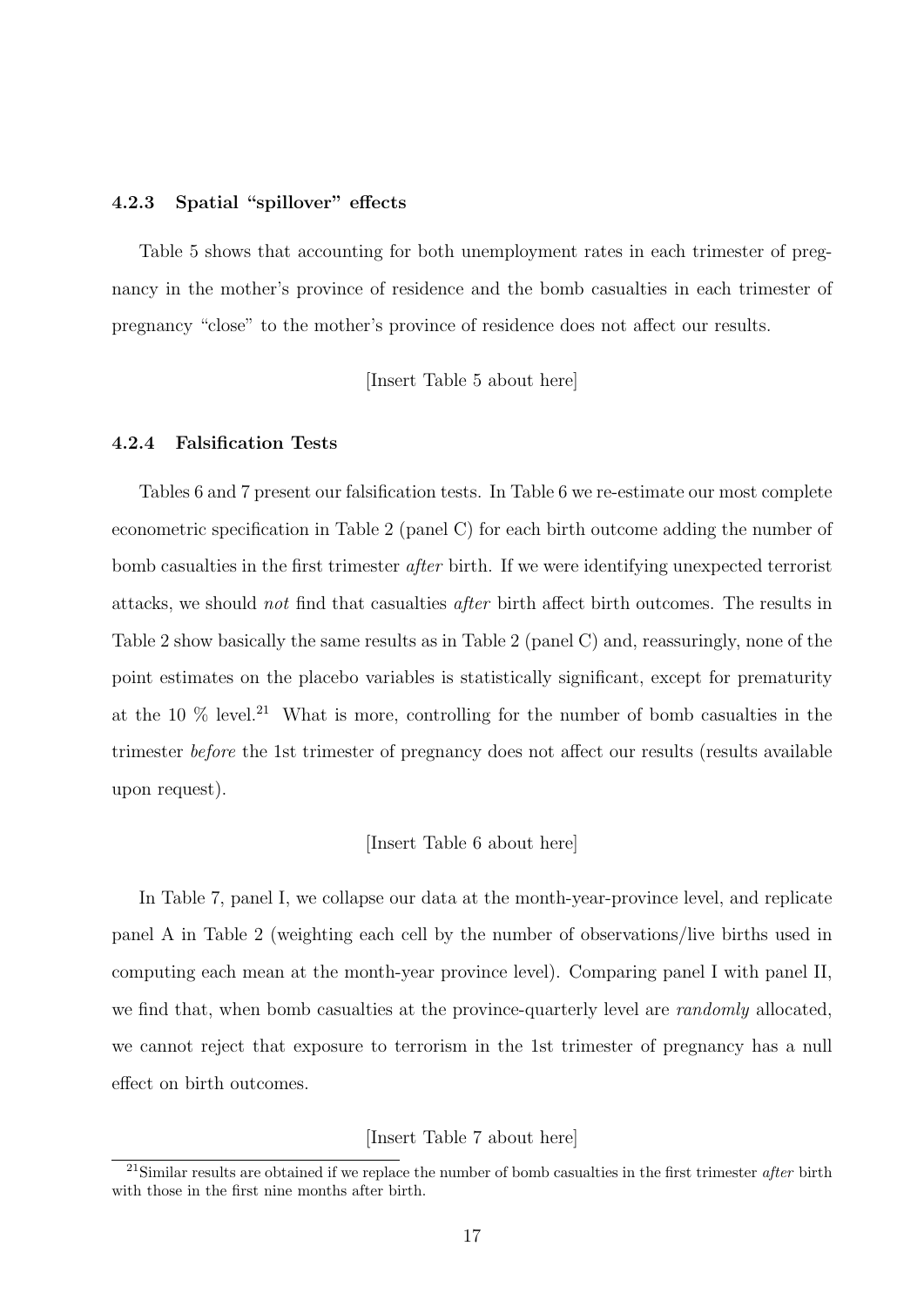#### 4.2.5 Non-linearities

So far we have been restricting the effect of bomb casualties to be linear. We now explore the effects of terrorism by intensity. In Table 8 we replace our count bomb casualties' variables with variables taking value 1 if the number of bomb casualties in the trimester is equal or higher than 10 (and 0 otherwise) in panel A, with variables taking value 1 if the number of bomb casualties in the trimester is equal or higher than 5 (and 0 otherwise) in panel B, and with variables taking value 1 if the number of bomb casualties in the trimester is equal or higher than 1 (and 0 otherwise) in panel C. The results reveal that babies exposed in the first trimester of pregnancy to 10 casualties or more are on average (almost) 10 grams lighter. Similarly, the number of babies that are low birth-weight increases by (almost) 7 per 1,000 live births when exposed to 10 casualties or more during the first trimester of pregnancy. The evidence reported in this table indicates that "high intense terrorism" rather than "some terrorism" is the responsible for the previously estimated effects.

[Insert Table 8 about here]

#### 4.2.6 Heterogeneous Effects: Region, Time and Family

By region: The Basque Country and Regions without Terrorism. One may wonder whether our estimates are driven by just one region (the Basque Country is the one with the highest level of terrorist activity) and its three provinces (Alava, Guipúzcoa, Vizcaya), so that the other provinces do not play any role in our analysis. Another observer could also raise the concern that "healthy mothers" (with better child health outcomes) may migrate in response to terrorism from the Basque Country to other regions, so that those exposed to terrorism in the Basque Country would tend to be negatively selected. If that were the case, we would be overestimating the effect of terrorism. While we cannot track mothers over time, we can nevertheless look at the evolution of aggregate population by province. Table 9 shows no evidence supporting any of these alternatives. Excluding the Basque Country, we still obtain the same empirical results as in Table 2 (Panel C).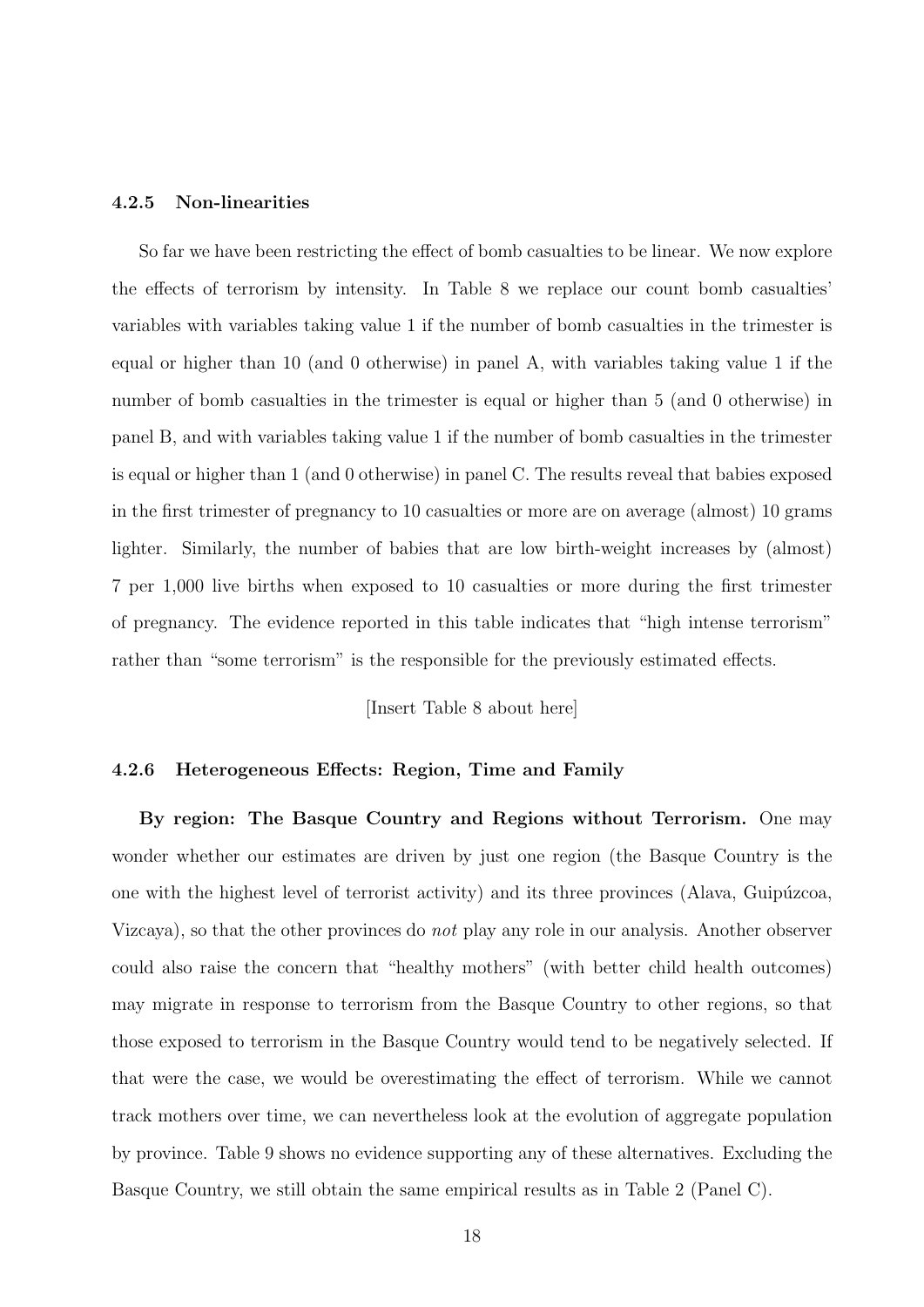#### [Insert Table 9 about here]

By a similar token, we may inquire about what happens if we just focus on provinces with at least one bomb casualty, so that we exclude "safe" provinces. This amounts to excluding 35 out of 50 provinces. While clearly now clustered standard errors must be taken with a grain of salt, the point estimates reported in Table 9 are similar to the ones reported in panel C of Table 2.<sup>22</sup>

By time period: 1985-1988 vs. 1980-1984 and 1989-2003. Is everything driven by a specific episode/period of violence, say in 1987 (the year of the Hipercor bombing)? Table 10 breaks down our sample into two periods: the period 1985-1988, which contains the peak of 1987, and the rest of our sample. The table shows that our findings do not appear to be driven by a specific episode/period of violence.

#### [Insert Table 10 about here]

By family characteristics: Armed forces vs. Others. The effects of being exposed to terrorism may well be heterogeneous across different demographic groups. One may think that those mothers whose husbands (partners) are in the police forces react with "more intensity" to bomb casualties in their region ("scarring"). However, one cannot discard the possibility that mothers who marry policemen have a greater capacity to cope with these dramatic events ("selection"). In the first case, we would expect bigger effects for this group of mothers. The opposite is expected in the second case. Unfortunately, our dataset does not allow us to identify whether husbands (partners) belong to the police force(s). Still, we known whether they are members of the armed forces. In Table 11 we break down our sample by father's armed-forces (occupation) status. The two subsamples are very different in size (1 to 75), but the qualitative results would seem to indicate that the effects are much larger in magnitude for babies born to armed-forces fathers than their counterparts. In any case, the fact that our previous findings are not driven by newborns from armed forces families is reassuring for our identification strategy.

 $22p$ -values using wild cluster-bootstrap are available upon request.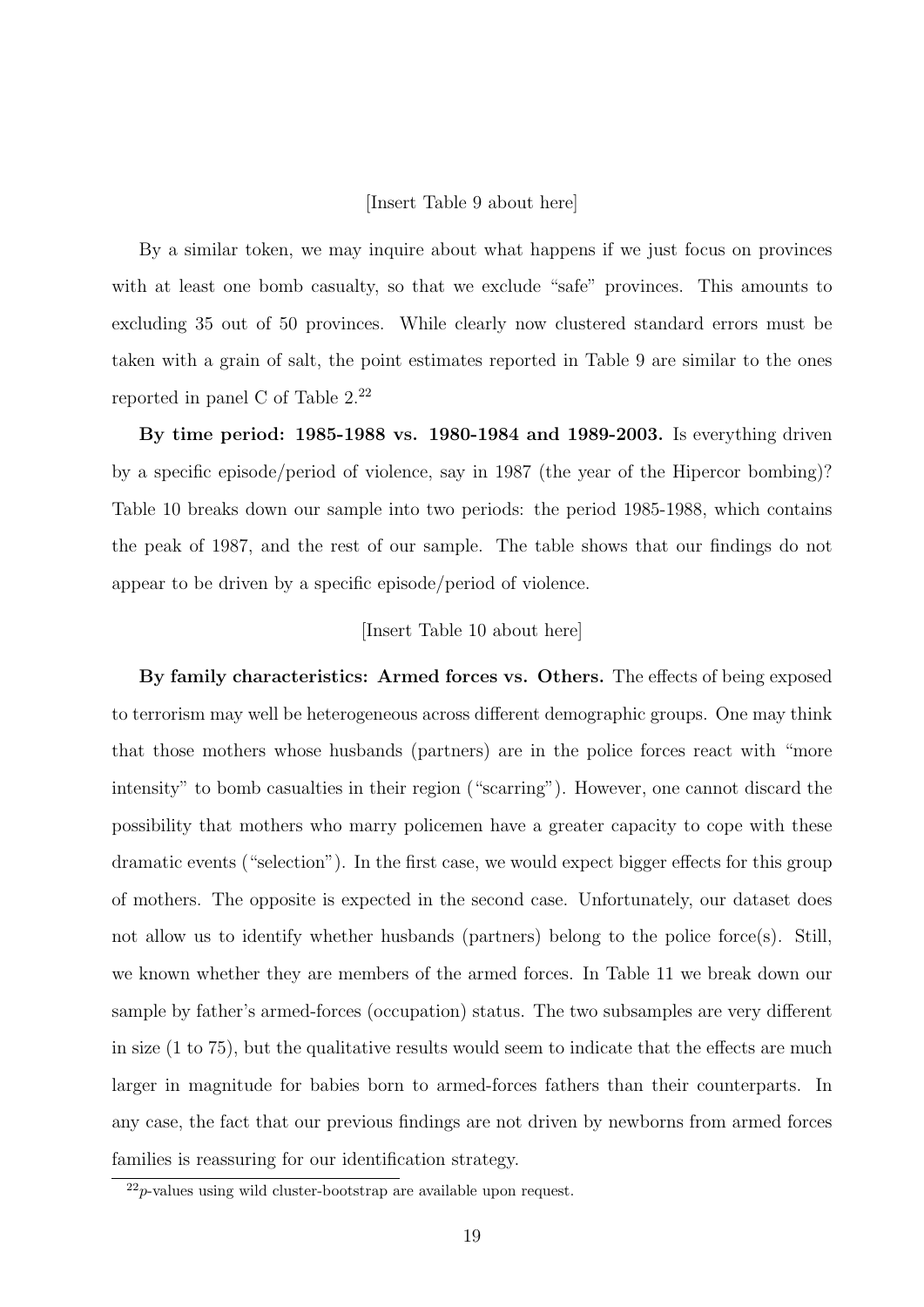[Insert Table 11 about here]

#### 4.2.7 Selection effects: Fertility, Mortality and Migration

Part of the effects unveiled so far could be mediated, compensated or reinforced through selection effects due to behavioral responses, biological responses, or both. These selection effects may be driven by fertility changes, mortality effects or migration responses. Here, we investigate the relationship between "exposure to terrorism" and the number of live births, the number of fetal deaths (still births), and the female population size for the age group 25-54.<sup>23</sup>

#### [Insert Table 12 about here]

Table 12 shows that bomb casualties in the previous year in a province does not explain either the population size of women or men aged 25-54, while unemployment rate in the previous year is a relevant determinant of population size. This is reassuring for our estimates, and not necessarily inconsistent with Abadie and Gardeazabal (2003). These authors focus on the onset of terrorism, without distinguishing the type of terrorism, and compare population growth in the Basque Country to that of a "synthetic cohort" (a weighted combination of other Spanish regions), while here we look at population levels in all different provinces, not just two.

#### [Insert Table 13 about here]

In Table 13 we investigate whether bomb casualties affect the number of live births. Bomb casualties in the three months before the first trimester of pregnancy ("conception period") increases the number of live births nine months after, while unemployment rate decreases it. In addition, exposure to terrorism in the 1st and 3rd trimester of pregnancies increases still births, while unemployment in the second and third trimesters decreases them.

 $^{23}$ Population data obtained from *Estimaciones Intercensales de Población* (INE).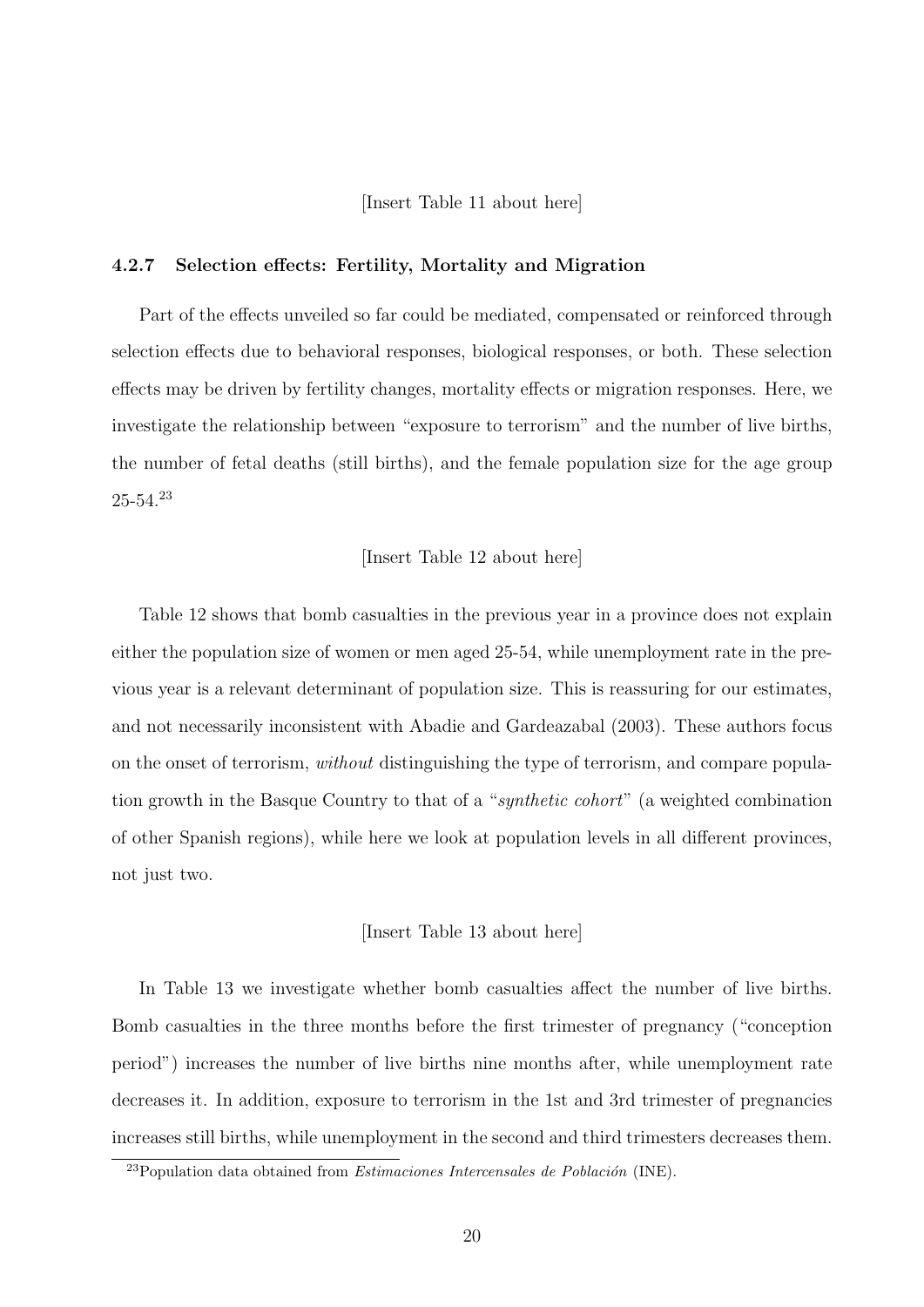Similar results are obtained when breaking down the analysis by gender (results available upon request).

Unfortunately, we do not have information on maternal behavior (e.g, smoking, drinking, physical exercise, diet, antenatal visits, etc.), so we cannot observe how exposure to bomb casualties ("exogenous" shocks) affects maternal inputs such as the number of cigarettes smoked, number of alcoholic beverages consumed, etc., and how they in turn shape child health. Still, suppose we observe some (but not all) of these inputs. A natural question to ask is: Can we recover the "marginal rate of technical substitution" between them in the production of child health? We address this (and other related questions) in the next section.

## 5 On the Production of Child Health

#### 5.1 Conceptual Framework with One measure of Child Health

Suppose that we can classify babies as being healthy  $(h = 1)$  or unhealthy  $(h = 0)$ , and that h is a function of several observable inputs, denoted by the vector  $x$ , and unobservable (to the econometrician) inputs, captured by  $\eta$ .

Assumption 1. The production function of child health is *additively separable* in **x** and  $\eta$ , but not necessarily linear in **x**:

$$
h = f(\mathbf{x}) + \eta \tag{5}
$$

where f is a smooth function and  $\eta$  has mean zero.

**Assumption 2.**  $\eta$  is mean independent of **x**:

$$
E[\eta|\mathbf{x}] = E[\eta] \tag{6}
$$

where  $E$  is the expectation operator.

Result 1. Exact identification. Under assumptions 1 and 2, we can estimate the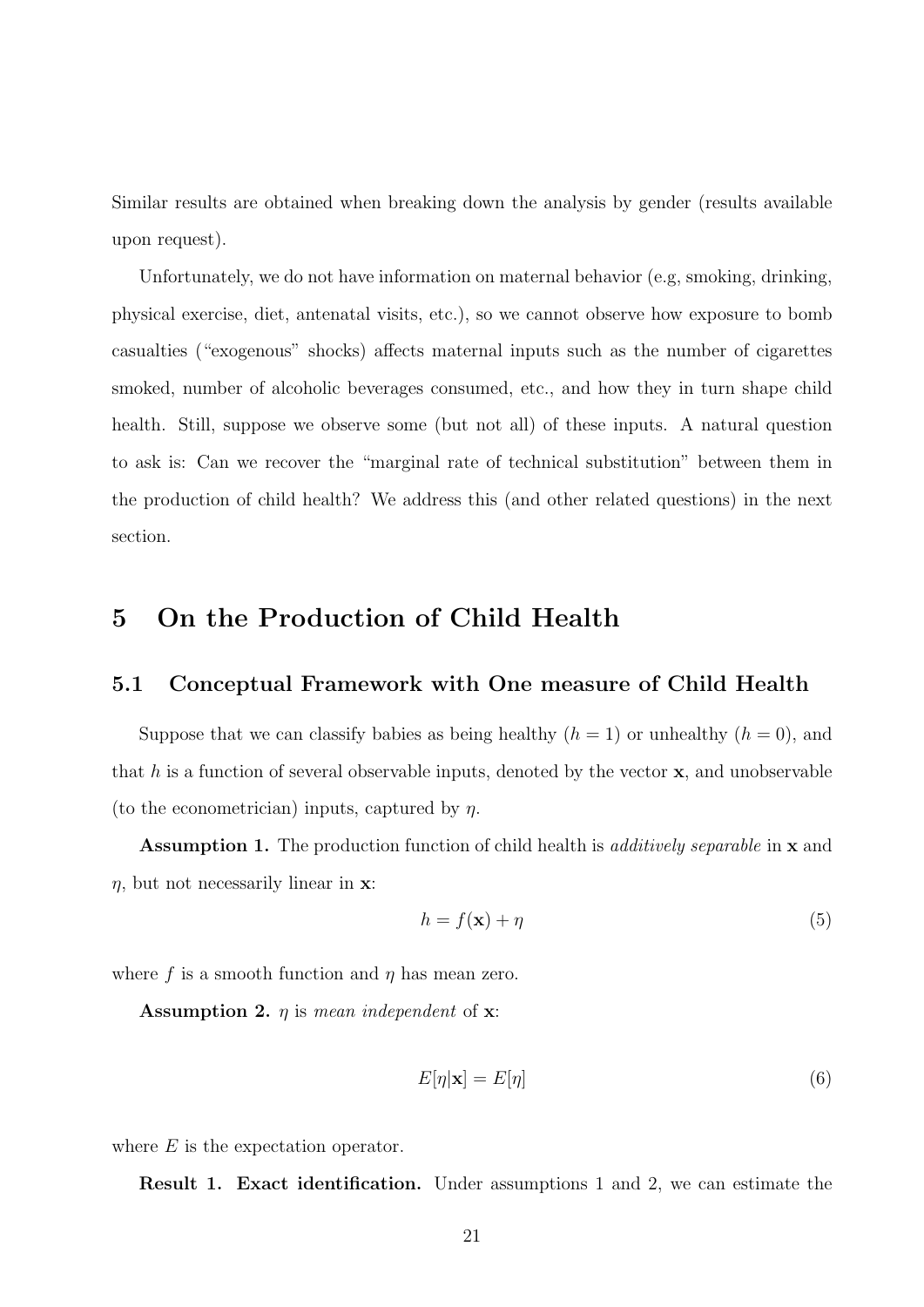production function of child health non-parametrically, and recover the marginal rate of technical substitution between inputs  $x_k$  and  $x_l$ <sup>24</sup>

$$
MRTS_{k,l}(\mathbf{x}) = \frac{\frac{\partial f(\mathbf{x})}{\partial x_k}}{\frac{\partial f(\mathbf{x})}{\partial x_l}}
$$
(7)

This follows immediately, since under assumptions 1 and 2:

$$
E[h|\mathbf{x}] = f(\mathbf{x})\tag{8}
$$

Hence:

$$
\frac{\frac{\partial E[h|\mathbf{x}]}{\partial x_k}}{\frac{\partial E[h|\mathbf{x}]}{\partial x_l}} = \frac{\frac{\partial f(\mathbf{x})}{\partial x_k}}{\frac{\partial f(\mathbf{x})}{\partial x_l}}
$$
(9)

where the left-hand side of this equation can be recovered from the data; therefore the marginal rate of technical substitution between inputs  $x_k$  and  $x_l$  is exactly identified.

### 5.2 Conceptual Framework with Multiple measures of Child Health

(Child) health is a multidimensional concept. Hence, in reality, we do not observe  $h$ , but several proxies for (or dimensions of)  $h$ .

**Assumption 3.**  $h_g$  is a proxy for (or dimension of) h such that:

$$
h_g = v_g(h) + u_g \tag{10}
$$

where  $v_g$  is a continuous function and  $E[u_g|\mathbf{x}] = E[u_g] = 0$ .

Assumption 4. Strong separability of the link function:

$$
v_g(h) = v_g(f(\mathbf{x}) + \eta) = v_g(f(\mathbf{x})) + v_g(\eta)
$$
\n(11)

where  $E[v_g(\eta)|\mathbf{x}] = 0$ .

<sup>&</sup>lt;sup>24</sup>How much  $x_k$  have to decrease if  $x_l$  increases by one extra unit to keep the same level of child health.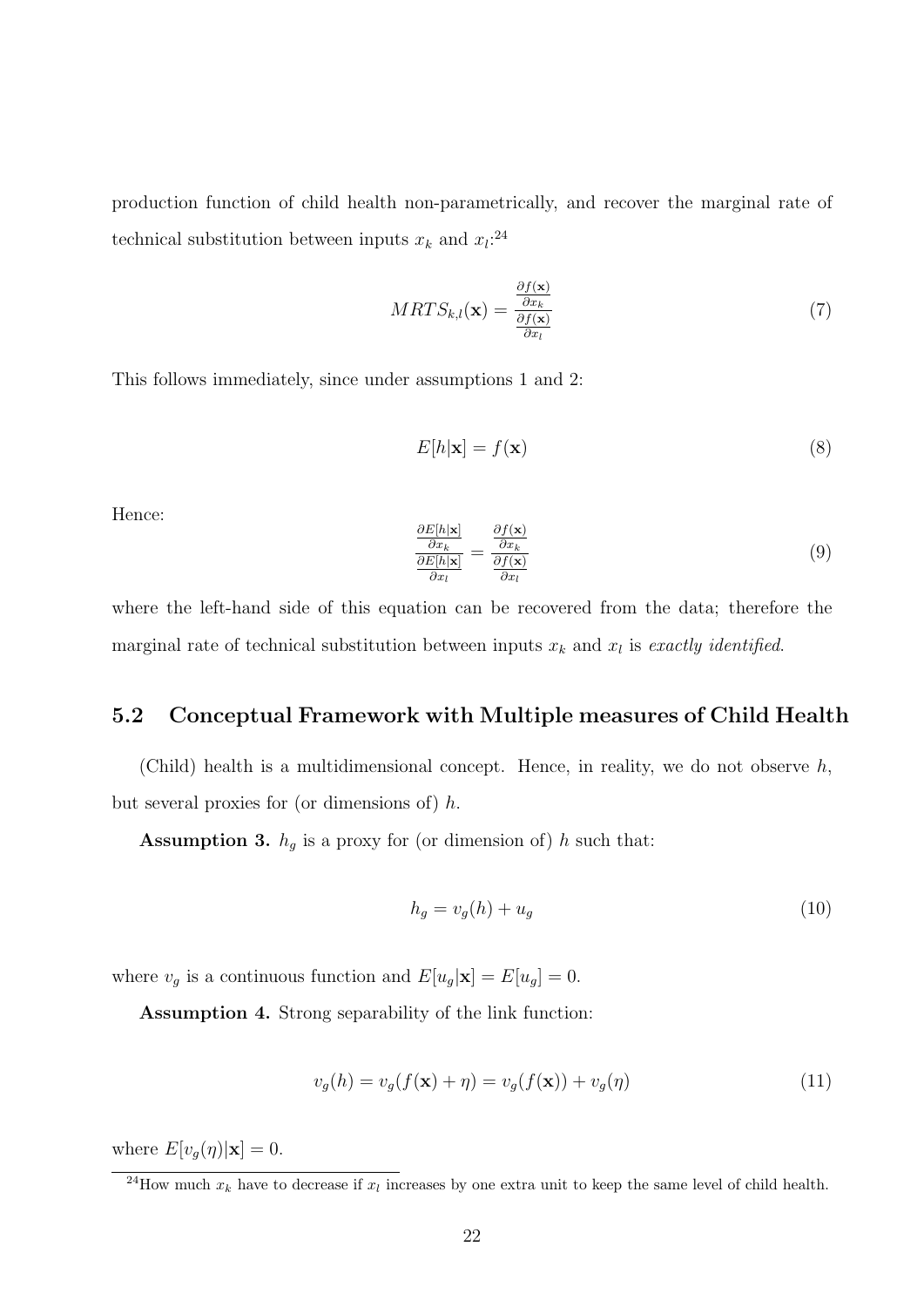Result 2. Over identification I. Under assumptions 1, 2, 3 and 4, the marginal rate of technical substitution between inputs  $x_k$  and  $x_l$  is over-identified, because

$$
E[h_g|\mathbf{x}] = v_g(f(\mathbf{x}))\tag{12}
$$

So that

$$
\frac{\frac{\partial E[h_g|\mathbf{x}]}{\partial x_k}}{\frac{\partial E[h_g|\mathbf{x}]}{\partial x_l}} = \frac{\frac{\partial f(\mathbf{x})}{\partial x_k}}{\frac{\partial f(\mathbf{x})}{\partial x_l}} = MRTS_{k,l}(\mathbf{x})
$$
\n(13)

where the left-hand side of this equation can be recovered from the data. Since the righthand side of this expression does not depend on g, so neither should the left-hand side: therefore the marginal rate of technical substitution between inputs  $x_k$  and  $x_l$  is *over*identified.

#### 5.3 Identification when observable inputs are unobserved

The previous subsections assumed that observable inputs **x** were observed by the econometrician. Sometimes that is not the case. For example, when using administrative data, like in the present study. The question is then: What can be (over) identified (if anything) when instead of observing observable inputs x, such as maternal smoking or maternal nutrition, we only observe (exogenous) shocks, such as unemployment shocks or terrorist attacks, to those inputs? For the sake of clarity in the exposition, we consider the case where the dimension of  $x$  is 2, with both elements being unobserved, and two (exogenous) shocks  $z_1$ and  $z_2$  to inputs  $x_1$  and  $x_2$ <sup>25</sup>

Assumption 5. The production of child health in terms of the 2 observed environmental factors can be written as:

$$
h = f(x_1(z_1, z_2), x_2(z_1, z_2)) + \eta \tag{14}
$$

<sup>&</sup>lt;sup>25</sup>Note that  $z_1$  and  $z_2$  can affect either  $x_1$  or  $x_2$  or both.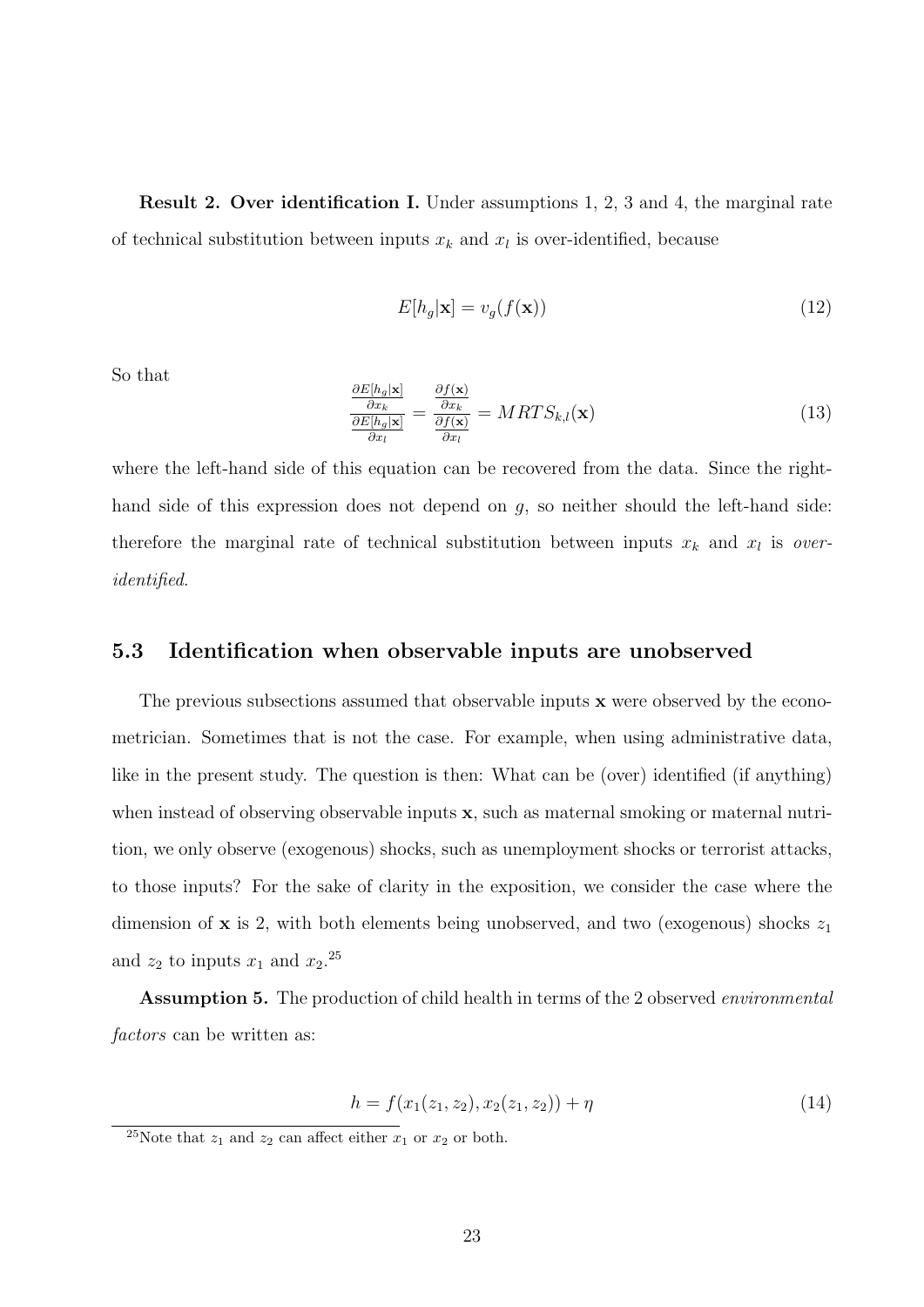Result 3. Over identification II. Under assumptions 1, 2, 3, 4 and 5, the "marginal rate of technical substitution" between environmental factors  $z_1$  and  $z_2$  (i.e., how much  $z_1$ have to decrease if  $z_2$  increases by one extra unit to keep the same level of child health) is over-identified:

$$
\frac{\frac{\partial E[h_g[f(x_1(z_1,z_2),x_2(z_1,z_2))]}{\partial z_1}}{\frac{\partial E[h_g[f(x_1(z_1,z_2),x_2(z_1,z_2))]}{\partial z_2}} = \frac{\frac{\partial f}{\partial x_1} \frac{\partial x_1}{\partial z_1} + \frac{\partial f}{\partial x_2} \frac{\partial x_2}{\partial z_1}}{\frac{\partial f}{\partial x_1} \frac{\partial x_1}{\partial z_2} + \frac{\partial f}{\partial x_2} \frac{\partial x_2}{\partial z_2}}
$$
(15)

where, as before, the left-hand side of this equation can be recovered from the data. Since the right-hand side of this expression does not depend on g, so neither should the left-hand side: the "marginal rate of technical substitution" between environmental factors  $z_1$  and  $z_2$ is over-identified.

## 5.4 Identification in practice: Terrorism, Unemployment and Child Health

According to equation (15), the trade-off between (exogenous) environmental factors in the production of child health can be recovered from the data, and is over-identified. One can for instance *simultaneously* regress  $h_1$  (say non low-birth weight status, i.e., one minus the LBW indicator) and  $h_2$  (normality status) on the (exogenous) environmental factors at stake and the rest of control variables of panel C in Table 2. In our case, these environmental factors are the number of bomb casualties in each trimester of pregnancy  $(Casualties<sup>1</sup>, Casualties<sup>2</sup>, Casualties<sup>3</sup>)$  and the unemployment rate in each trimester of pregnancy (Unemployment<sup>1</sup>, Unemployment<sup>2</sup>, Unemployment<sup>3</sup>). Once the estimation is performed one can test for (15).

#### [Insert Table 14 about here]

Table 14 shows that we cannot reject the equality of the ratios of the marginal effects of terrorism and unemployment in the first trimester of pregnancy for  $h_1$  and  $h_2$ , so that the "marginal rate of technical substitution" between terrorism and unemployment in the production of child health is identified.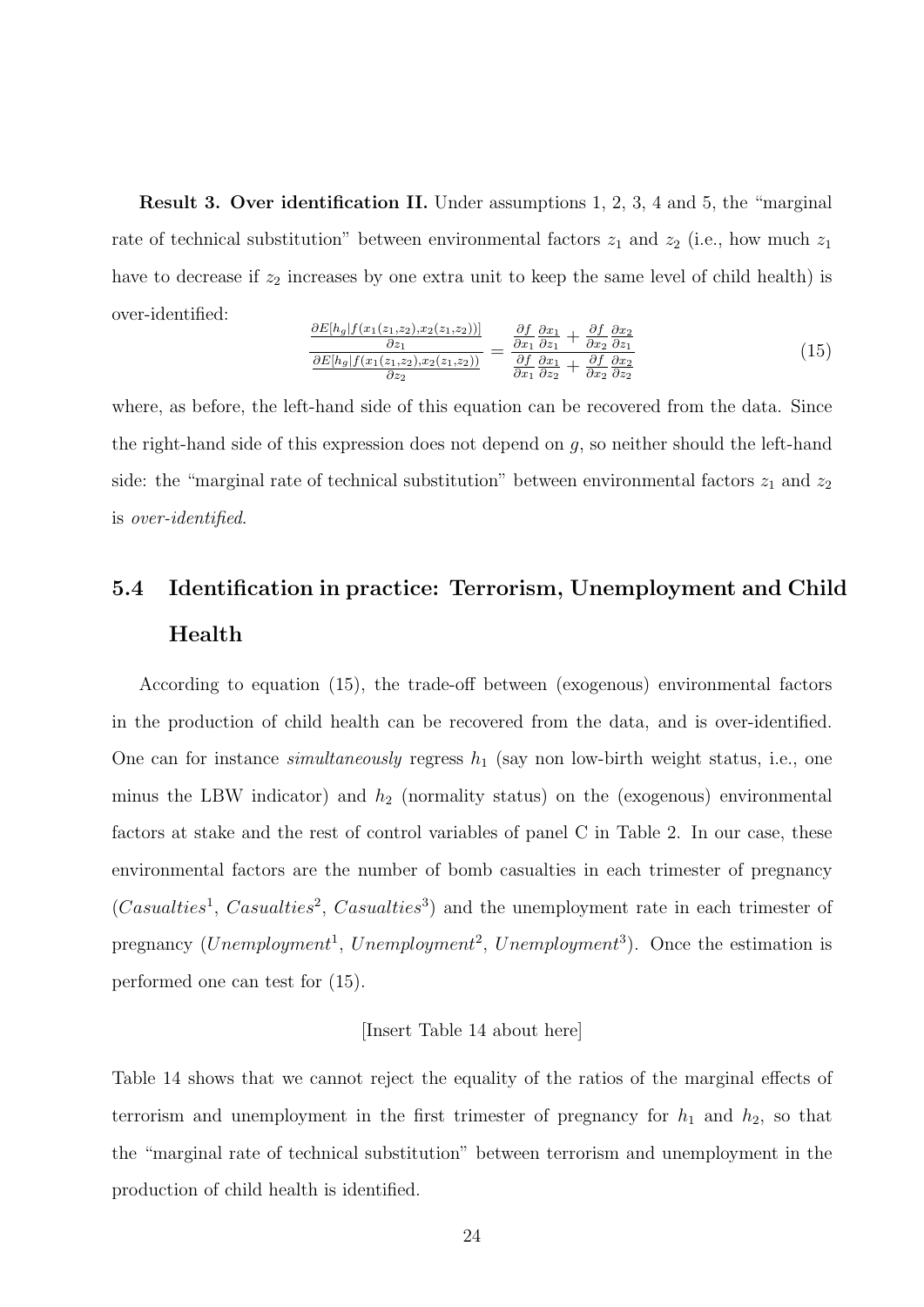## 6 Conclusion

We estimate the effect of in utero exposure to bomb casualties on a range of birth outcomes: birth weight, low-birth weight, normality, gender and prematurity. We find detrimental effects in terms of average birth weight (lower), the prevalence of low birth weight (higher) and the fraction of normal babies (lower). Our results are robust to a battery of robustness checks.

Crucially, and in support of our identification strategy, the number of bomb casualties after birth does not predict birth outcomes, and virtually the same estimates are obtained when controlling for economic conditions (as captured by total unemployment rates) and spatial "spillover" effects in each of the trimesters of pregnancy. We do not find evidence of migration responses (in terms of population sizes being related to last year terrorist activity), but the number of live births increases with the number of bomb casualties in the trimester before the first trimester of pregnancy, and the number of still births increases with the number of bomb casualties in the first and third trimesters of pregnancy. Given the increase in still births, the estimated effects of terrorism on birth outcomes for live births are likely to be downward biased (if anything) due to selective mortality.

Our results are driven by exposure to terrorism in the first trimester of pregnancy, indicating that bomb casualties could be acting as acute maternal stressors. That stress early in pregnancy (rather than in other periods) is an insult for the fetus is consistent with recent studies on the effects of "violence". However, we do not observe stress or any behavioral maternal response to it, such as whether women "smoke more" or "do less exercise" when exposed to a bomb casualty. If these were to be observed in the data, one should be able to disentangle behavioral from biological effects of terrorism on health at birth, as we have illustrated in the last part of this paper.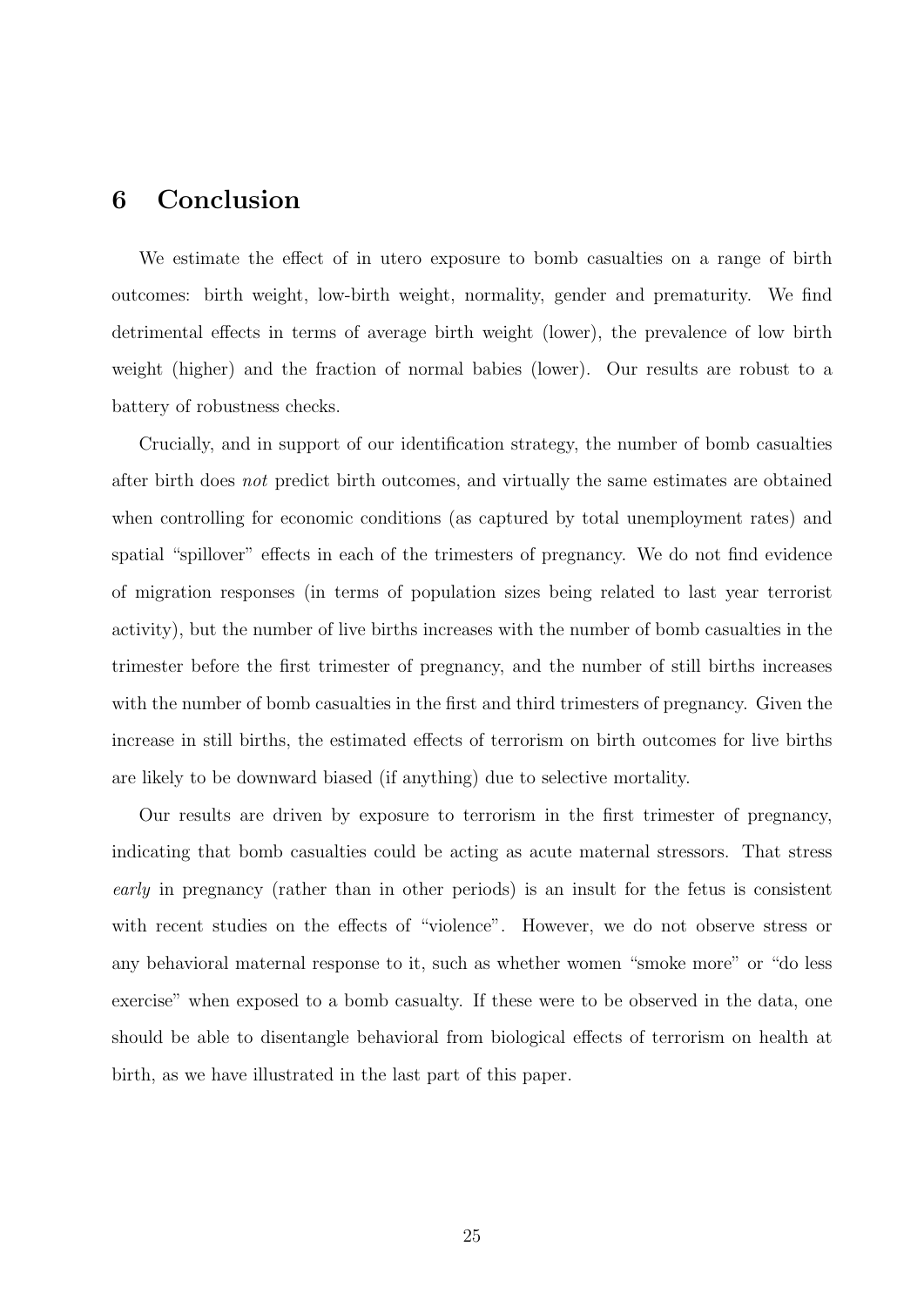## References

- Abadie, Alberto and Javier Gardeazabal. 2003. "The Economic Costs of Conflict: A Case Study of the Basque Country." American Economic Review 93 (1):113–132.
- Almond, Douglas and Janet Currie. 2011. Human Capital Development before Age Five, Handbook of Labor Economics, vol. 4, chap. 15. Elsevier, 1315–1486.
- Aparicio, Ainhoa and Libertad González. 2013. "Newborn health and the business cycle: Is it good to be born in bad times?" Universitat Pompeu Fabra, mimeo .
- Becker, Gary and Yona Rubinstein. 2011. "Fear and the Response to Terrorism: An Economic Analysis." University of Chicago, mimeo.
- Behrman, J. and M. Rosenzweig. 2004. "Returns to Birthweight." Review of Economics and Statistics 86 (2):586–601.
- Beydoun, Hind and Audrey Saftlas. 2008. "Physical and Mental Health Outcomes of Prenatal Maternal Stress in Human and Animal Studies: A Review of Recent Evidence." Paediatric and Perinatal Epidemiology 22 (5):438–466.
- Bhalotra, Sonia and Damian Clarke. 2014. "The Twins Instrument and Family Size." University of Essex, mimeo .
- Black, Sandra, Paul Devereux, and Kjell Salvanes. 2007. "From the Cradle to the Labor Market? The Effect of Birth Weight on Adult Outcomes." Quarterly Journal of Economics 122 (1):409–439.
- Bozzoli, Carlos and Climent Quintana-Domeque. 2014. "The Weight of the Crisis: Evidence from Newborns in Argentina." Review of Economics and Statistics 96 (3):550–562.
- Bram, J., J. Orr, and C. Rapaport. 2002. "Measuring the Effect of the September 11 Attack on New York City." Federal Reserve Bank of New York Economic Policy Review 8:5–20.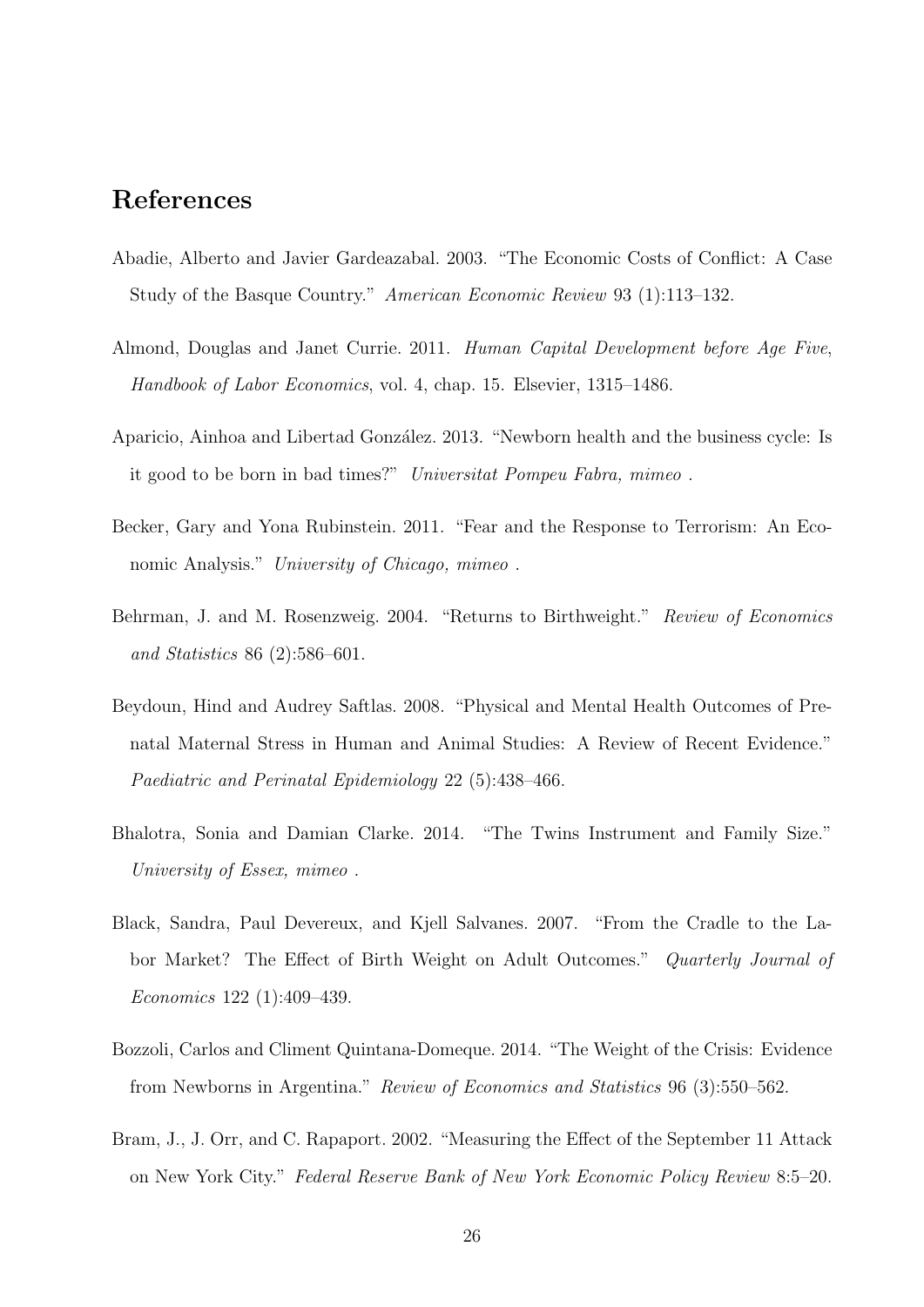- Brown, Ryan. 2012. "The Intergenerational Impact of Terror: Does the 9/11 Tragedy Reverberate into the Outcomes of the Next Generation." Duke University, mimeo .
- Camacho, Adriana. 2008. "Stress and Birth Weight: Evidence from Terrorist Attacks." American Economic Review, Papers & Proceedings 98 (2):511–15.
- Catalano, R., T. Bruckner, A. Marks, and B. Eskenazi. 2006. "Exogenous Shocks to the Human Sex Ratio: the Case of September 11, 2001 in New York City." Human Reproduction 21:3127–3131.
- CIS. 2013. "Barómetro de la Percepción de los Principales Problemas de España." Available at http://www.cis.es. Accessed 13/02/2014.
- Currie, Janet and Maya Rossin-Slater. 2013. "Weathering the storm: Hurricanes and birth outcomes." Journal of Health Economics 32 (3):487–503.
- Currie, Janet and Hannes Schwandt. 2014. "The 9/11 Dust Cloud and Pregnancy Outcomes: A Reconsideration." NBER Working Paper. .
- de la Calle, Luis and Ignacio Sánchez-Cuenca. 2006. "The Production of Terrorist Violence: Analyzing Target Selection Within the IRA and ETA." Working Paper. Instituto Juan March .
- ———. 2007. "The Victims of ETA dataset." Available at http://www.march.es/ceacs/proyectos/dtv. Accessed 13/02/2014.
- de Weerth, C. and J. Buitelaar. 2005. "Physiological Stress Recreativity in Human Pregnancy. A Review." Neuroscience and Behavioral Reviews 29:295–312.
- Dehejia, Rajeev and Adriana Lleras-Muney. 2004. "Booms, Busts, and Babies' Health." The Quarterly Journal of Economics 119:1091–1130.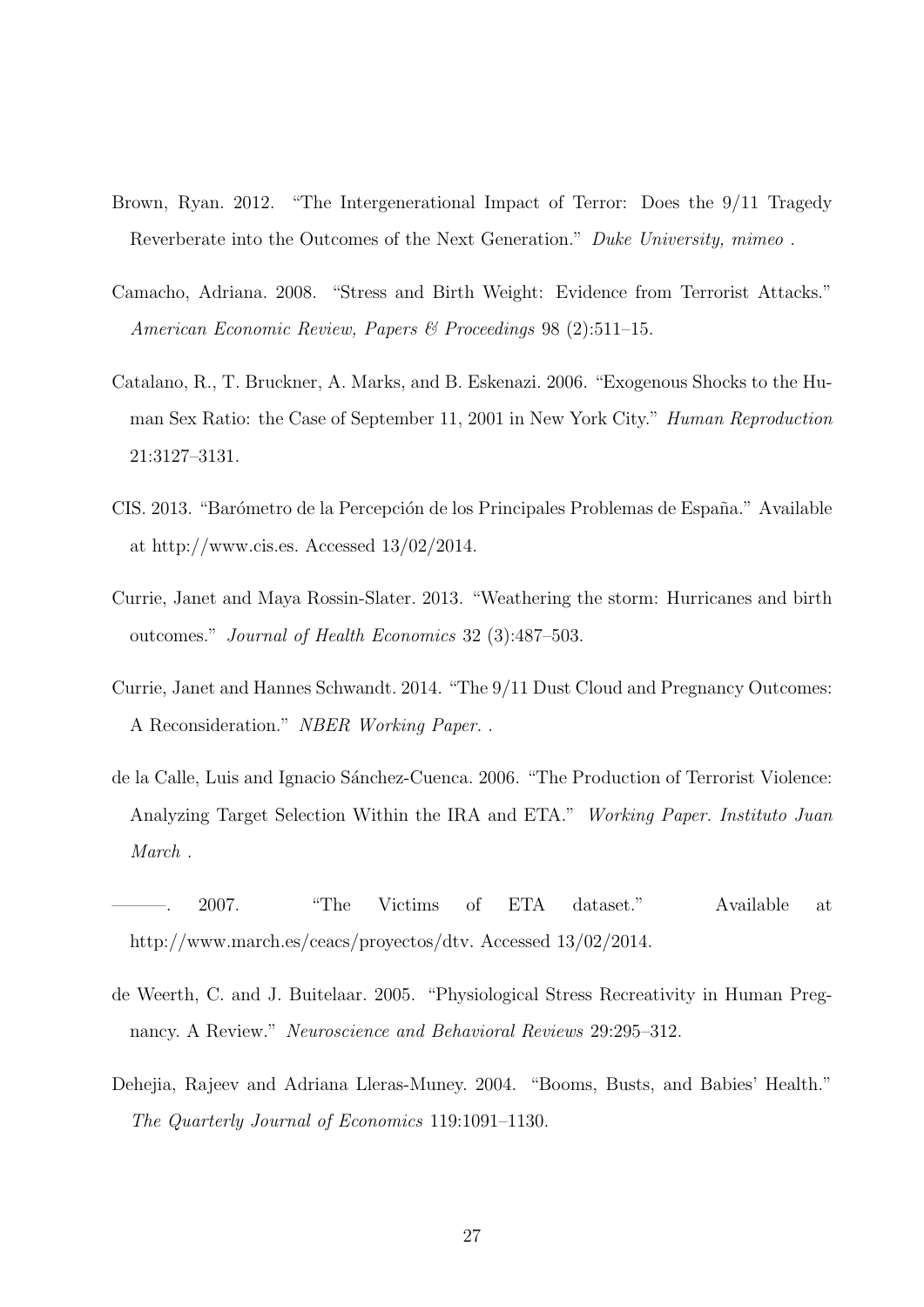- Dunkel-Schetter, Chris. 2011. "Psychological science on pregnancy: Stress processes, biopsychosocial models, and emerging research issues." Annual Review of Psychology 62 (2):531– 558.
- Dustmann, Christian and Francesco Fasani. 2014. "The Effect of Local Area Crime on Mental Health." Economic Journal, forthcoming .
- Heckman, James. 2007. "The economics, technology, and neuroscience of human capability formation." PNAS 104 (33):13250–13255.
- Hedegaard, M., T. Henriksen, S. Sabore, and N. Secher. 1993. "Physiological Distress in Pregnancy and Preterm Delivery." British Medical Journal 307:234–239.
- Krueger, Alan. 2007. What Makes a Terrorist. Economics and the Roots of Terrorism. Princeton University Press.
- LaFree, Gary, Laura Dugan, Min Xie, and Piyusha Singh. 2012. "Spatial and Temporal Patterns of Terrorist Attacks by ETA 1970 to 2007." Journal of Quantitative Criminology 28:7–29.
- Landrigan, P. 2001. "Health Consequences of the 11 September 2001 Attacks." Environmental Health Perspectives 109:A514–15.
- Mansour, Hani and Daniel I. Rees. 2012. "Armed conflict and birth weight: Evidence from the al-Aqsa Intifada." Journal of Development Economics 99 (1):190–199.
- McCormick, Marie C. 1985. "The Contribution of Low Birth Weight to Infant Mortality and Childhood Morbidity." New England Journal of Medicine 312 (2):82–90.
- Montalvo, Jose G. 2011. "Voting after the bombings: A natural experiment on the effect of terrorist attacks on democratic elections." Review of Economics and Statistics 93 (4):1146–1154.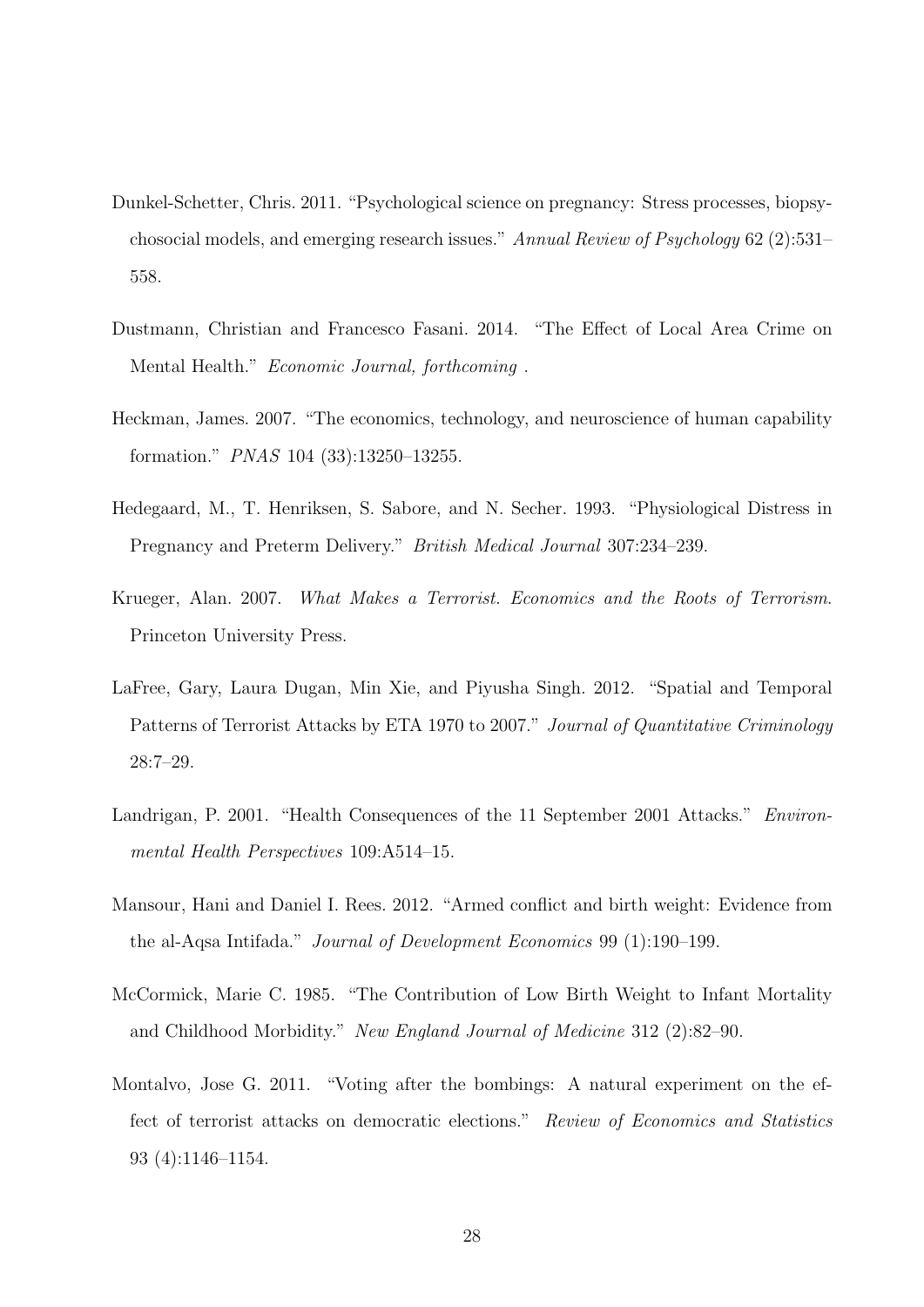- Nijdam, Mirjam J., Berthold P. R. Gersons, and Miranda Olff. 2010. "Dutch politicians' coping with terrorist threat." The British Journal of Psychiatry 197 (4):328–329.
- Pollack, Raphael and Michael Divon. 1992. "Intrauterine Growth Retardation: Definition, Classification, and Etiology." Clinical Obstetrics and Gynecology 35 (1):99–107.
- Saul, Ben. 2012. "The Challenge of Defining Terrorism." Available at http://www.isn.ethz.ch. Accessed 13/02/2014.
- Schneider, M., E. Roughton, A. Koehler, and G. Lubach. 1999. "Growth and Development following Prenatal Stress Exposure in Primates: An Examination of Ontogenetic Vulnerability." Child Development 70 (2):263–274.
- Schulte, H., D. Weisner, and B. Allolio. 1990. "The Cortricotropin Releasing Hormone Test in Late Pregnancy: Lack of Adrenocorticotropin and Cortisol Response." Clinical Endocrinology 33 (1):99–106.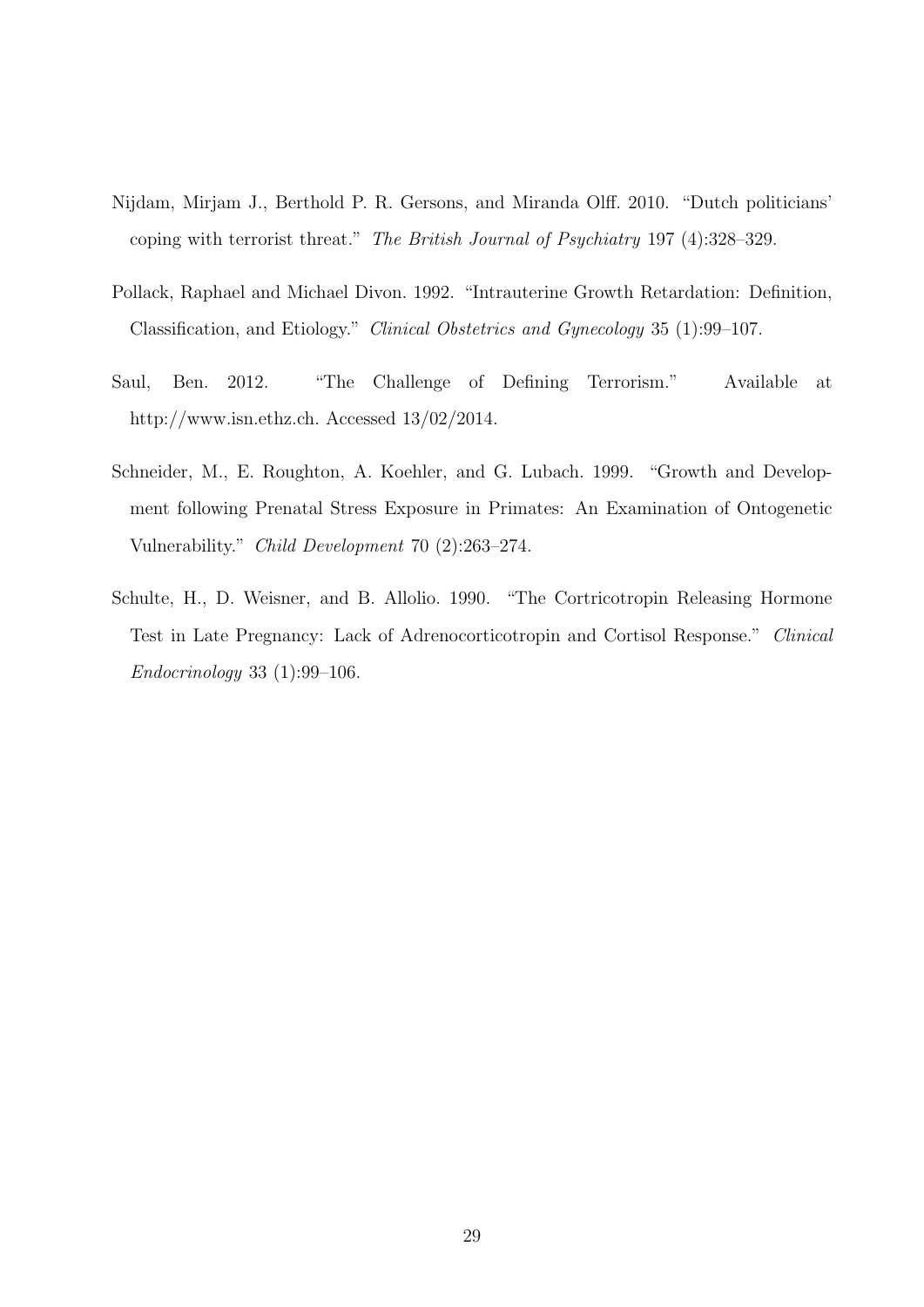## Tables and Figures

| A. Birth Outcomes                         | No Bomb<br>Casualty | <b>Bomb</b><br>Casualties $\geq 1$ | <b>Difference</b>      |
|-------------------------------------------|---------------------|------------------------------------|------------------------|
| BW $(500-6,590 \text{ g})^a$              | 3,291.64            | 3,255.78                           | $-35.86***$<br>(8.28)  |
| BW is available                           | 0.95                | 0.95                               | 0.00<br>(0.011)        |
| LBW (1 if BW $\leq$ 2,500 g) <sup>a</sup> | 0.051               | 0.057                              | $0.006***$<br>(0.001)  |
| Premature                                 | 0.047               | 0.050                              | 0.003<br>(0.004)       |
| Normal                                    | 0.899               | 0.883                              | $-0.016*$<br>(0.009)   |
| Male                                      | 0.517               | 0.516                              | $-0.001*$<br>(0.0004)  |
| B. Mother & Pregnancy Characteristics     |                     |                                    |                        |
| Mother's age $(15-49)$                    | 28.8                | 29.4                               | $0.6***$<br>(0.2)      |
| Mother is married                         | 0.883               | 0.879                              | $-0.004$<br>(0.009)    |
| First pregnancy                           | 0.519               | 0.508                              | $-0.011$<br>(0.009)    |
| Second pregnancy                          | 0.364               | 0.347                              | $-0.017***$<br>(0.006) |

#### Table 1: Descriptive Statistics

Note: Live births conceived between January 1980 and February 2003. Statistical difference based on a t-test.

<sup>a</sup> N=6,327,753. Otherwise N=6,641,478

Standard errors clustered at the province level (50 provinces).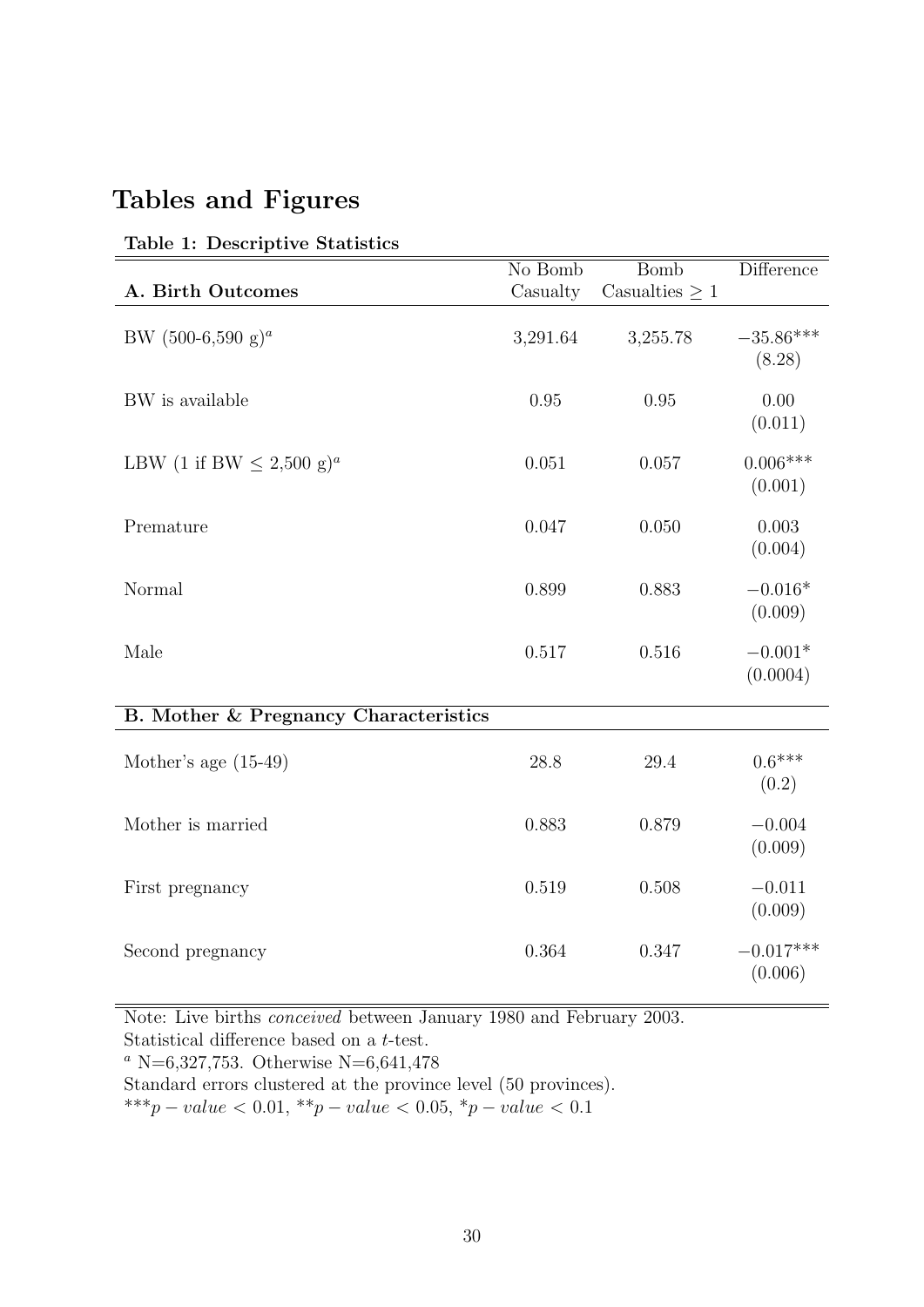| Table 2: Regressions of Birth Outcomes on Bomb casualties                    |  |
|------------------------------------------------------------------------------|--|
| (prenatal exposure measured counting forward from estimated conception date) |  |

|                                                     | $\overline{\rm BW}$    | LBW                  | Normal                 | Male                | Premature            |
|-----------------------------------------------------|------------------------|----------------------|------------------------|---------------------|----------------------|
| A. Year-Month FE & Province FE                      | (in grams)             | (per 1,000)          | (per 1,000)            | (per 1,000)         | (per 1,000)          |
|                                                     |                        |                      |                        |                     |                      |
| Bomb Casualties 1st trimester of pregnancy          | $-0.674***$<br>(0.194) | $0.187**$<br>(0.083) | $-0.631***$<br>(0.194) | $-0.138$<br>(0.123) | $0.976**$<br>(0.468) |
|                                                     |                        |                      |                        |                     |                      |
| Bomb Casualties 2nd trimester of pregnancy          | $-0.504$<br>(0.404)    | $-0.118$<br>(0.148)  | $-0.287$<br>(0.275)    | $-0.379$<br>(0.230) | $0.311*$             |
|                                                     |                        |                      |                        |                     | (0.171)              |
| Bomb Casualties 3rd trimester of pregnancy          | $-0.392$               | 0.017                | 0.252                  | 0.276               | $-0.029$             |
|                                                     | (0.484)                | (0.105)              | (0.454)                | (0.212)             | (0.266)              |
| Number of live births                               | 6,327,753              | 6,327,753            | 6,641,478              | 6,641,478           | 6,641,478            |
|                                                     |                        |                      |                        |                     |                      |
| B. (A) & Socio-Demographic Controls                 |                        |                      |                        |                     |                      |
| Bomb Casualties 1st trimester of pregnancy          | $-0.725***$            | $0.208**$            | $-0.571***$            | $-0.130$            | $0.943**$            |
|                                                     | (0.198)                | (0.088)              | (0.187)                | (0.126)             | (0.457)              |
| Bomb Casualties 2nd trimester of pregnancy          | $-0.489$               | $-0.119$             | $-0.173$               | $-0.376$            | 0.272                |
|                                                     | (0.380)                | (0.154)              | (0.275)                | (0.232)             | (0.167)              |
| Bomb Casualties 3rd trimester of pregnancy          | $-0.411$               | 0.025                | 0.392                  | $-0.274$            | $-0.070$             |
|                                                     | (0.460)                | (0.106)              | (0.434)                | (0.214)             | (0.260)              |
| Number of live births                               | 6,295,035              | 6,295,035            | 6,607,470              | 6,607,470           | 6,607,470            |
|                                                     |                        |                      |                        |                     |                      |
| C. (B) & Province-Specific Linear Year-Month Trends |                        |                      |                        |                     |                      |
| Bomb Casualties 1st trimester of pregnancy          | $-0.278**$             | $0.145**$            | $-0.671***$            | $-0.093$            | 0.653                |
|                                                     | (0.122)                | (0.061)              | (0.179)                | (0.120)             | (0.407)              |
|                                                     | $-0.055$               | $-0.179$             | $-0.272***$            | $-0.337$            | 0.027                |
| Bomb Casualties 2nd trimester of pregnancy          | (0.202)                | (0.144)              | (0.098)                | (0.236)             | (0.099)              |
|                                                     |                        |                      |                        |                     |                      |
| Bomb Casualties 3rd trimester of pregnancy          | 0.148<br>(0.250)       | $-0.055$<br>(0.078)  | 0.253<br>(0.174)       | $-0.228$<br>(0.212) | $-0.410*$<br>(0.215) |
|                                                     |                        |                      |                        |                     |                      |
| Number of live births                               | 6,295,035              | 6,295,035            | 6,607,470              | 6,607,470           | 6,607,470            |

Standard errors clustered at the province level (50 provinces).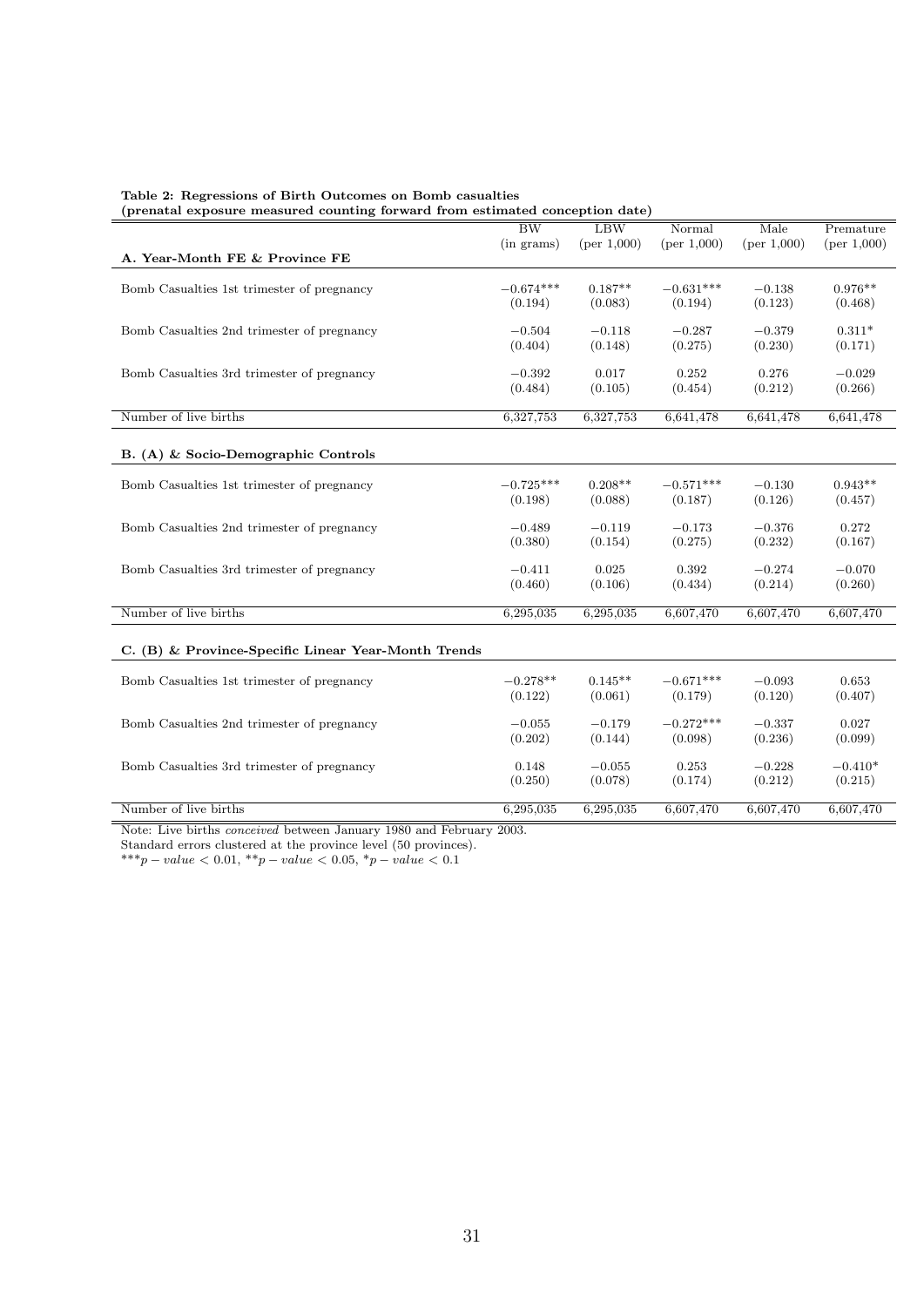|                                                          | $\overline{\rm BW}$ | LBW                 | Normal                 | Male                | Premature        |
|----------------------------------------------------------|---------------------|---------------------|------------------------|---------------------|------------------|
|                                                          | $(in \; grams)$     | (per 1,000)         | (per 1,000)            | (per 1,000)         | (per 1,000)      |
| I. Prenatal exposure using date of conception            |                     |                     |                        |                     |                  |
| Bomb Casualties 1st trimester of pregnancy               | $-0.278**$          | $0.145**$           | $-0.671***$            | $-0.093$            | 0.653            |
|                                                          | (0.122)             | (0.061)             | (0.179)                | (0.120)             | (0.407)          |
|                                                          |                     |                     |                        |                     |                  |
| Bomb Casualties 2nd trimester of pregnancy               | $-0.055$<br>(0.202) | $-0.179$<br>(0.144) | $-0.272***$<br>(0.098) | $-0.337$<br>(0.236) | 0.027<br>(0.099) |
|                                                          |                     |                     |                        |                     |                  |
| Bomb Casualties 3rd trimester of pregnancy               | 0.148               | $-0.055$            | 0.253                  | $-0.228$            | $-0.410*$        |
|                                                          | (0.250)             | (0.078)             | (0.174)                | (0.212)             | (0.215)          |
| Number of live births                                    | 6,295,035           | 6,295,035           | 6,607,470              | 6,607,470           | 6,607,470        |
|                                                          |                     |                     |                        |                     |                  |
| II. Prenatal exposure using date of birth                |                     |                     |                        |                     |                  |
|                                                          |                     |                     |                        |                     |                  |
| Bomb Casualties 6-8 months before birth                  | $-0.211*$           | 0.067               | $-0.396***$            | $-0.040$            | 0.169            |
|                                                          | (0.116)             | (0.058)             | (0.213)                | (0.088)             | (0.208)          |
| Bomb Casualties 3-5 months before birth                  | $-0.193$            | $-0.000$            | $-0.018$               | $-0.218$            | 0.314            |
|                                                          | (0.149)             | (0.116)             | (0.180)                | (0.215)             | (0.210)          |
|                                                          |                     |                     |                        |                     |                  |
| Bomb Casualties 0-2 months before birth                  | 0.391               | $-0.034$            | $-0.128$               | $-0.210$            | $-0.007$         |
|                                                          | (0.312)             | (0.104)             | (0.130)                | (0.203)             | (0.168)          |
| Number of live births                                    | 8,368,967           | 8,368,967           | 9,789,870              | 9,789,870           | 9,789,870        |
|                                                          |                     |                     |                        |                     |                  |
| III. Prenatal exposure using date of birth (sample in I) |                     |                     |                        |                     |                  |
|                                                          |                     |                     |                        |                     |                  |
| Bomb Casualties 6-8 months before birth                  | $-0.159$<br>(0.149) | 0.024<br>(0.050)    | $-0.543***$<br>(0.144) | $-0.141$<br>(0.123) | 0.436<br>(0.358) |
|                                                          |                     |                     |                        |                     |                  |
| Bomb Casualties 3-5 months before birth                  | $-0.196$            | $-0.060$            | 0.149                  | $-0.286$            | 0.198            |
|                                                          | (0.158)             | (0.126)             | (0.152)                | (0.318)             | (0.188)          |
| Bomb Casualties 0-2 months before birth                  | 0.565               | $-0.068$            | 0.084                  | $-0.309***$         | $-0.340*$        |
|                                                          | (0.375)             | (0.105)             | (0.140)                | (0.115)             | (0.197)          |
|                                                          |                     |                     |                        |                     |                  |
| Number of live births                                    | 6,295,035           | 6,295,035           | 6,607,470              | 6,607,470           | 6,607,470        |

#### Table 3: Regressions of Birth Outcomes on Bomb casualties: conception date vs. date of birth

Note: Live births conceived between January 1980 and February 2003.

Econometric specification: Panel C, Table 2.

Standard errors clustered at the province level (50 provinces).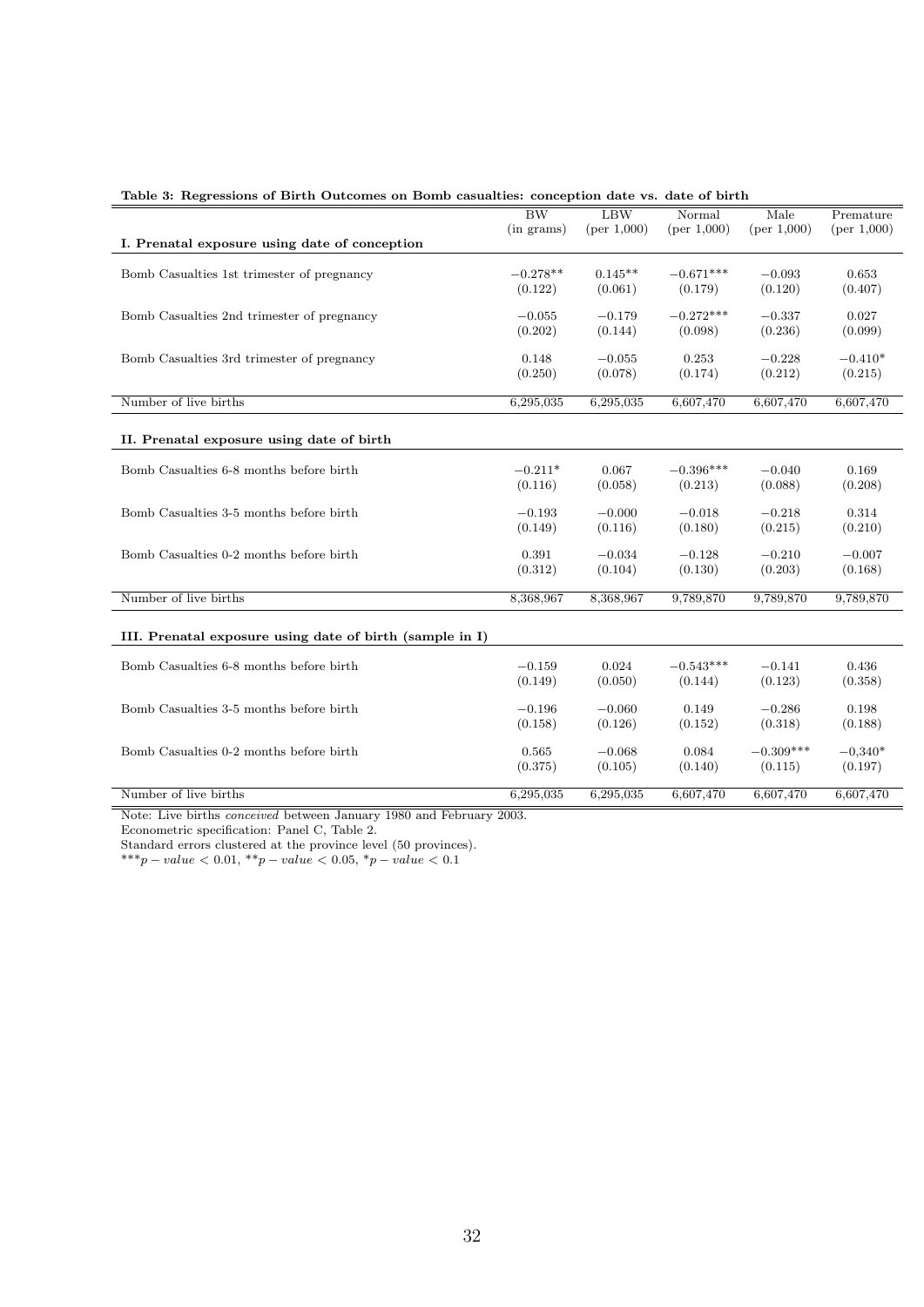|  |  |  |  |  |  |  | Table 4: Regressions of Birth Outcomes on Bomb Casualties and Unemployment Rates |  |
|--|--|--|--|--|--|--|----------------------------------------------------------------------------------|--|
|--|--|--|--|--|--|--|----------------------------------------------------------------------------------|--|

|                                              | BW              | LBW         | Normal      | Male           | Premature   |
|----------------------------------------------|-----------------|-------------|-------------|----------------|-------------|
|                                              | $(in \; grams)$ | (per 1,000) | (per 1,000) | (per $1,000$ ) | (per 1,000) |
|                                              |                 |             |             |                |             |
| Bomb Casualties 1st trimester of pregnancy   | $-0.251*$       | $0.146**$   | $-0.618***$ | $-0.090$       | 0.662       |
|                                              | (0.127)         | (0.059)     | (0.161)     | (0.120)        | (0.408)     |
|                                              |                 |             |             |                |             |
| Bomb Casualties 2nd trimester of pregnancy   | $-0.038$        | $-0.181$    | $-0.246**$  | $-0.339$       | $-0.020$    |
|                                              | (0.188)         | (0.139)     | (0.108)     | (0.236)        | (0.101)     |
| Bomb Casualties 3rd trimester of pregnancy   | 0.154           | $-0.055$    | 0.269       | $-0.224$       | $-0.410*$   |
|                                              |                 |             |             |                |             |
|                                              | (0.231)         | (0.076)     | (0.203)     | (0.217)        | (0.219)     |
| Unemployment rate 1st trimester of pregnancy | $0.628*$        | $-0.209**$  | $0.721*$    | $-0.001$       | 0.178       |
|                                              | (0.315)         | (0.093)     | (0.394)     | (0.155)        | (0.176)     |
|                                              |                 |             |             |                |             |
| Unemployment rate 2nd trimester of pregnancy | $-0.013$        | 0.138       | $0.283*$    | 0.241          | $-0.138$    |
|                                              | (0.240)         | (0.111)     | (0.158)     | (0.236)        | (0.146)     |
|                                              |                 |             |             |                |             |
| Unemployment rate 3rd trimester of pregnancy | 0.399           | $-0.015$    | 0.603       | $-0.100$       | $0.207**$   |
|                                              | (0.325)         | (0.099)     | (0.566)     | (0.152)        | (0.099)     |
|                                              |                 |             |             |                |             |
| Number of live births                        | 6,295,035       | 6,295,035   | 6,607,470   | 6,607,470      | 6,607,470   |

Econometric specification: Panel C, Table 2.

Standard errors clustered at the province level (50 provinces).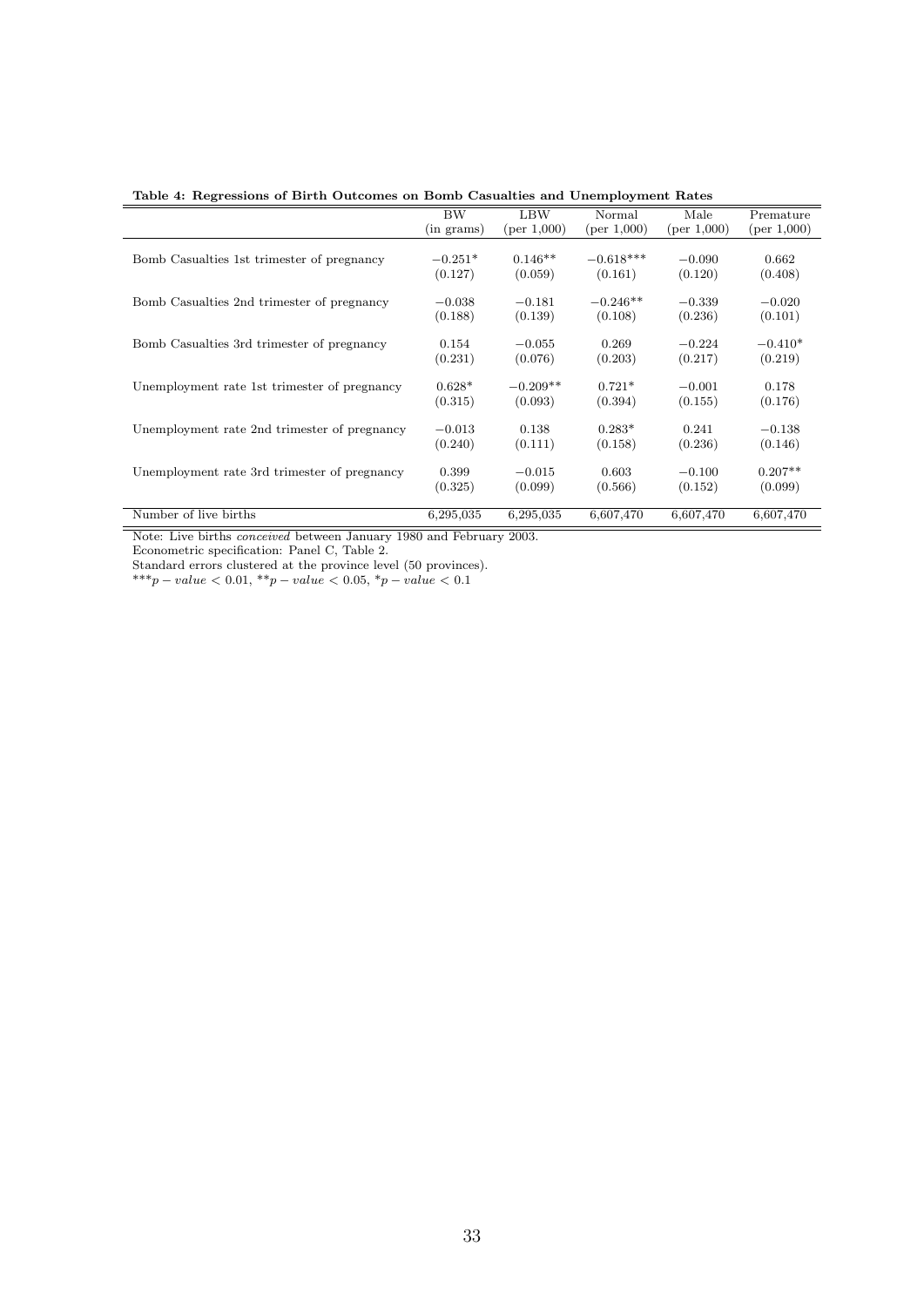| Table 5: Regressions of Birth Outcomes on Bomb Casualties accounting for spatial "spillover" effects |                 |             |             |             |             |  |  |  |
|------------------------------------------------------------------------------------------------------|-----------------|-------------|-------------|-------------|-------------|--|--|--|
|                                                                                                      | BW              | <b>LBW</b>  | Normal      | Male        | Premature   |  |  |  |
|                                                                                                      | $(in \; grams)$ | (per 1,000) | (per 1,000) | (per 1,000) | (per 1,000) |  |  |  |
| I. Bomb Casualties in Adjacent Provinces                                                             |                 |             |             |             |             |  |  |  |
|                                                                                                      |                 |             |             |             |             |  |  |  |
| Bomb Casualties 1st trimester of pregnancy                                                           | $-0.251**$      | $0.140**$   | $-0.621***$ | $-0.095$    | 0.665       |  |  |  |
|                                                                                                      | (0.126)         | (0.058)     | (0.159)     | (0.123)     | (0.405)     |  |  |  |
|                                                                                                      |                 |             |             |             |             |  |  |  |
| Bomb Casualties 2nd trimester of pregnancy                                                           | $-0.037$        | $-0.191$    | $-0.247**$  | $-0.339$    | $-0.013$    |  |  |  |
|                                                                                                      | (0.190)         | (0.138)     | (0.112)     | (0.236)     | (0.100)     |  |  |  |
| Bomb Casualties 3rd trimester of pregnancy                                                           | 0.151           | $-0.054$    | 0.274       | $-0.227$    | $-0.399*$   |  |  |  |
|                                                                                                      | (0.231)         | (0.075)     | (0.210)     | (0.217)     | (0.220)     |  |  |  |
|                                                                                                      |                 |             |             |             |             |  |  |  |
| Number of live births                                                                                | 6,295,035       | 6,295,035   | 6,607,470   | 6,607,470   | 6,607,470   |  |  |  |
|                                                                                                      |                 |             |             |             |             |  |  |  |
|                                                                                                      |                 |             |             |             |             |  |  |  |
| II. Bomb Casualties within 300 km                                                                    |                 |             |             |             |             |  |  |  |
| Bomb Casualties 1st trimester of pregnancy                                                           | $-0.284**$      | $0.149**$   | $-0.621***$ | $-0.052$    | 0.661       |  |  |  |
|                                                                                                      | (0.128)         | (0.072)     | (0.176)     | (0.121)     | (0.427)     |  |  |  |
|                                                                                                      |                 |             |             |             |             |  |  |  |
| Bomb Casualties 2nd trimester of pregnancy                                                           | $-0.067$        | $-0.225$    | $-0.218*$   | $-0.351$    | $-0.003$    |  |  |  |
|                                                                                                      | (0.195)         | (0.160)     | (0.119)     | (0.239)     | (0.110)     |  |  |  |
|                                                                                                      |                 |             |             |             |             |  |  |  |
| Bomb Casualties 3rd trimester of pregnancy                                                           | 0.160           | $-0.068$    | 0.277       | $-0.256$    | $-0.390*$   |  |  |  |
|                                                                                                      | (0.238)         | (0.084)     | (0.217)     | (0.230)     | (0.228)     |  |  |  |
|                                                                                                      |                 |             |             |             |             |  |  |  |
| Number of live births                                                                                | 6,295,035       | 6,295,035   | 6,607,470   | 6,607,470   | 6,607,470   |  |  |  |

Table 5: Regressions of Birth Outcomes on Bomb Casualties accounting for spatial "spillover" effects

Note: Live births *conceived* between January 1980 and February 2003.

Econometric specification: Table  $4 +$  indirect treatment effects (see equation  $(4)$  in the text).

Standard errors clustered at the province level (50 provinces). \*\*\*p – value  $< 0.01$ , \*\*p – value  $< 0.05$ , \*p – value  $< 0.1$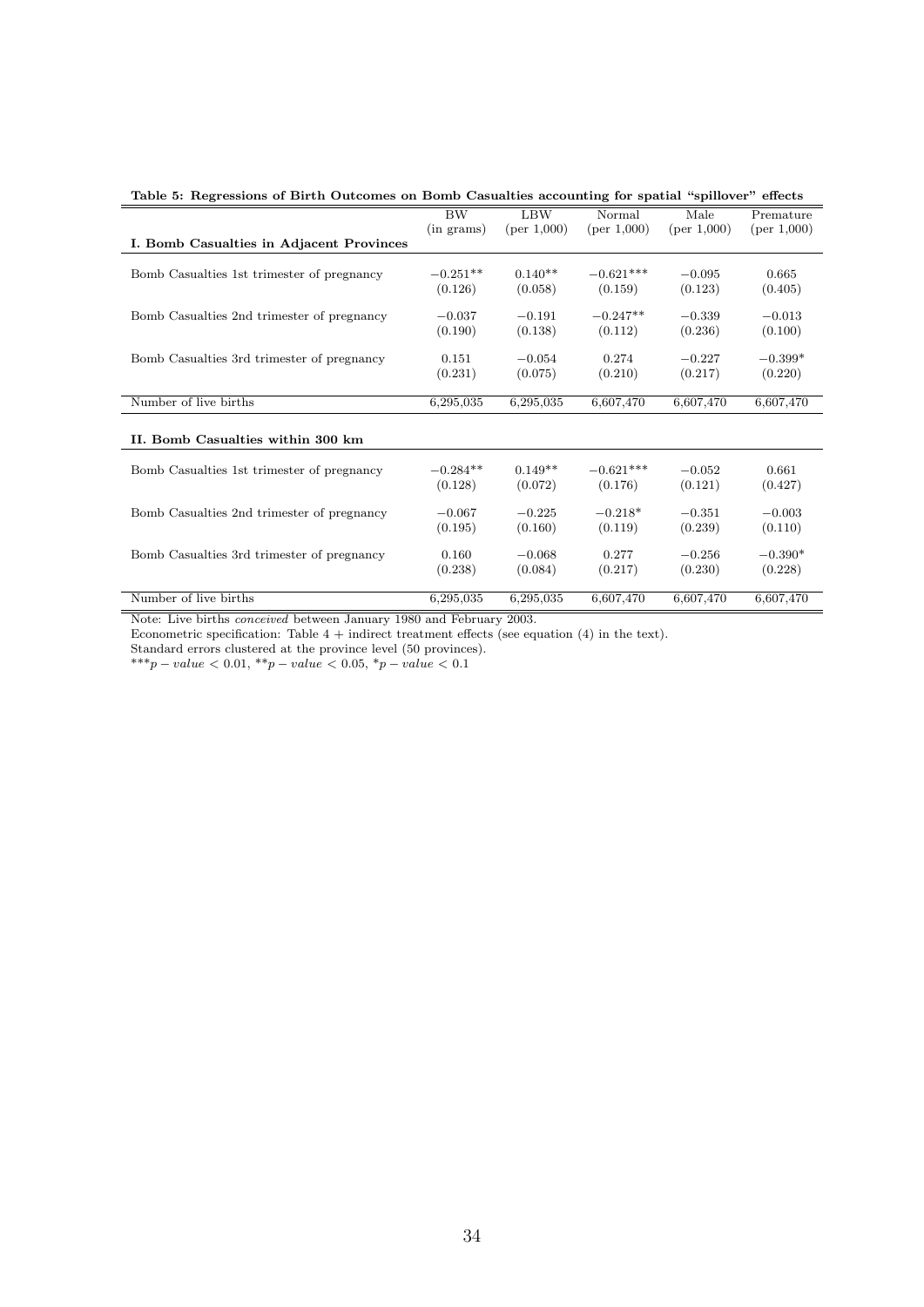Table 6: Regressions of Birth Outcomes on ETA-Bomb casualties during pregnancy and after birth

|                                                    | <b>BW</b>       | <b>LBW</b>  | Normal         | Male        | Premature   |
|----------------------------------------------------|-----------------|-------------|----------------|-------------|-------------|
|                                                    | $(in \; grams)$ | (per 1,000) | (per $1,000$ ) | (per 1,000) | (per 1,000) |
|                                                    |                 |             |                |             |             |
| Bomb Casualties 1st trimester of pregnancy         | $-0.271**$      | $0.142**$   | $-0.671***$    | $-0.090$    | 0.645       |
|                                                    | (0.119)         | (0.063)     | (0.182)        | (0.120)     | (0.410)     |
|                                                    |                 |             |                |             |             |
| Bomb Casualties 2nd trimester of pregnancy         | $-0.054$        | $-0.179$    | $-0.272***$    | $-0.337$    | $-0.027$    |
|                                                    | (0.204)         | (0.145)     | (0.098)        | (0.235)     | (0.100)     |
|                                                    |                 |             |                |             |             |
| Bomb Casualties 3rd trimester of pregnancy         | 0.140           | $-0.053$    | 0.253          | $-0.232$    | $-0.400*$   |
|                                                    | (0.242)         | (0.076)     | (0.175)        | (0.211)     | (0.212)     |
|                                                    |                 |             |                |             |             |
| Placebo: Bomb Casualties 1st trimester after birth | 0.294           | $-0.087$    | 0.007          | 0.103       | $-0.332*$   |
|                                                    | (0.365)         | (0.132)     | (0.149)        | (0.069)     | (0.170)     |
|                                                    |                 |             |                |             |             |
| Number of live births                              | 6,295,035       | 6,295,035   | 6,607,470      | 6,607,470   | 6,607,470   |

Econometric specification: Panel C, Table 2.

Standard errors clustered at the province level (50 provinces).

 $***p-value < 0.01, **p-value < 0.05, *p-value < 0.1$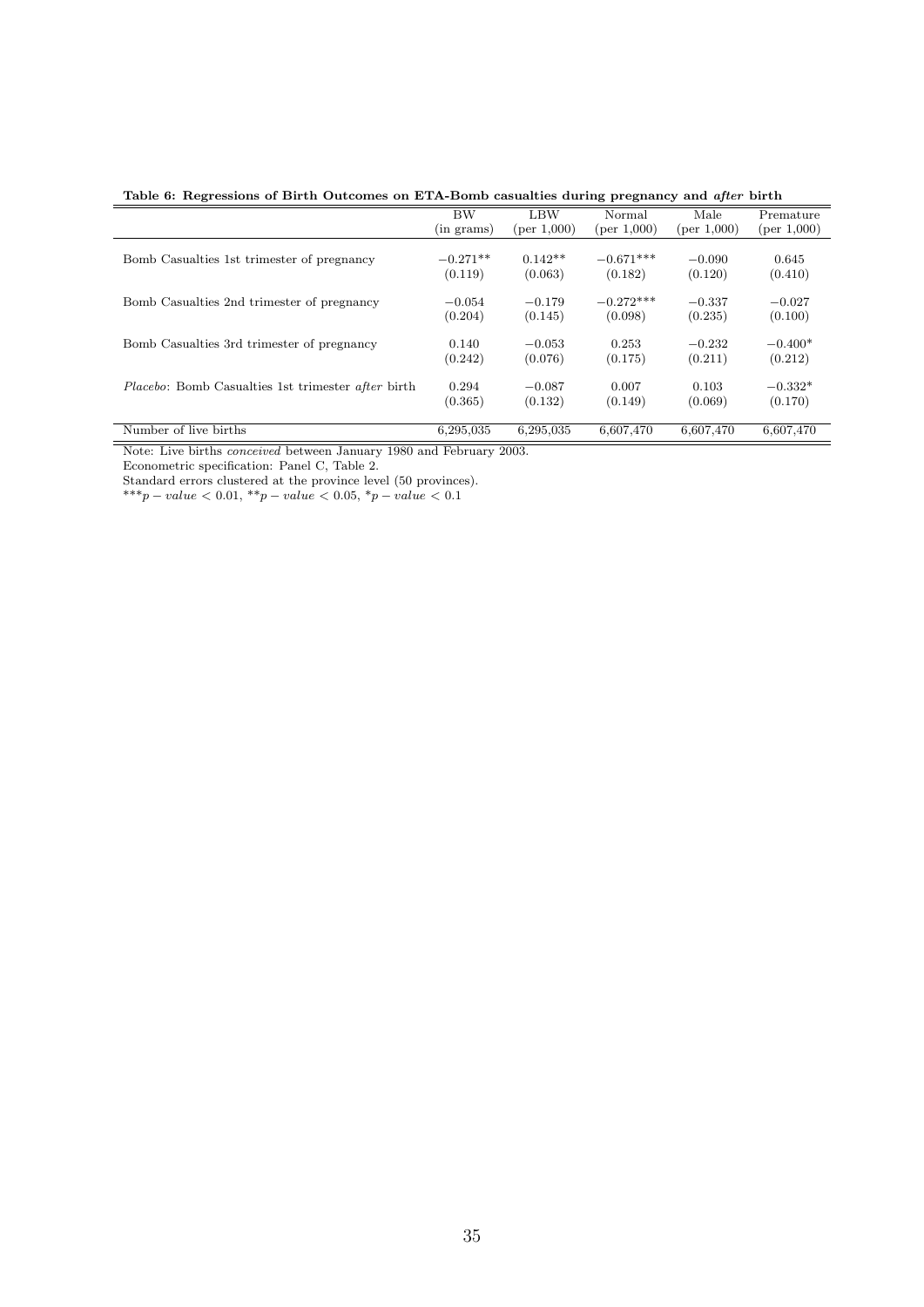| Table 7: Regressions of Birth Outcomes on Bomb casualties |             |             |                    |                                             |             |  |  |  |
|-----------------------------------------------------------|-------------|-------------|--------------------|---------------------------------------------|-------------|--|--|--|
|                                                           | BW          | LBW         | Normal             | Male                                        | Premature   |  |  |  |
|                                                           | (in grams)  | (per 1,000) | (per 1,000)        | (per 1,000)                                 | (per 1,000) |  |  |  |
| I. Collapsed: Observed bomb casualties                    |             |             |                    |                                             |             |  |  |  |
|                                                           |             |             |                    |                                             |             |  |  |  |
| Bomb Casualties 1st trimester of pregnancy                | $-0.674***$ | $0.187**$   | $-0.631***$        | $-0.138$                                    | $0.976**$   |  |  |  |
|                                                           | (0.196)     | (0.085)     | (0.196)            | (0.125)                                     | (0.473)     |  |  |  |
| Bomb Casualties 2nd trimester of pregnancy                | $-0.504$    | $-0.118$    | $-0.287$           | $-0.379$                                    | $0.311*$    |  |  |  |
|                                                           | (0.409)     | (0.150)     | (0.279)            | (0.233)                                     | (0.173)     |  |  |  |
|                                                           |             |             |                    |                                             |             |  |  |  |
| Bomb Casualties 3rd trimester of pregnancy                | $-0.392$    | 0.017       | 0.252              | 0.276                                       | $-0.029$    |  |  |  |
|                                                           | (0.489)     | (0.106)     | (0.459)            | (0.215)                                     | (0.269)     |  |  |  |
| F-test coefficients in 1st row all equal zero             |             |             |                    | Ho: No effect of 1st trimester of pregnancy |             |  |  |  |
|                                                           |             |             | $F_{5,45} = 5.93$  |                                             |             |  |  |  |
|                                                           |             |             | $p-value = 0.0003$ |                                             |             |  |  |  |
|                                                           |             |             |                    |                                             |             |  |  |  |
| Observations (month-year-province cells)                  | 13,900      | 13,900      | 13,900             | 13,900                                      | 13,900      |  |  |  |
| II. Collapsed: Randomized bomb casualties                 |             |             |                    |                                             |             |  |  |  |
| Bomb Casualties 1st trimester of pregnancy                | $-0.058$    | $-0.077$    | 0.171              | $-0.467$                                    | $-0.469*$   |  |  |  |
|                                                           | (0.604)     | (0.170)     | (0.381)            | (0.398)                                     | (0.235)     |  |  |  |
|                                                           |             |             |                    |                                             |             |  |  |  |
| Bomb Casualties 2nd trimester of pregnancy                | $-0.493$    | $-0.334$    | $-0.225$           | $-0.243$                                    | $-0.247$    |  |  |  |
|                                                           | (0.448)     | (0.265)     | (0.426)            | (0.290)                                     | (0.220)     |  |  |  |
|                                                           | $-0.503$    | 0.264       | 0.202              | $0.796*$                                    | 0.155       |  |  |  |
| Bomb Casualties 3rd trimester of pregnancy                | (0.547)     | (0.168)     | (0.508)            | (0.427)                                     | (0.271)     |  |  |  |
|                                                           |             |             |                    |                                             |             |  |  |  |
|                                                           |             |             |                    |                                             |             |  |  |  |

F-test coefficients in 1st row all equal zero **Ho: No effect of 1st trimester of pregnancy** 

 $F_{5,45} = 1.42$  $p-value = 0.2338$ 

| Observations<br>month-year-province)<br>cells | 13,900 | 13.900 | 3.900 | 13.900 | 13,900 |
|-----------------------------------------------|--------|--------|-------|--------|--------|
| $\sim$ $\sim$<br>.<br>$-$<br>.                | .      | -----  |       |        |        |

Note: Live births conceived between January 1980 and February 2003.

Econometric specification: Panel A in Table 2 collapsed at the month-year-province level weighted by

the number of observations within month-year-province cell.

Standard errors clustered at the province level (50 provinces). \*\*\*p – value  $< 0.01,$  \*\*p – value  $< 0.05,$  \*p – value  $< 0.1$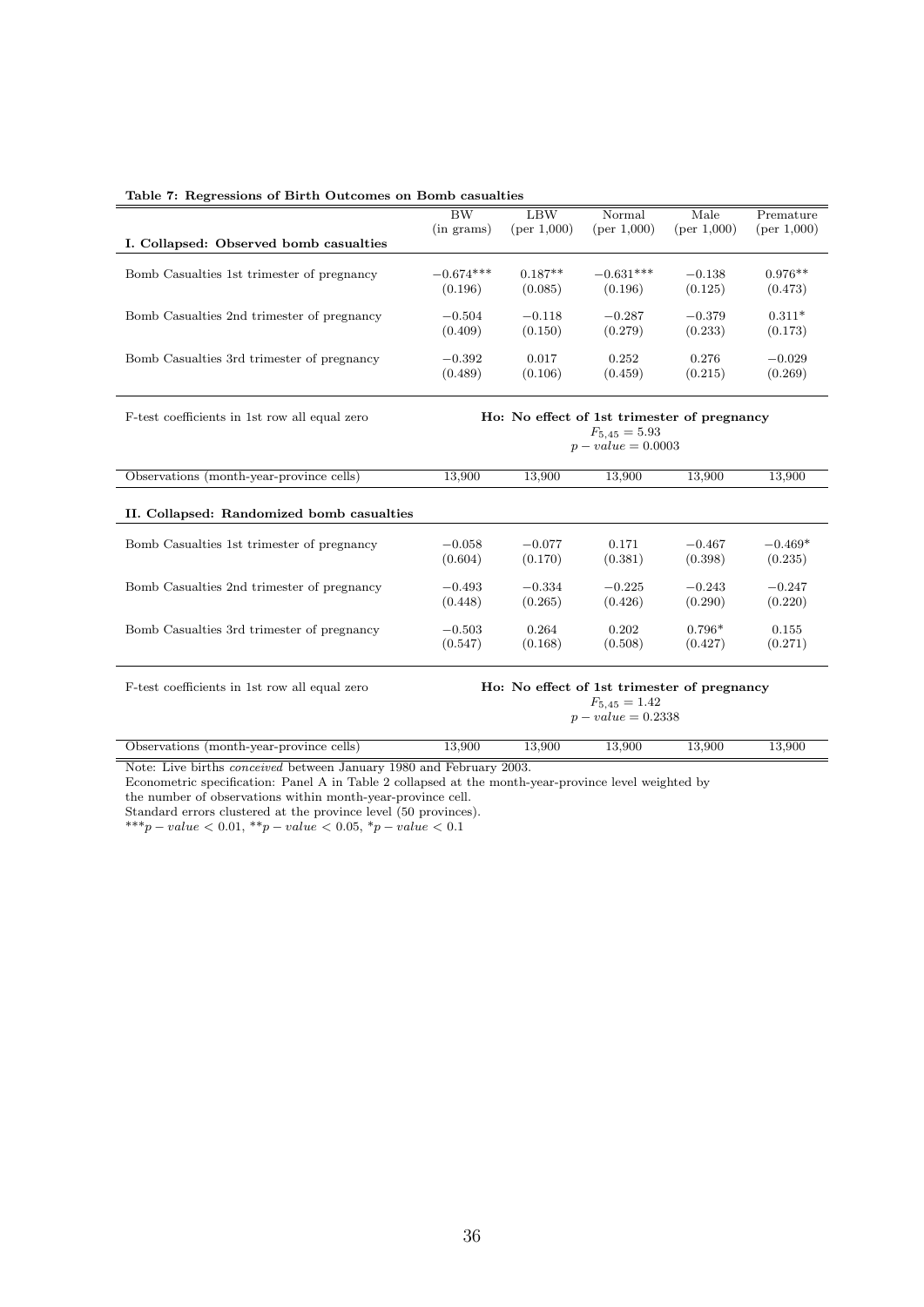| Table 8: Regressions of Birth Outcomes on Bomb casualties intensity indicators |                     |             |             |             |             |
|--------------------------------------------------------------------------------|---------------------|-------------|-------------|-------------|-------------|
|                                                                                | $\overline{\rm BW}$ | <b>LBW</b>  | Normal      | Male        | Premature   |
|                                                                                | $(in \; grams)$     | (per 1,000) | (per 1,000) | (per 1,000) | (per 1,000) |
| I. Indicators for Trimesters with High Intense Terrorism                       |                     |             |             |             |             |
| $1(Bomb$ Casualties 1st trimester of pregnancy $> 10$ )                        | $-9.54***$          | $6.54***$   | $-5.23**$   | 0.29        | $19.09**$   |
|                                                                                | (3.01)              | (0.87)      | (2.09)      | (4.66)      | (8.76)      |
|                                                                                |                     |             |             |             |             |
| $1(Bomb$ Casualties 2nd trimester of pregnancy $> 10$ )                        | 0.283               | $-2.44$     | $7.16***$   | $-7.69***$  | $6.75*$     |
|                                                                                | (3.71)              | (1.73)      | (3.28)      | (2.83)      | (3.69)      |
|                                                                                |                     |             |             |             |             |
| $1(Bomb$ Casualties 3rd trimester of pregnancy $> 10$ )                        | 2.65                | $-2.65$     | 11.16       | $-5.02$     | $-5.29$     |
|                                                                                | (4.72)              | (2.87)      | (7.90)      | (3.03)      | (6.30)      |
|                                                                                |                     |             |             |             |             |
| Number of live births                                                          | 6,295,035           | 6,295,035   | 6,607,470   | 6,607,470   | 6,607,470   |
|                                                                                |                     |             |             |             |             |
| II. Indicators for Trimesters with <i>Medium</i> Terrorism                     |                     |             |             |             |             |
|                                                                                |                     |             |             |             |             |
| $1$ (Bomb Casualties 1st trimester of pregnancy $> 5$ )                        | $-3.82**$           | 0.56        | $-6.7$      | 0.78        | $7.81***$   |
|                                                                                | (1.56)              | (0.52)      | (4.6)       | (1.2)       | (2.68)      |
|                                                                                |                     |             |             |             |             |
| 1(Bomb Casualties 2nd trimester of pregnancy $\geq$ 5)                         | $-0.570$            | $-1.85$     | $-6.5***$   | $-5.4***$   | $-1.81$     |
|                                                                                | (1.48)              | (1.35)      | (3.0)       | (2.2)       | (1.17)      |
|                                                                                |                     |             |             |             |             |
| $1$ (Bomb Casualties 3rd trimester of pregnancy $> 5$ )                        | 0.408               | 0.43        | 0.67        | $-3.2**$    | $-3.15$     |
|                                                                                | (2.40)              | (0.74)      | (1.1)       | (1.3)       | (1.94)      |
|                                                                                |                     |             |             |             |             |
| Number of live births                                                          | 6,295,035           | 6,295,035   | 6,607,470   | 6,607,470   | 6,607,470   |
|                                                                                |                     |             |             |             |             |
| III. Indicators for Trimesters with Some Terrorism                             |                     |             |             |             |             |
|                                                                                |                     |             |             |             |             |
| $1(ETA-Bomb$ Casualties 1st trimester of pregnancy $> 1$ )                     | 0.793               | $-0.065$    | $-1.71$     | $-1.43$     | $2.22**$    |
|                                                                                | (0.996)             | (0.435)     | (1.03)      | (1.12)      | (0.876)     |
|                                                                                |                     |             |             |             |             |
| $1(ETA-Bomb$ Casualties 2nd trimester of pregnancy $> 1$ )                     | 1.36                | $-1.10$     | $-2.30**$   | $-0.544$    | $-0.69$     |
|                                                                                | (1.64)              | (0.658)     | (1.09)      | (0.646)     | (0.872)     |
|                                                                                |                     |             |             |             |             |
| $1(ETA-Bomb$ Casualties 3rd trimester of pregnancy $> 1$ )                     | 2.06                | $-0.787*$   | $-0.279$    | $-1.14$     | $-2.33*$    |
|                                                                                | (1.47)              | (0.450)     | (1.30)      | (1.14)      | (1.26)      |
|                                                                                |                     |             |             |             |             |
| Number of live births                                                          | 6,295,035           | 6,295,035   | 6,607,470   | 6,607,470   | 6,607,470   |
|                                                                                |                     |             |             |             |             |

Table 8: Regressions of Birth Outcomes on Bomb casualties intensity indicators

Econometric specification: Panel C, Table 2.

Standard errors clustered at the province level (50 provinces).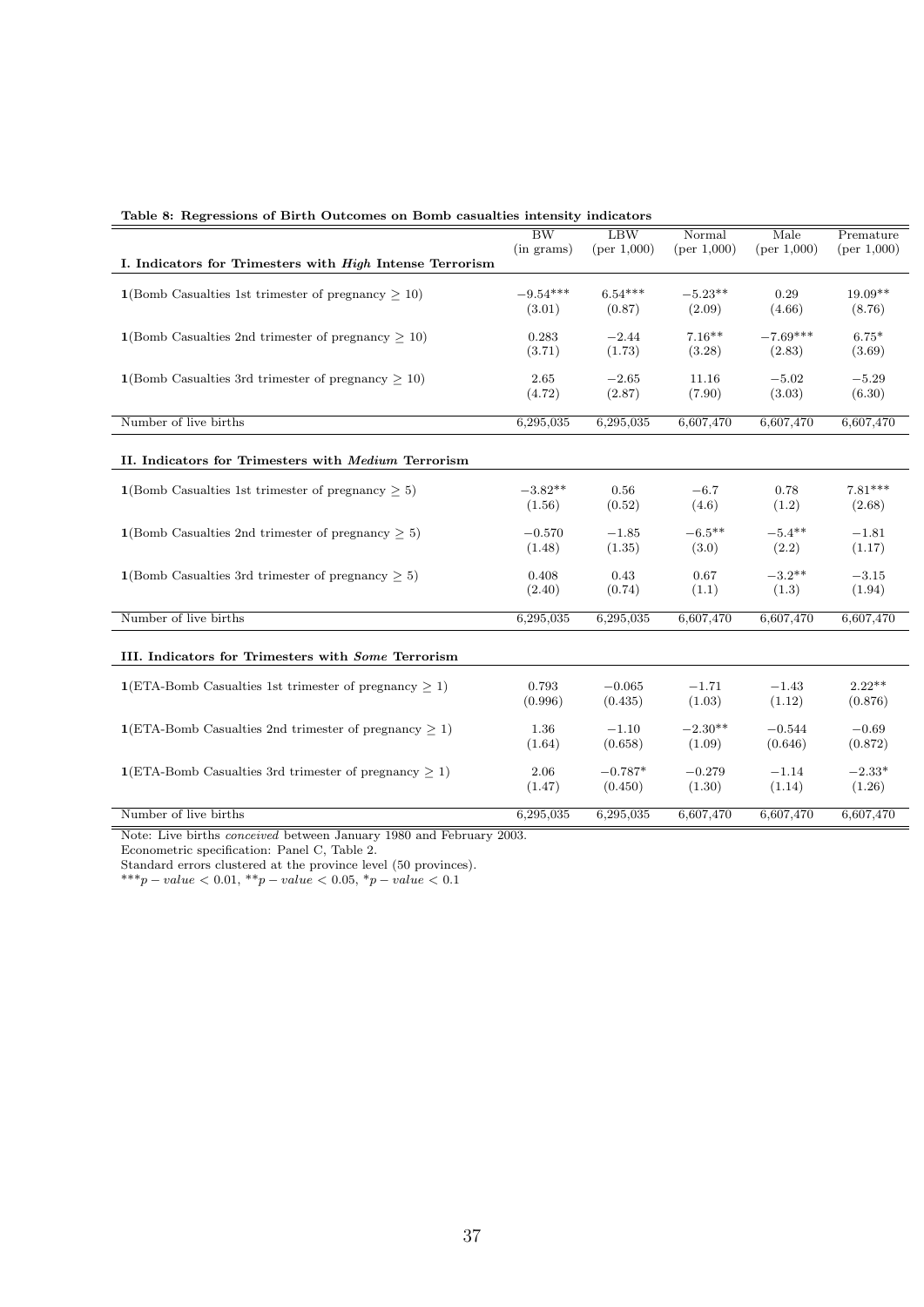|                                                               | $\overline{\rm BW}$  | <b>LBW</b>          | Normal                 | Male                | Premature            |
|---------------------------------------------------------------|----------------------|---------------------|------------------------|---------------------|----------------------|
|                                                               | $(in \text{ grams})$ | (per 1,000)         | (per 1,000)            | (per 1,000)         | (per 1,000)          |
| I. Full Sample: 50 provinces                                  |                      |                     |                        |                     |                      |
| Bomb Casualties 1st trimester of pregnancy                    | $-0.278**$           | $0.145**$           | $-0.671***$            | $-0.093$            | 0.653                |
|                                                               | (0.122)              | (0.061)             | (0.179)                | (0.120)             | (0.407)              |
|                                                               |                      |                     |                        |                     |                      |
| Bomb Casualties 2nd trimester of pregnancy                    | $-0.055$<br>(0.202)  | $-0.179$<br>(0.144) | $-0.272***$<br>(0.098) | $-0.337$<br>(0.236) | 0.027<br>(0.099)     |
|                                                               |                      |                     |                        |                     |                      |
| Bomb Casualties 3rd trimester of pregnancy                    | 0.148                | $-0.055$            | 0.253                  | $-0.228$            | $-0.410*$            |
|                                                               | (0.250)              | (0.078)             | (0.174)                | (0.212)             | (0.215)              |
| Number of live births                                         | 6,295,035            | 6,295,035           | 6,607,470              | 6,607,470           | 6,607,470            |
|                                                               |                      |                     |                        |                     |                      |
|                                                               |                      |                     |                        |                     |                      |
| II. Excluding the Basque Country.                             |                      |                     |                        |                     |                      |
| Bomb Casualties 1st trimester of pregnancy                    | $-0.303*$            | $0.136***$          | $-0.662***$            | $-0.042$            | 0.740                |
|                                                               | (0.159)              | (0.049)             | (0.159)                | (0.118)             | (0.449)              |
|                                                               |                      |                     |                        |                     |                      |
| Bomb Casualties 2nd trimester of pregnancy                    | $-0.113$             | $-0.131$            | $-0.280***$            | $-0.353$            | 0.027                |
|                                                               | (0.143)              | (0.091)             | (0.101)                | (0.217)             | (0.114)              |
| Bomb Casualties 3rd trimester of pregnancy                    | 0.047                | $-0.007$            | 0.213                  | $-0.173$            | $-0.371*$            |
|                                                               | (0.168)              | (0.065)             | (0.186)                | (0.201)             | (0.194)              |
|                                                               |                      |                     |                        |                     |                      |
| Number of live births                                         | 5,964,339            | 5,964,339           | 6,261,457              | 6,261,457           | 6,261,457            |
|                                                               |                      |                     |                        |                     |                      |
| III. Excluding Provinces without Bomb Casualties <sup>4</sup> |                      |                     |                        |                     |                      |
|                                                               |                      |                     |                        |                     |                      |
| Bomb Casualties 1st trimester of pregnancy                    | $-0.348**$           | $0.190**$           | $-0.541**$             | $-0.027$            | 0.410                |
|                                                               | (0.125)              | (0.088)             | (0.228)                | (0.145)             | (0.306)              |
| Bomb Casualties 2nd trimester of pregnancy                    | $-0.034$             | $-0.226$            | $-0.187$               | $-0.446*$           | $-0.293$             |
|                                                               | (0.375)              | (0.183)             | (0.173)                | (0.222)             | (0.172)              |
|                                                               |                      |                     |                        |                     |                      |
| Bomb Casualties 3rd trimester of pregnancy                    | 0.368<br>(0.476)     | $-0.208$<br>(0.157) | 0.297<br>(0.187)       | $-0.278$<br>(0.196) | $-0.658*$<br>(0.313) |
|                                                               |                      |                     |                        |                     |                      |
| Number of live births                                         | 3,366,840            | 3,366,840           | 3,513,030              | 3,513,030           | 3,513,030            |

Table 9: Regressions of Birth Outcomes on Bomb Casualties by Regional Groups

Econometric specification: Panel C, Table 2.

Standard errors clustered at the province level ( $\clubsuit$  47 provinces,  $\spadesuit$  15 provinces).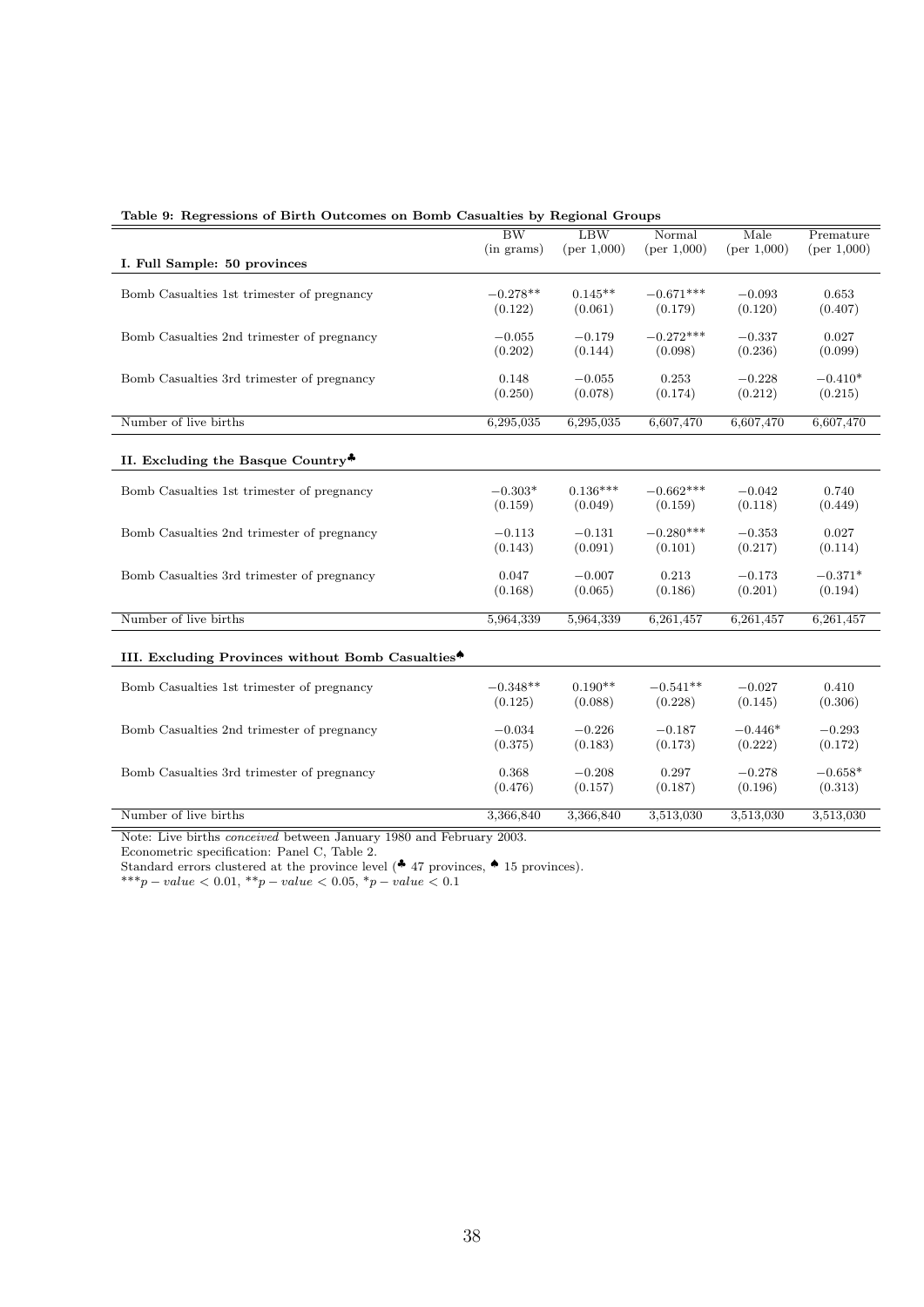|                                            | <b>BW</b>       | <b>LBW</b>  | Normal      | Male        | Premature   |
|--------------------------------------------|-----------------|-------------|-------------|-------------|-------------|
| I. Time Period 1985-1988                   | $(in \; grams)$ | (per 1,000) | (per 1,000) | (per 1,000) | (per 1,000) |
|                                            |                 |             |             |             |             |
| Bomb Casualties 1st trimester of pregnancy | $-0.437*$       | $0.326***$  | $-0.536***$ | $-0.116$    | 1.04        |
|                                            | (0.253)         | (0.070)     | (0.089)     | (0.252)     | (0.738)     |
|                                            | 0.007           | $-0.217*$   | $0.302***$  | $-0.264$    | 0.228       |
| Bomb Casualties 2nd trimester of pregnancy | (0.224)         | (0.128)     | (0.077)     | (0.184)     | (0.141)     |
|                                            |                 |             |             |             |             |
| Bomb Casualties 3rd trimester of pregnancy | 0.253           | $-0.100$    | $0.641**$   | $-0.310$    | $-0.262$    |
|                                            | (0.308)         | (0.109)     | (0.304)     | (0.244)     | (0.220)     |
|                                            |                 |             |             |             |             |
| Number of live births                      | 1,050,007       | 1,050,007   | 1,110,353   | 1,110,353   | 1,110,353   |
|                                            |                 |             |             |             |             |
| II. Time Period 1980-1984 & 1989-2003      |                 |             |             |             |             |
|                                            |                 |             |             |             |             |
| Bomb Casualties 1st trimester of pregnancy | $-0.576*$       | $-0.131$    | $-1.29*$    | $-0.029$    | 0.208       |
|                                            | (0.310)         | (0.149)     | (0.713)     | (0.392)     | (0.221)     |
| Bomb Casualties 2nd trimester of pregnancy | $-1.05**$       | 0.022       | $-1.95**$   | $-0.393$    | $-0.150$    |
|                                            | (0.439)         | (0.192)     | (0.783)     | (0.286)     | (0.313)     |
|                                            |                 |             |             |             |             |
| Bomb Casualties 3rd trimester of pregnancy | $-1.02**$       | 0.243       | $-1.01$     | $-0.023$    | $-0.108$    |
|                                            | (0.445)         | (0.148)     | (0.680)     | (0.176)     | (0.250)     |
|                                            |                 |             |             |             |             |
| Number of live births                      | 5,245,059       | 5,245,059   | 5,497,149   | 5,497,149   | 5,497,149   |

Table 10: Regressions of Birth Outcomes on Bomb Casualties by Time Period

Standard errors clustered at the province level (50 provinces).

 $***p-value < 0.01, **p-value < 0.05, *p-value < 0.1$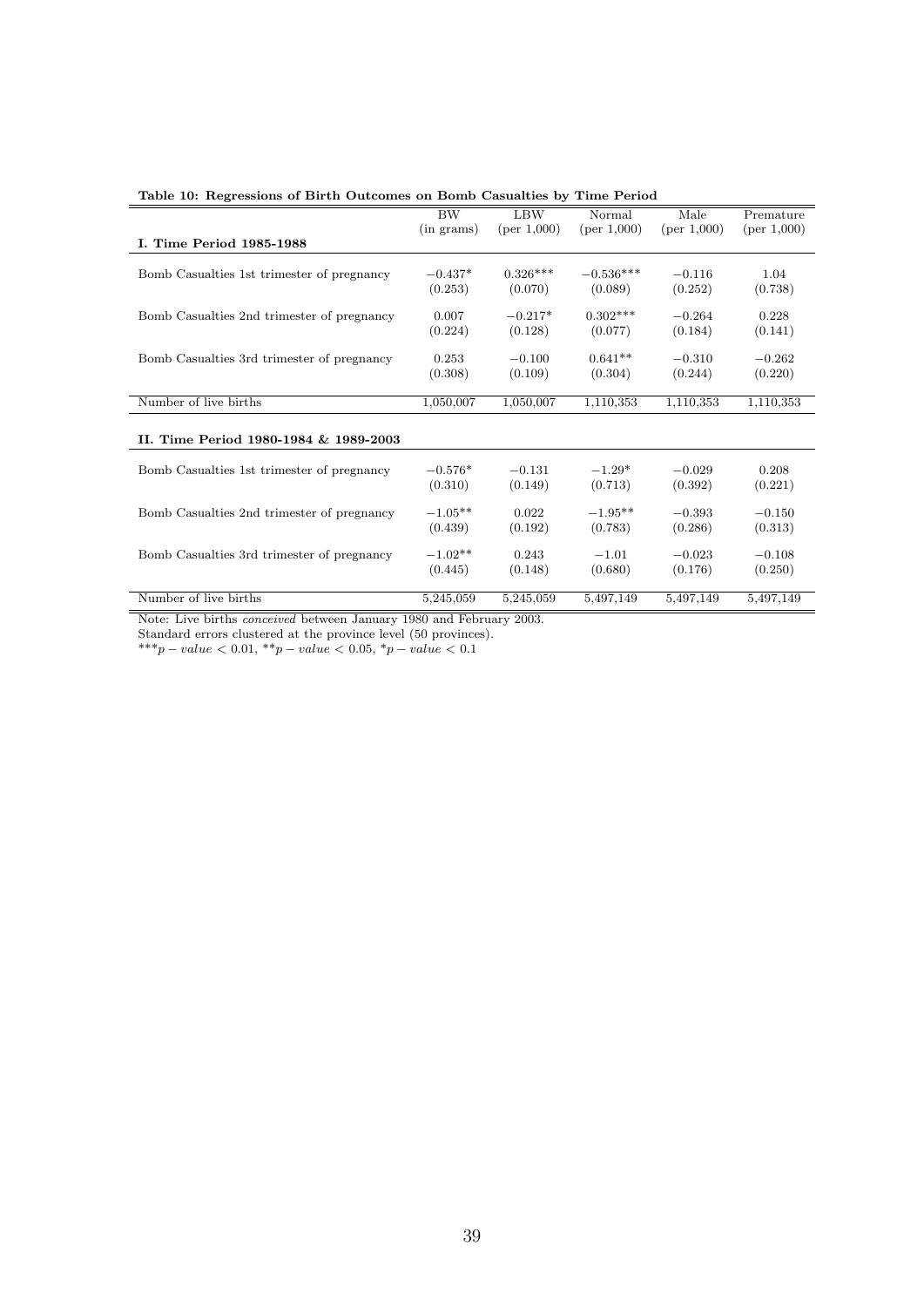| (Armed-Forces Husbands versus Non-Armed)<br>Table 11: Regressions of Birth Outcomes on                                                                                                                                                                         |                      | Forces Husbands  |         | Bomb Casualties by Family Characteristics |           |                                       |          |                               |         |                          |
|----------------------------------------------------------------------------------------------------------------------------------------------------------------------------------------------------------------------------------------------------------------|----------------------|------------------|---------|-------------------------------------------|-----------|---------------------------------------|----------|-------------------------------|---------|--------------------------|
| Dependent variable                                                                                                                                                                                                                                             |                      | (in grams)<br>BW |         | (per 1,000)<br><b>NBT</b>                 |           | $($ per $1.000$<br>Norma <sup>®</sup> |          | $(\text{per } 1,000)$<br>Male |         | Premature<br>(per 1,000) |
|                                                                                                                                                                                                                                                                | Sample Armed         | Non-Armed        | Armed   | Non-Armed                                 | Armed     | Non-Armed                             | Armed    | Non-Armed                     | Armed   | Non-Armed                |
|                                                                                                                                                                                                                                                                | Forces               | Forces           | Forces  | Forces                                    | Forces    | Forces                                | Forces   | Forces                        | Forces  | Forces                   |
| Bomb Casualties 1st trimester of pregnancy                                                                                                                                                                                                                     | 20                   | $-0.254***$      | (0.670) | $0.142**$                                 | $-0.888$  | $-0.662***$                           | $-0.458$ | (0.118)                       | $1.76*$ | (0.408)                  |
|                                                                                                                                                                                                                                                                | (1.11)               | (0.125)          | 0.377   | (0.057)                                   | (1.34)    | (0.166)                               | (1.00)   | $-0.091$                      | (1.02)  | 0.637                    |
| Bomb Casualties 2nd trimester of pregnancy                                                                                                                                                                                                                     | $-0.109$             | $-0.037$         | (0.258) | $-0.186$                                  | $-2.5***$ | $-0.237***$                           | $-2.6*$  | $-0.309$                      | (0.388) | $-0.037$                 |
|                                                                                                                                                                                                                                                                | (0.739)              | (0.211)          | 0.105   | (0.144)                                   | (0.63)    | (0.101)                               | (1.5)    | (0.221)                       | 0.128   | (0.098)                  |
| Bomb Casualties 3rd trimester of pregnancy                                                                                                                                                                                                                     | $-1.04$              | (0.254)          | (0.905) | $-0.067$                                  | $-2.7$    | (0.180)                               | $2.3***$ | $-0.259$                      | (1.50)  | $-0.439**$               |
|                                                                                                                                                                                                                                                                | (1.19)               | 0.173            | 0.875   | (0.724)                                   | (1.7)     | 0.296                                 | (0.76)   | (0.226)                       | 1.81    | (0.207)                  |
| Number of live births                                                                                                                                                                                                                                          | 82,453               | 6,212,582        | 82,453  | 6,212,582                                 | 87,020    | 6,520,450                             | 87,020   | 6,520,450                     | 87,020  | 6,520,450                |
| Note: Live births <i>conceived</i> between January 1980 and February 2003<br>Standard errors clustered at the province level (50 provinces).<br>*** $p - value < 0.01$ , ** $p - value < 0.05$ , * $p - value$<br>Econometric specification: Panel C, Table 2. | $\frac{1}{\sqrt{2}}$ |                  |         |                                           |           |                                       |          |                               |         |                          |

| i                                                                                                                                                                                                                                   |               |
|-------------------------------------------------------------------------------------------------------------------------------------------------------------------------------------------------------------------------------------|---------------|
| is a series of the contract of the contract of the contract of the contract of the contract of the contract of the contract of the contract of the contract of the contract of the contract of the contract of the contract of<br>ļ |               |
|                                                                                                                                                                                                                                     |               |
|                                                                                                                                                                                                                                     |               |
|                                                                                                                                                                                                                                     |               |
|                                                                                                                                                                                                                                     |               |
|                                                                                                                                                                                                                                     |               |
|                                                                                                                                                                                                                                     |               |
| <br> <br> <br> <br>I                                                                                                                                                                                                                | l             |
|                                                                                                                                                                                                                                     |               |
|                                                                                                                                                                                                                                     | $\frac{1}{1}$ |
| I                                                                                                                                                                                                                                   |               |
|                                                                                                                                                                                                                                     |               |
|                                                                                                                                                                                                                                     |               |
|                                                                                                                                                                                                                                     | ׀<br>ا        |
| )<br>I<br>ׇ֚֚֘֝֬                                                                                                                                                                                                                    |               |
|                                                                                                                                                                                                                                     | I             |
| ۱                                                                                                                                                                                                                                   |               |
|                                                                                                                                                                                                                                     |               |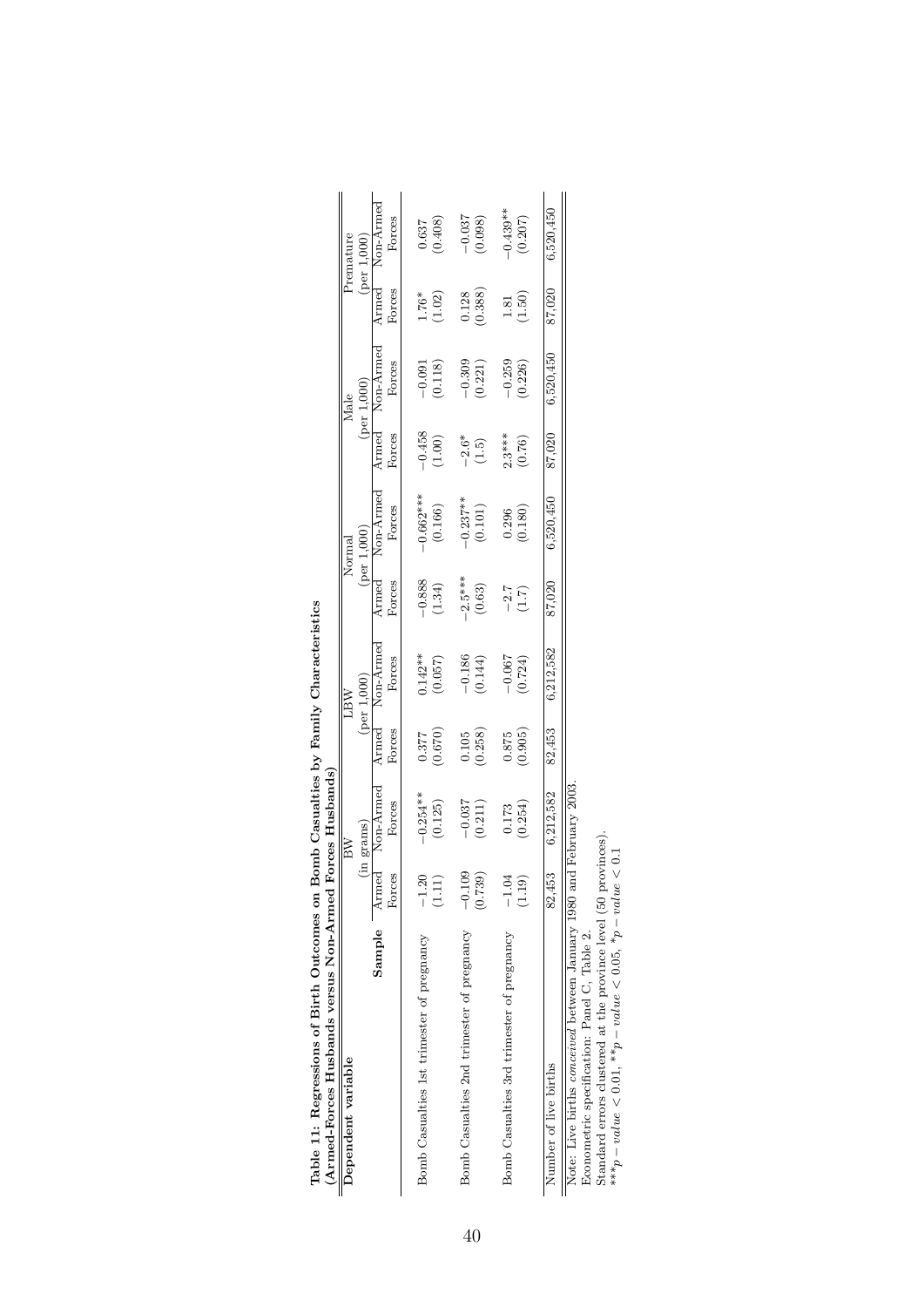|                                    | Female population 25-54 | Male population 25-54 |
|------------------------------------|-------------------------|-----------------------|
|                                    | year $t$ province $p$   | year $t$ province $p$ |
|                                    |                         |                       |
| Bomb casualties                    | $-68$                   | 17                    |
| year $t-1$ province p              | (505)                   | (554)                 |
| Unemployment rate                  | $-1725***$              | $-1882***$            |
| year $t-1$ province $p$            | (531)                   | (568)                 |
| Observations (year-province cells) | 1,150                   | 1,150                 |
| Mean dependent variable            | 156,343                 | 156,551               |
| SD dependent variable              | 198,865                 | 192,413               |
| Min dependent variable             | 15,625                  | 17,610                |
| Max dependent variable             | 1,376,268               | 1,334,073             |

Table 12: Regressions of Population Size

Note: Regressions include year and province fixed effects.

Standard errors clustered at the province level (50 provinces).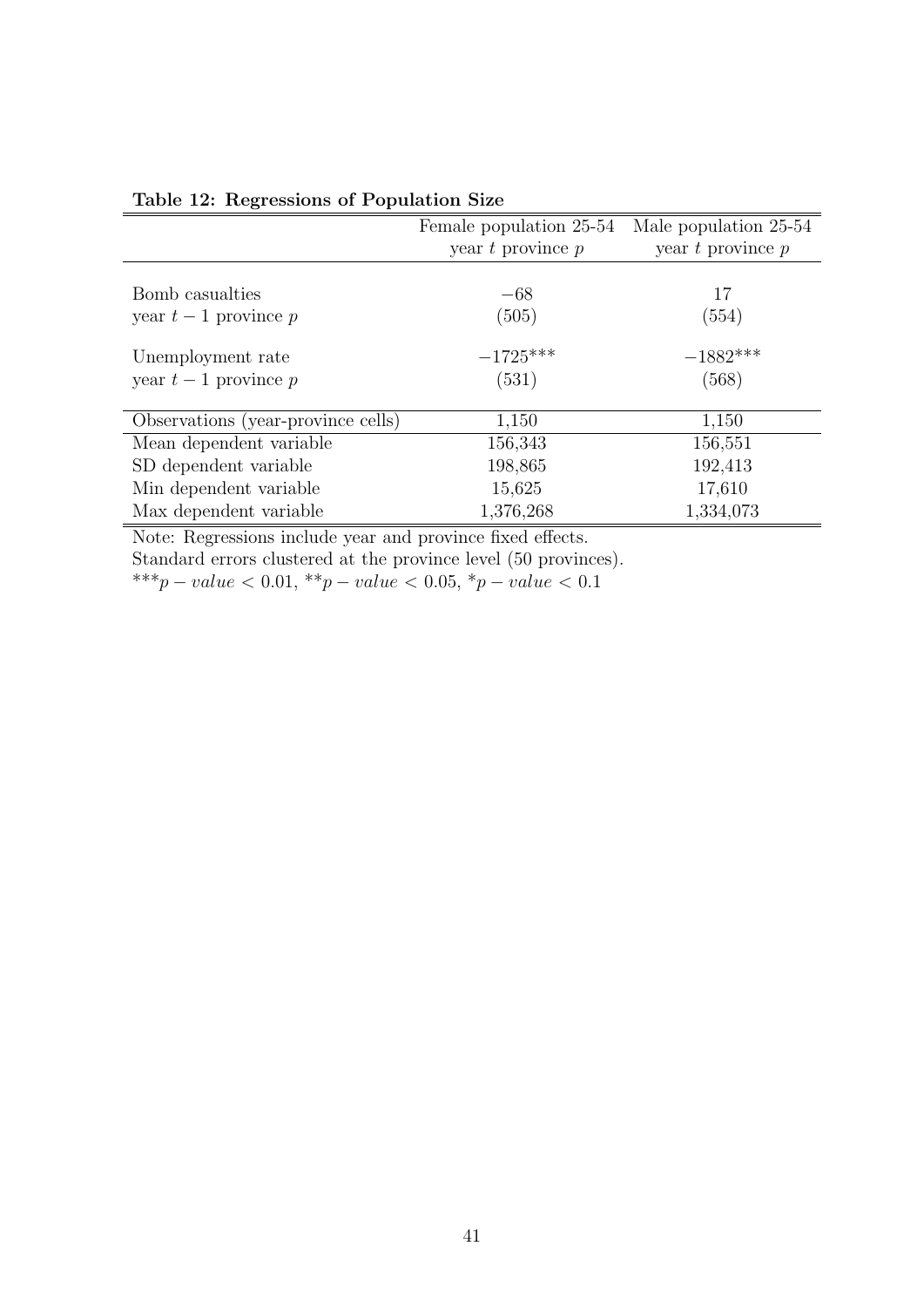|                                                        | Live births             | Still births           |
|--------------------------------------------------------|-------------------------|------------------------|
| Bomb casualties trimester of conception <sup>b</sup>   | $41.681***$<br>(13.111) |                        |
| Bomb casualties 1st trimester of pregnancy             |                         | $0.193***$<br>(0.071)  |
| Bomb casualties 2nd trimester of pregnancy             |                         | 0.096<br>(0.084)       |
| Bomb casualties 3rd trimester of pregnancy             |                         | $0.152***$<br>(0.038)  |
| Unemployment rate trimester of conception <sup>b</sup> | $-31.792**$<br>(14.572) |                        |
| Unemployment rate 1st trimester of pregnancy           |                         | $-0.003$<br>(0.017)    |
| Unemployment rate 2nd trimester of pregnancy           |                         | $-0.035***$<br>(0.012) |
| Unemployment rate 3rd trimester of pregnancy           |                         | $-0.029*$<br>(0.017)   |
| Observations (month-year-province cells)               | 13,800                  | 13,900                 |
| Mean dependent variable                                | 1,450                   | 2.059                  |
| SD dependent variable                                  | 1,898                   | 2.932                  |
| Min dependent variable                                 | 38                      | $\overline{0}$         |
| Max dependent variable                                 | 16,683                  | 25                     |

## Table 13: Regressions of Live births and Still births

Note: Regressions include month-year and province fixed effects.

 $b$  trimester of conception is defined as the trimester before the 1st trimester of pregnancy. Standard errors clustered at the province level (50 provinces).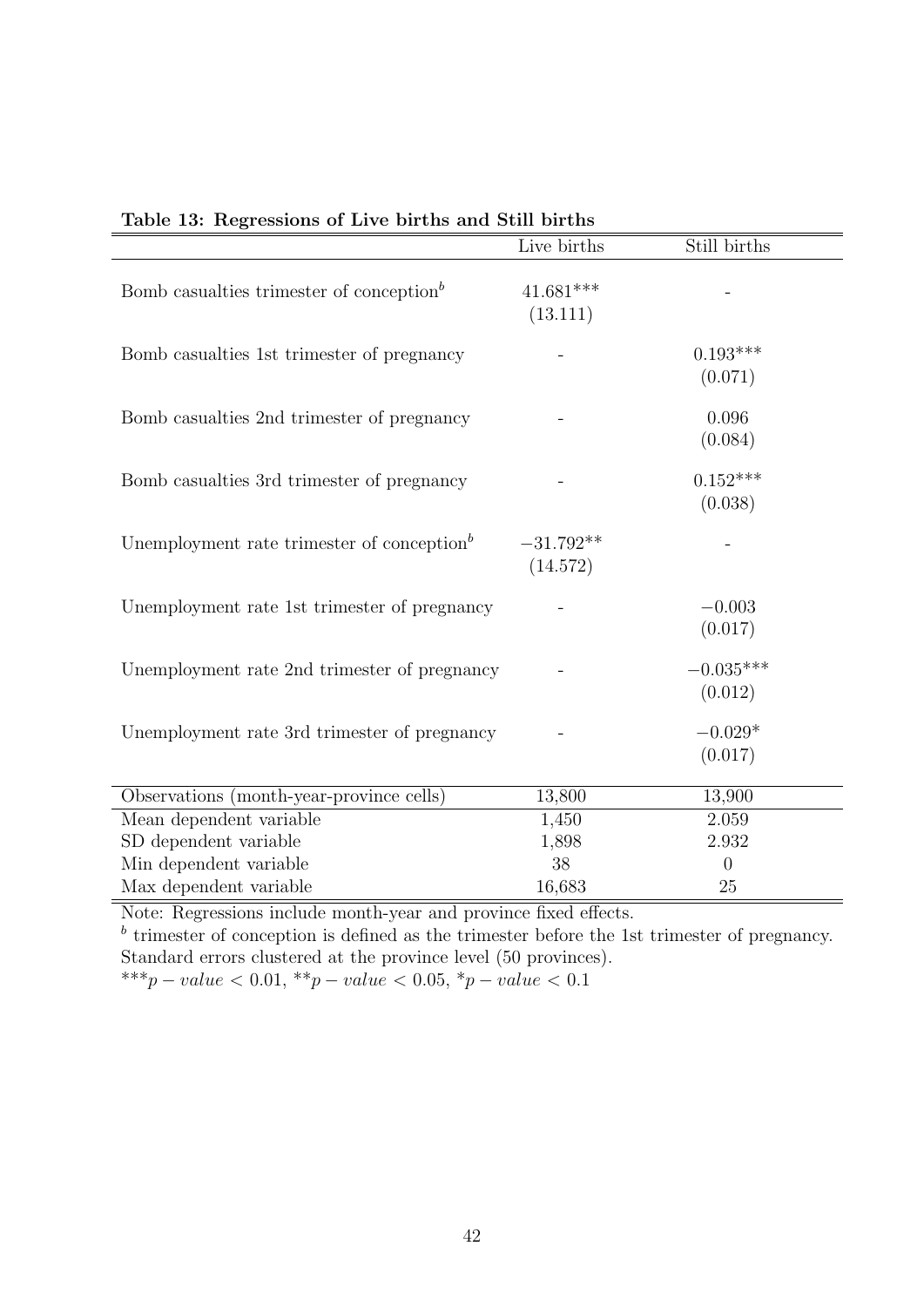| able 11. Rechen, his the mitted between ferrorion and enomployment         |                 |                    |
|----------------------------------------------------------------------------|-----------------|--------------------|
|                                                                            | $h_1 = 1 - LBW$ | $h_2 =$ Normal     |
|                                                                            | (per 1,000)     | (per 1,000)        |
|                                                                            |                 |                    |
| Bomb Casualties 1st trimester of pregnancy                                 | $-0.146**$      | $-0.618***$        |
|                                                                            | (0.059)         | (0.161)            |
| Bomb Casualties 2nd trimester of pregnancy                                 | 0.181           | $-0.246**$         |
|                                                                            | (0.139)         | (0.108)            |
| Bomb Casualties 3rd trimester of pregnancy                                 | 0.055           | 0.269              |
|                                                                            | (0.076)         | (0.203)            |
| Unemployment rate 1st trimester of pregnancy                               | $0.209**$       | $0.721*$           |
|                                                                            | (0.093)         | (0.394)            |
| Unemployment rate 2nd trimester of pregnancy                               | $-0.138$        | $0.283*$           |
|                                                                            | (0.110)         | (0.158)            |
| Unemployment rate 3rd trimester of pregnancy                               | 0.015           | 0.603              |
|                                                                            | (0.099)         | (0.566)            |
| Ratio of Coefficients                                                      |                 |                    |
|                                                                            | $-0.697**$      | $-0.857**$         |
|                                                                            | (0.336)         | (0.425)            |
|                                                                            |                 |                    |
| Adjusted Wald Test                                                         |                 | $F_{1,49} = 0.07$  |
|                                                                            |                 | $p-value = 0.7933$ |
| Number of live births                                                      |                 | 6,607,470          |
| Note: Live births <i>conceived</i> between January 1980 and February 2003. |                 |                    |
| Simultaneous estimation accounting for clustering.                         |                 |                    |
| Econometric specification: Panel C, Table 2.                               |                 |                    |

Table 14: Identifying the MRTS between Terrorism and Unemployment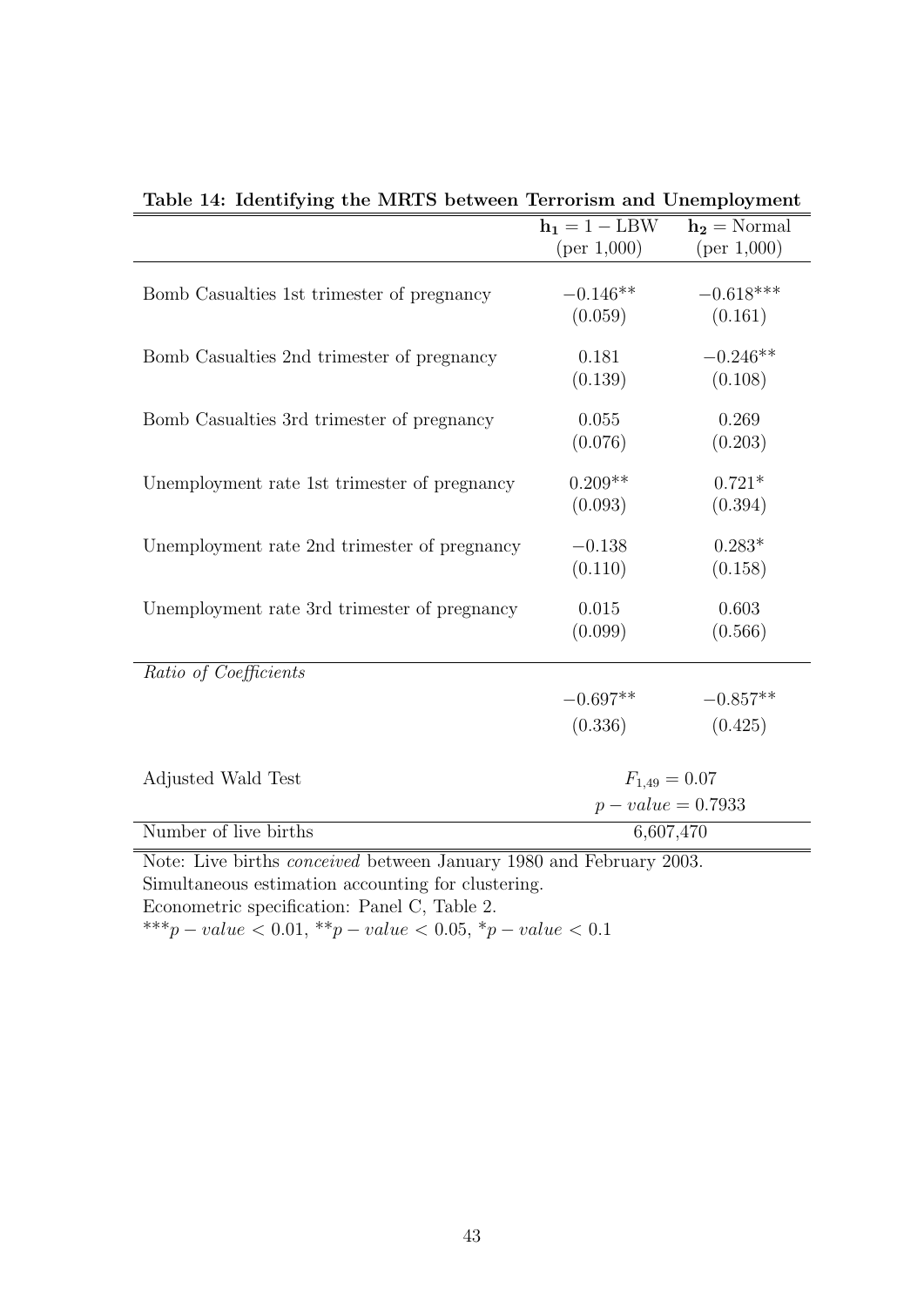

Figure 1: Quarterly Evolution of ETA casualties: 1980-2003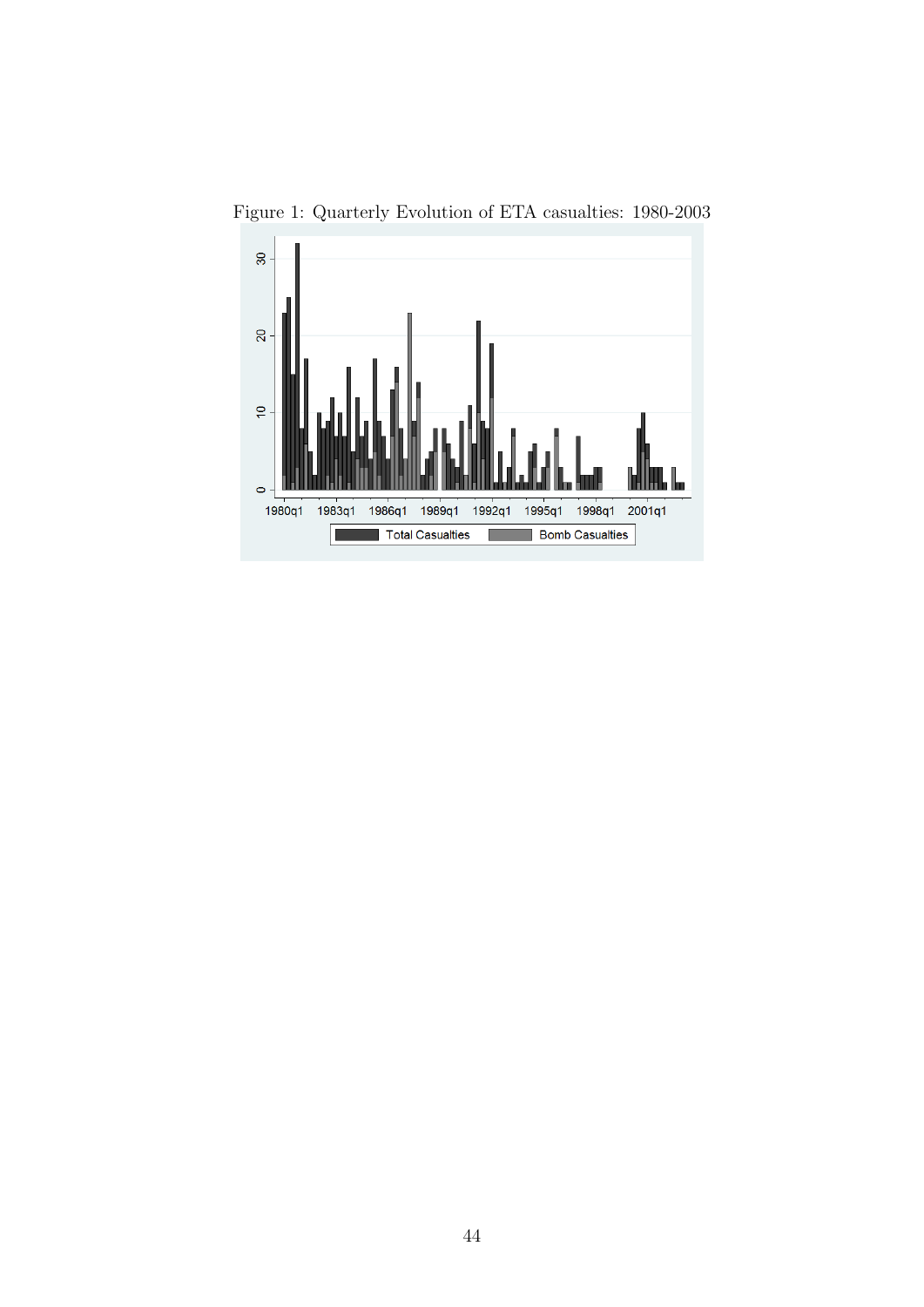

Figure 2: Bomb Casualties by province: 1980-2003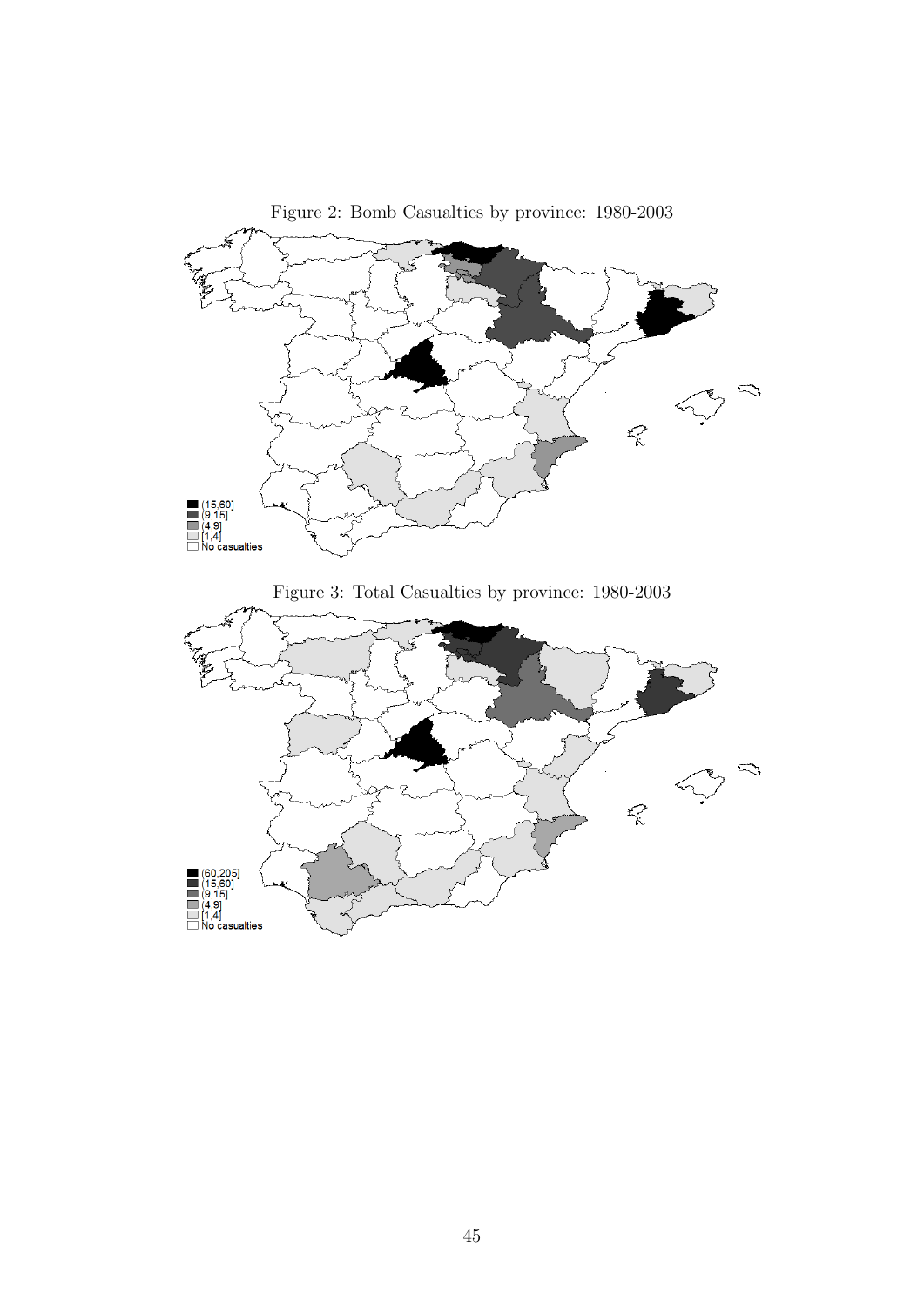

Normality and Bomb Casualties in the 1st trimester of pregnancy

Note: Data collapsed at the month-year-province level (and weighted by the number observations within each cell).